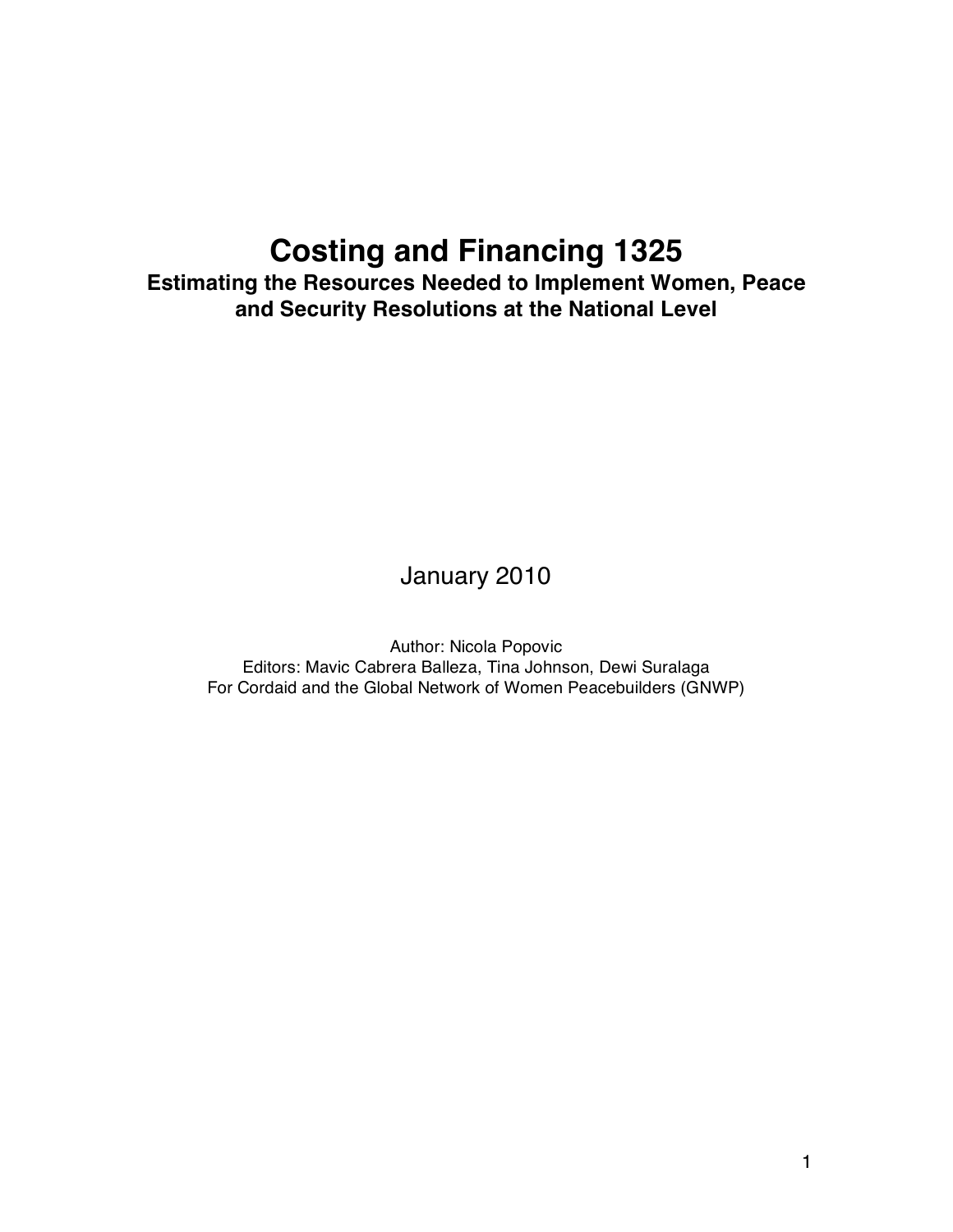# **Contents**

Acknowledgements Acronyms

- 1. Introduction
- 2. Outlining the Normative Framework
- 3. Implementing Resolution 1325
- 4. Financing Women, Peace and Security
	- a. National Gender Budgeting Case Study: The Philippines
	- b. Involving the Private Sector
	- c. International Development Aid i. Donor Perspectives
		- Case Study: The Netherlands
		- ii. Recipient Perspectives
	- d. Tracking Funds for Civil Society Projects Case Study: Colombia
- 5. Calculating the Cost of Women, Peace and Security Implementation
	- a. National Actions Review
		- i. Governments
		- ii. What International Organizations and Civil Society Can Contribute Case Study: Liberia
	- b. Calculating the Cost of a 1325 Action Plan
	- c. Components for Action Planning
- 6. Concluding Thoughts

#### Bibliography

Annex: Draft Questions for Stakeholders on (Costs of) Implementing of Resolution 1325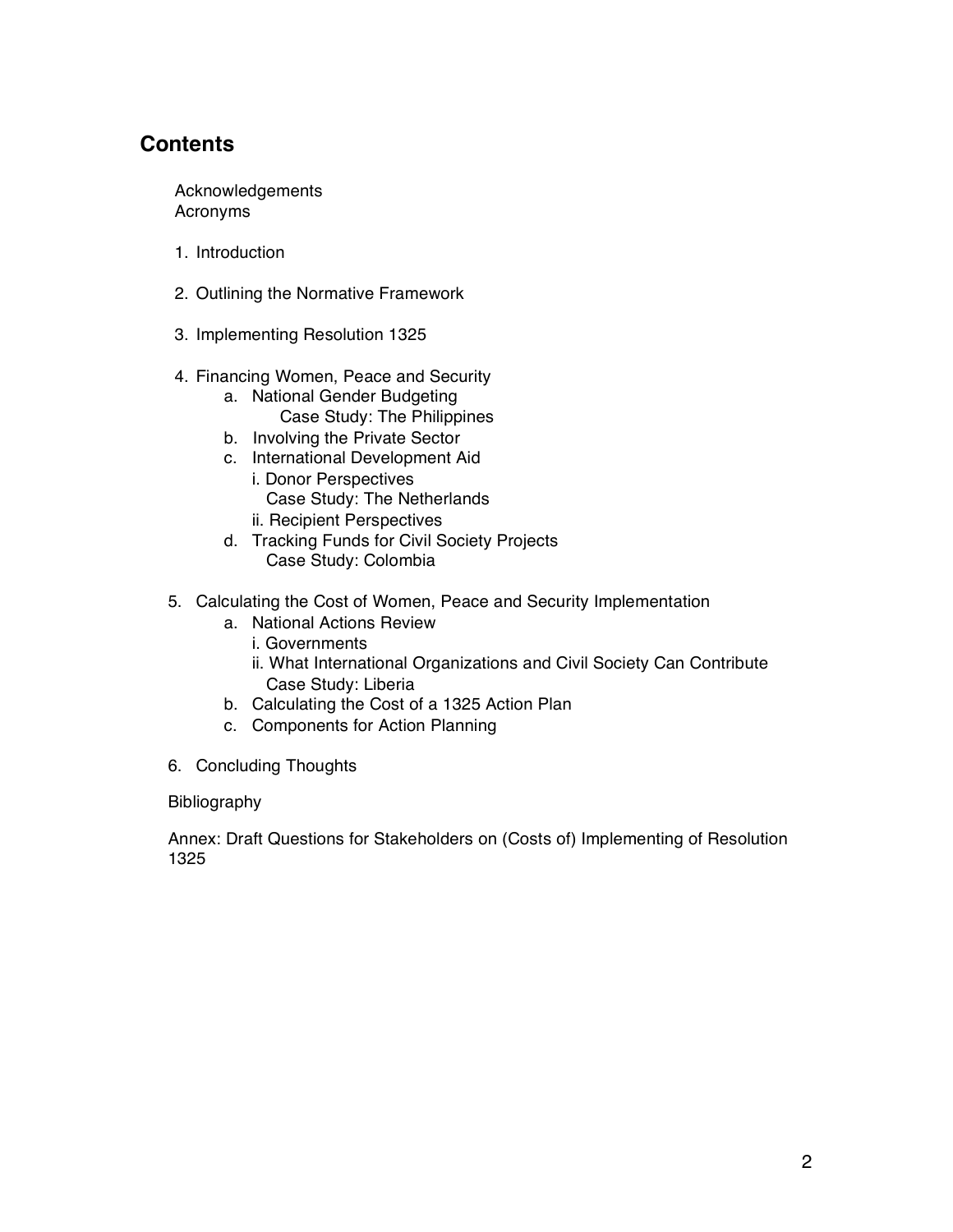#### **Acknowledgements:**

The author would like to express her gratitude for the continuous support of Cordaid and the Global Network of Women Peacebuilders (GNWP), a programme partner of the International Civil Society Action Network (ICAN). The author would also like to thank Mavic Cabrera-Balleza, Dewi Suralaga, Tina Johnson and Sanam Anderlini, as well as Yama Fadera, Jennifer Patello and Ana Sanchez Mera for their extremely valuable input, contributions and guidance. Furthermore, thanks are due to all the individual experts who responded to the questionnaires, providing extremely valuable insights that have enriched this study, and to Toiko Tonisson Kleppe from the Norwegian nongovernmental organization (NGO) FOKUS for displaying such a collaborative attitude in sharing knowledge and resources.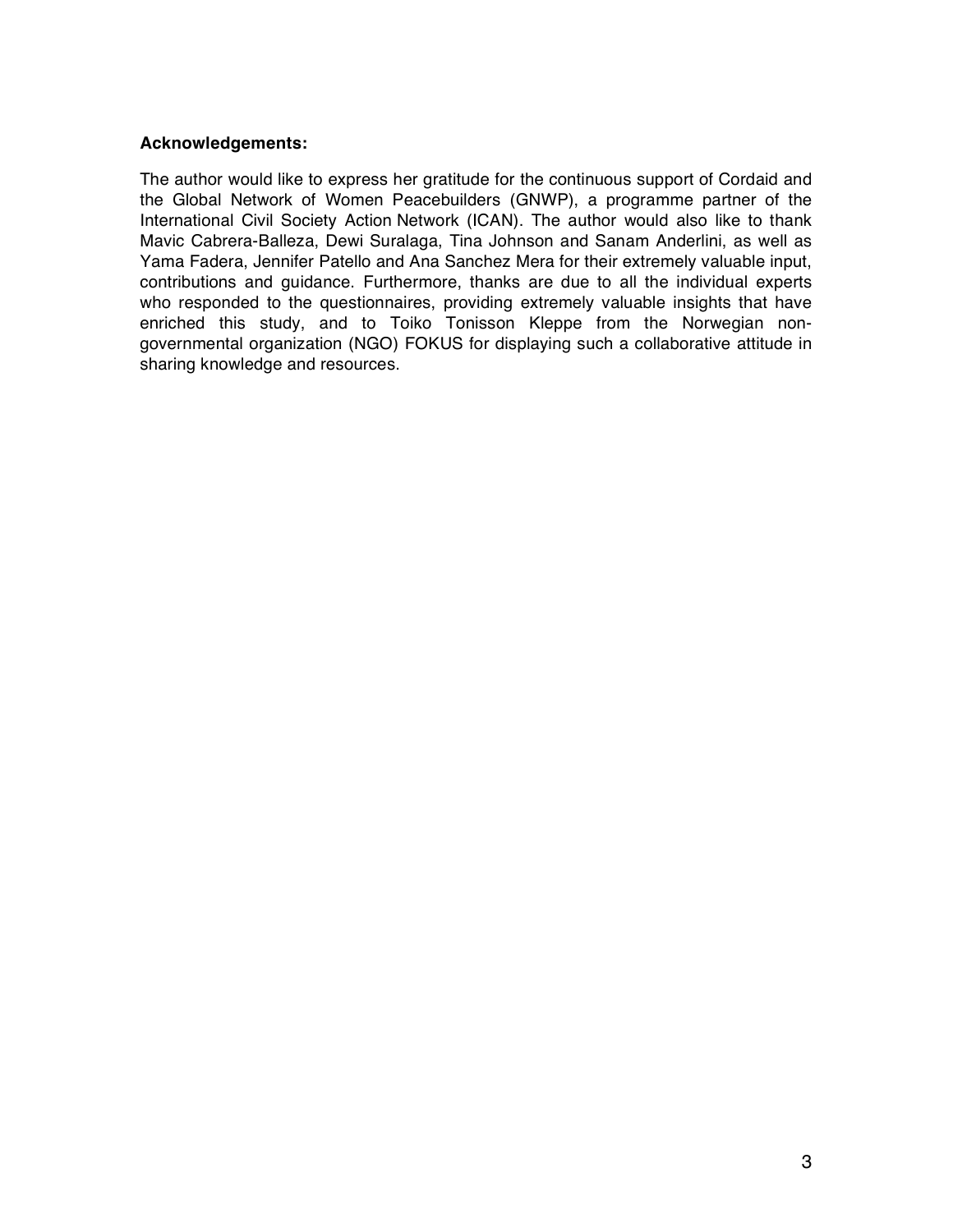# **Acronyms**

| <b>AWID</b>    | Association for Women's Rights in Development                           |
|----------------|-------------------------------------------------------------------------|
| AusAID         | Australian Government's Overseas Aid Program                            |
| <b>CEDAW</b>   | Convention on the Elimination of All Forms of Discrimination against    |
|                | Women                                                                   |
| <b>CSO</b>     | civil society organization                                              |
| <b>DFID</b>    | Department for International Development, UK                            |
| <b>DRC</b>     | Democratic Republic of Congo                                            |
| EU             | European Union                                                          |
| <b>GAD</b>     | gender and development                                                  |
| <b>GNWP</b>    | <b>Global Network of Women Peacebuilders</b>                            |
| <b>INSTRAW</b> | United Nations International Research and Training Institute for the    |
|                | Advancement of Women                                                    |
| <b>MDGs</b>    | Millennium Development Goals                                            |
| M&E            | monitoring and evaluation                                               |
| <b>NAP</b>     | national action plan                                                    |
| <b>NGLS</b>    | United Nations Non-Governmental Liaison Service                         |
| <b>NGO</b>     | non-governmental organization                                           |
| <b>ODA</b>     | official development assistance                                         |
| OECD-DAC       | Organisation for Economic Co-operation and Development -                |
|                | Development Assistance Committee                                        |
| <b>OPAPP</b>   | Office of the Presidential Adviser on the Peace Process, Philippines    |
| <b>OSAGI</b>   | Office of the Special Advisor to the Secretary-General on Gender Issues |
|                | and the Advancement of Women                                            |
| <b>OSCE</b>    | Organisation for Security and Cooperation in Europe                     |
| <b>PRS</b>     | poverty reduction strategy                                              |
| <b>SSR</b>     | security sector reform                                                  |
| <b>UNDP</b>    | <b>United Nations Development Fund</b>                                  |
| <b>UNFPA</b>   | <b>United Nations Population Fund</b>                                   |
| <b>UNHCR</b>   | United Nations High Commissioner for Refugees                           |
| <b>UNSCR</b>   | United Nations Security Council Resolution                              |
| <b>WILPF</b>   | Women International League for Peace and Freedom                        |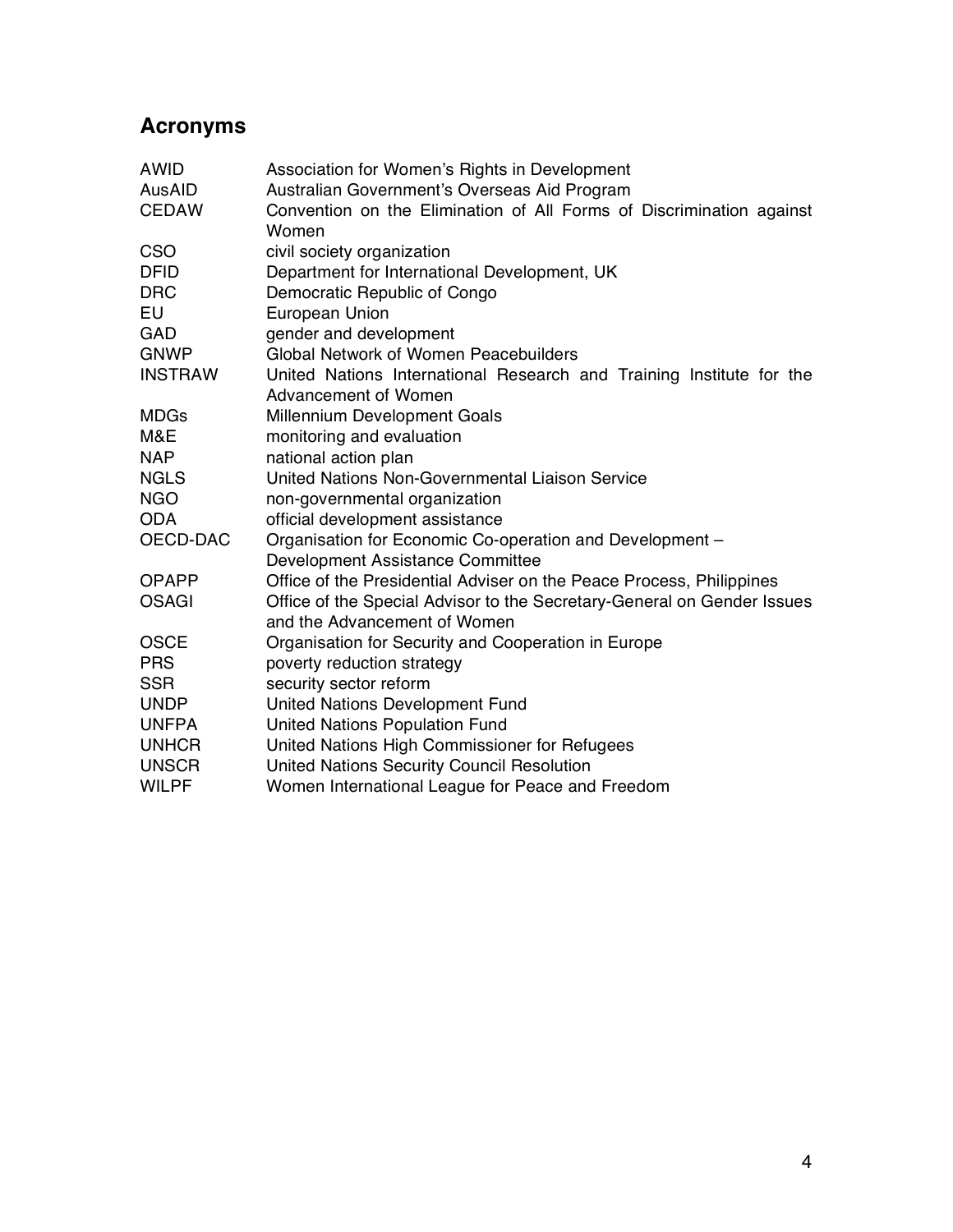# **1. Introduction**

*"[P]ublic budgets are not mere financial and economic tools, but are the basic framework within which the model of socio-economic development is shaped, criteria of income redistribution are set and political aims are prioritized." (European Parliament, 2003)*

Implementing resolution 1325 requires the significant investment of resources. During this time of economic crisis and multiple states of emergency around the globe, however, funding for development, peace and gender equality is a limited good. Major challenges include not only identifying possible donors and reliable recipients but also gaining an overview of what funds are available. The question of how much is needed, how much is accessible and how much is missing to fully implement resolution 1325 is extremely hard to answer due not only to the complex nature of the topic of women, peace and security but also to the different expectations and objectives of the various institutions and sources already funding 1325 initiatives.

Even in the absence of armed violence, not one country reports full peace and security for all its citizens. Domestic violence and exclusion and discrimination based on ethnicity, religion, social class, caste and gender are common in times of peace and worse in times of war. Differences in how people perceive and suffer from armed conflict and violence depends on geographical, biological, psychological but also social preconditions. Elderly white women from a high social class in Australia, for example, are confronted by different types of violence and obstacles as well as opportunities than poor young black men in Trinidad and Tobago. Security and the effects of armed conflict and violence are gendered; therefore the response to them must incorporate this reality.

For the implementation of resolution 1325 and its supporting resolutions 1820, 1888 and 1889, different possible sources and actors can be identified: internal and external funding opportunities are divided among government agencies, international organizations and civil society organizations (CSOs). The provision of services and capacities for the implementation of women, peace and security issues by civil society or other organizations forms part of the cost of the implementation of the resolutions. *"Understanding how policy and public financing choices can support gender equality*  requires knowledge on several fronts, including: the collection and distribution of *resources; financing flows and types; domestic and international contexts; the objectives of macroeconomic and social policy frameworks; and the degree of coherence between economic and social policies"* (UNIFEM and NGLS, 2008). Gender and security, the main subjects of the resolutions, are cross-cutting issues that touch on every possible policy area. This means that funds may be allocated to specific thematic topics such as women in peacebuilding, peacekeeping, security or reintegration, or address the issues within larger frameworks such as human development and human rights programmes and projects.

Identifying the funding for and the resources spent on the implementation of resolution 1325 is also complicated due to the lack of a standardized tracking system. In addition,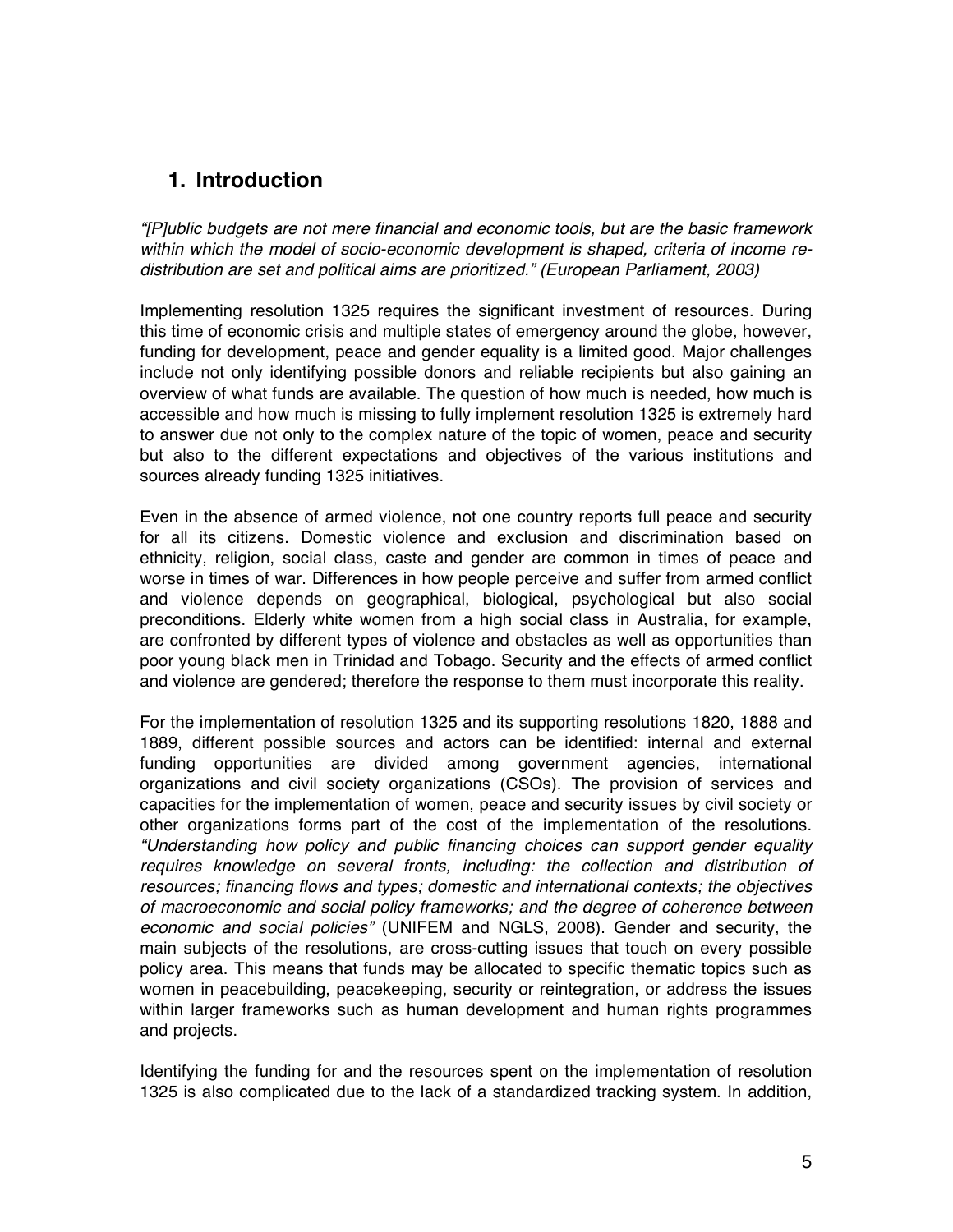information on governmental spending, especially on security issues, is often not accessible to the public.

In order to obtain this information, a participatory and mainly qualitative methodology has been adopted as follows:

- Conduct a desk and literature review;
- Analyse the existing normative framework;
- Review publicly accessible national action plans (NAPs) and international reports;
- Consult with the Global Network of Women Peacebuilders (GNWP) on existing and needed resources for the implementation of women, peace and security issues at the local level;
- Interview individual stakeholders (such as staff working on women, peace and security action planning in government as well as international organizations) regarding resource allocation for women, peace and security implementation strategies.<sup>1</sup>

This paper thus aims to clearly outline the normative framework, highlighting the scope of the resolutions and related women, peace and security provisions. Its main focus, though, is on the cost and funding of implementing the resolution at national level. Different implementation strategies with a special focus on NAPs will be discussed, and it also looks at gender budgeting and aid effectiveness. An overview of the activities and resources required is provided by looking at examples of existing national implementation strategies and projects on women, peace and security framed under resolution 1325.

Next steps of this initiative include the presentation of the paper at the  $54<sup>th</sup>$  Session of the Commission on the Status of Women (CSW) for input and feedback from a number of stakeholders; the solicitation of more information from the country level; and expert reviews. It is expected that the paper will be ready for circulation at the tenth anniversary of resolution 1325 in October 2010 and then wider distribution.

<sup>|&</sup>lt;br>1  $<sup>1</sup>$  An example of the questionnaire can be found in Annex I.</sup>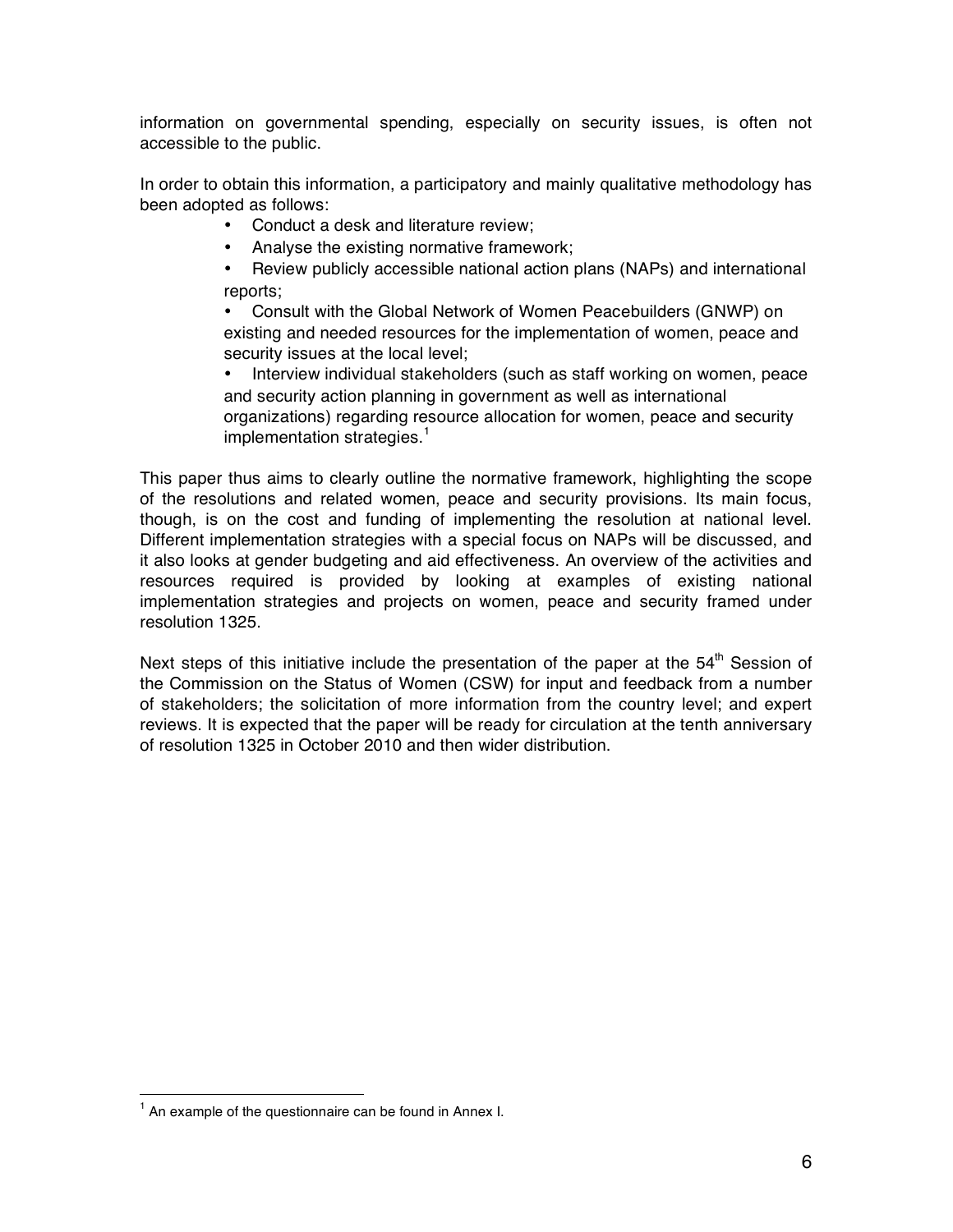# **2. Outlining the Normative Framework**

Resolution 1325 was the first resolution of the Security Council addressing women, peace and security issues. Even though issues such as sexual and gender-based violence had previously been addressed by international criminal law through the tribunals for the Former Yugoslavia (ICTY)<sup>2</sup> and Rwanda (ICTR)<sup>3</sup> and the International Criminal Court (ICC) (2000), this resolution represents a political breakthrough as it emphasizes the importance of women at peace negotiation tables and their inclusion in debates about public and private as well as international security. The resolution's scope has been formulated as embracing the "three Ps":

- **Participation** of women in peace processes;
- Mainstreaming a gender perspective into all conflict **prevention** activities and strategies; and
- **Protection** of women in war and peace.

International conferences and dialogues<sup>4</sup> as well as NAPs<sup>5</sup> have developed additional dimensions of the resolution, including ʻprosecution of sexual and gender-based violence' and the ʻpromotion of women rights', inspiring related legal instruments. Moreover, building on a fine-webbed net of legal provisions and political commitments to gender, peace and security, three additional women, peace and security resolutions have been adopted in the past two years.

Resolution **1820** (adopted on 19 June 2008) specifically focuses on the protection and response to sexual violence committed against not only women but civilians in general. Its wording is more explicit and demanding than the recommending tone of resolution 1325. 1820 *urges* and *requests* responses by the UN system, especially the Secretary-General and Member States.

Resolutions **1888** (on 30 September) and 1889 (on 5 October) were adopted just days apart in 2009. Resolution 1888 reinforces the provisions of its predecessors, emphasizing the different roles and responsibilities of different international and national actors. One of its key features is the demand for high-level leadership in the form of a Special Representative of the Secretary-General on sexual violence in conflict. UN Secretary-General Ban Ki Moon responded promptly by establishing this post and appointing Margot Wallstrom of Sweden.

Resolution **1889** stresses the importance of seeing women not just as victims of armed conflict but also as agents of peace, recognizing their crucial role in peacebuilding initiatives. The language is again more demanding and concrete, and it contains a component that calls for comprehensive assessment and monitoring and evaluation (M&E) mechanisms when it comes to the implementation of women, peace and security

 $\overline{2}$  $2$  See, for example, International Criminal Tribunal for the Former Yugoslavia (1999).

<sup>&</sup>lt;sup>3</sup> See, for example, International Criminal Tribunal for Rwanda (ICTR) (1998).  $\frac{4}{15}$  See, for example, OSACL Department of Economic and Social Affairs (DES)

<sup>&</sup>lt;sup>4</sup> See, for example, OSAGI, Department of Economic and Social Affairs (DESA) and Economic Commission for Latin America and the Caribbean (ECLAC) (2008).

<sup>&</sup>lt;sup>5</sup> See, for example, Liberia, Ministry of Gender and Development (2009).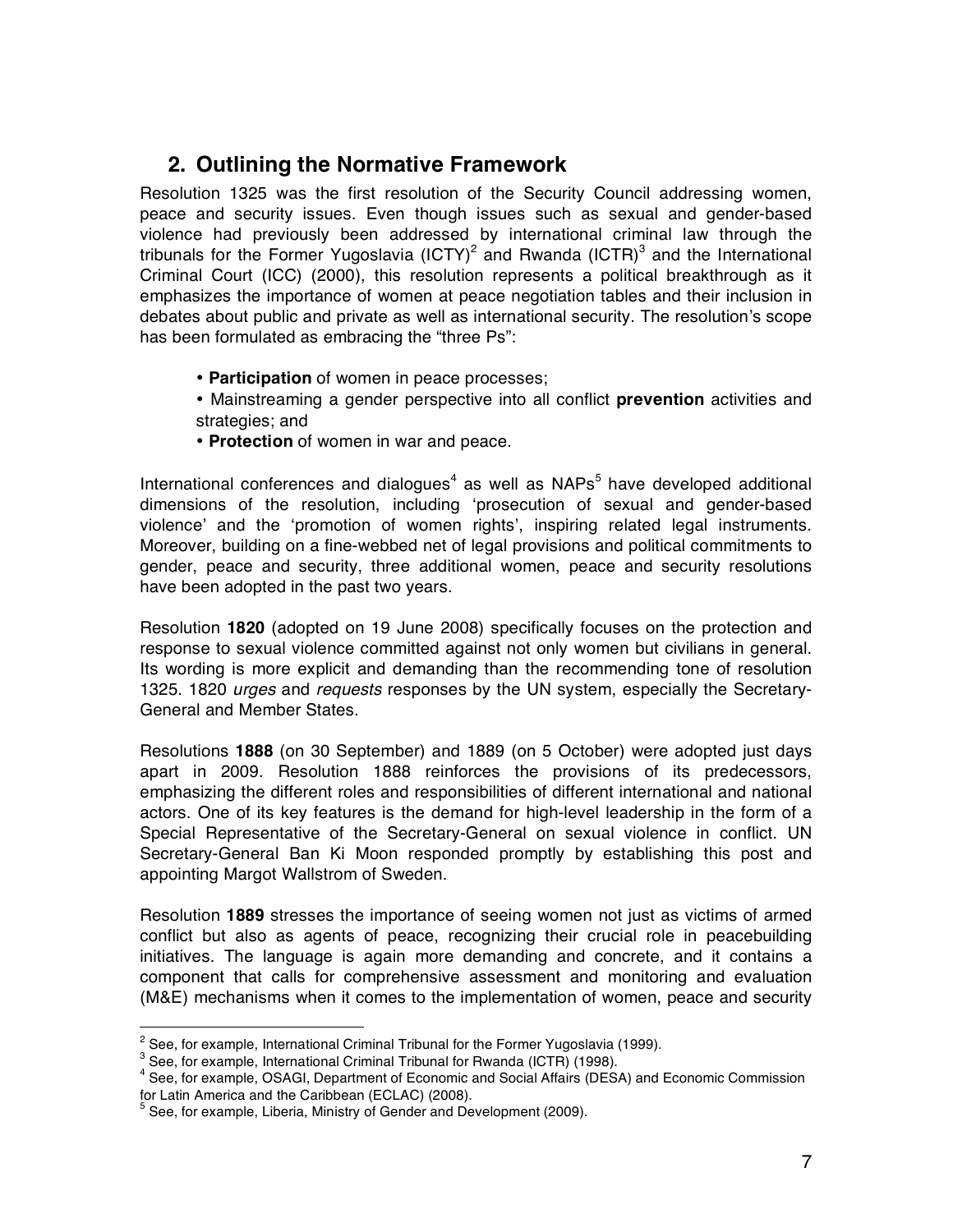provisions. In addition, it

 *… "requests the Secretary-General to ensure that relevant United Nations bodies, in cooperation with Member States and civil society, collect data on, analyze and systematically assess particular needs of women and girls in postconflict situations, including, inter alia, information on their needs for physical security and participation in decision-making and post-conflict planning, in order to improve system-wide response to those needs.* (para. 6)

While the United Nations interagency taskforce on women, peace and security under the lead of the Office of the Special Advisor to the Secretary-General on Gender Issues and the Advancement of Women (OSAGI) has so far monitored the implementation of resolution 1325 among the UN entities,<sup>6</sup> resolution 1889 goes further and

*[r]equests the Secretary-General to submit to the Security Council within 6 months, for consideration, a set of indicators for use at the global level to track implementation of its resolution 1325 (2000), which could serve as a common basis for reporting by relevant United Nations entities, other international and regional organizations, and Member States, on the implementation of resolution 1325 (2000) in 2010 and beyond."* (para. 17)

A common set of global indicators is therefore being developed and the needed data collection requirements discussed. Related to these indicators, the number and content of NAPs, as well as the resources needed to support the action planning processes, will surely play a key role in meeting the requirements of this particular resolution. 1889 makes further coordinated and participatory research and data collection on the ground increasingly necessary.

The women, peace and security resolutions do not stand alone but are supported by international treaties and agreements. **The Convention on the Elimination of All Forms of Discrimination against Women** (**CEDAW**) adopted in 1979, is a strong legal instrument for the promotion of women rights when ratified by a Member State, and there are several links between the Convention and the resolutions. For example, the CEDAW Committee in its  $19<sup>th</sup>$  general recommendation provided a definition of gender-based violence, calling it *"a form of discrimination that seriously inhibits women*'*s ability to enjoy rights and freedoms on a basis of equality with men"* (para. 1). Sexual harassment, exploitation and sexual, physical and mental harm fall under this definition. In reference to Article 6 of the Convention, the Committee has asserted that: *"Wars, armed conflicts and the occupation of territories often lead to increased prostitution, trafficking in women and sexual assault of women, which require specific protective and punitive measures"*  (para. 16).

The importance of connecting CEDAW with resolution 1325 and its supporting resolutions has been highlighted and emphasized by the United Nations and advocates for women's rights. Different entry points to interlink these international legal instruments for a common agenda have been suggested, such as:

<sup>-&</sup>lt;br>6 See: http://www.un.org/womenwatch/ianwge/taskforces/wps/actionplan20082009/pdfs/OCHA%202008- 2009%201325.pdf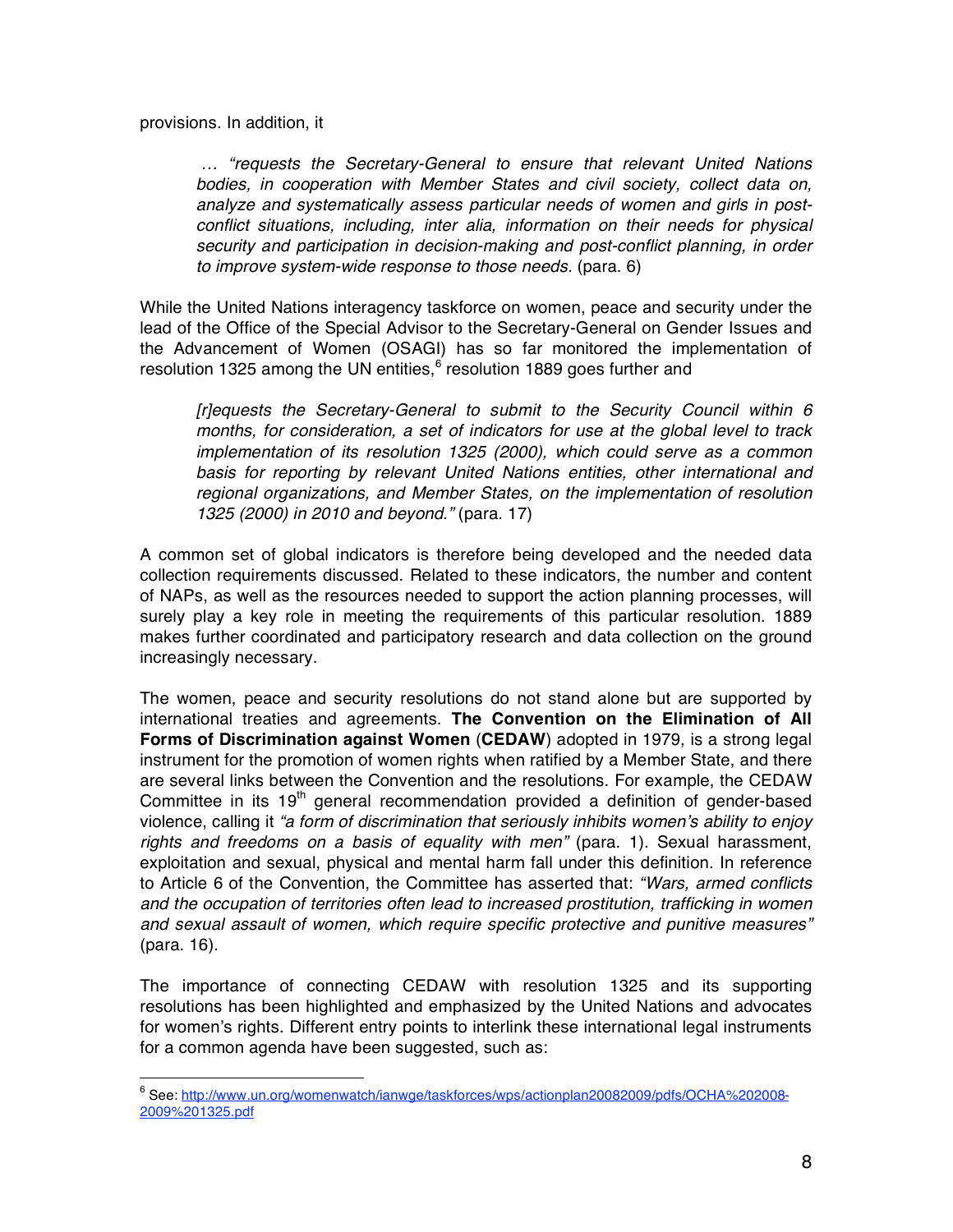• *"the ways that each set of standards can expand the reach of the other;* 

• *the application of the standards to the situation of women in the various stages of conflict and post-conflict reconstruction;*

- • *The significance and legal authority embodied in each set of standards;*
- • *And monitoring processes connected to SC resolution 1325 and CEDAW."*  (Inglis et al., 2006)

Looking at implementation strategies, and remembering the importance of comprehensive and coordinated data collection and monitoring of implementation efforts as mentioned in resolution 1889, it becomes clear that different gender policies are most efficient when connected to each other – not only CEDAW and the resolutions, but also broader political commitments. For example, the United Nations Fourth World Conference on Women in Beijing (1995) was also part of the dialogue on including a gender dimension in ongoing security policies and political debates. Section E of the **Beijing Platform for Action** on Women and Armed Conflict contains a relatively detailed programme with suggested measures to promote and protect women's rights during conflicts (United Nations, 1995).

Poverty reduction strategies and the efforts to achieve the **Millennium Development Goals** (MDGs) are also key when looking at the development of new gender policies. MDG 3, which calls for the promotion of gender equality and the empowerment of women, is especially important. When there are projects and/or implementation strategies at the national level considering MDG3, further implementation of resolution 1325 can be facilitated. The provision of resources for MDG3 can be related to and used to further the implementation of and support for the resolutions on women, peace and security.

It is also important to note that financing the implementation of resolution 1325, and the political framework of different action planning processes, are not only a matter of internal policy but either depend on external funds or involve funds allocated for external women, peace and security activities. Some countries emerging from conflict – Côte D'Ivoire, Liberia and Uganda – have received and hope to continue to receive funding for the development and most importantly the implementation of their NAPs. However, of the 16 countries that have developed NAPs to date that aim to implement the resolution,<sup>7</sup> the majority are not countries where conflict is taking place. These circumstances create the need to look not only at women and peace policies but also at international development aid policies. The importance of linking diplomacy, defence and development policies is increasingly recognized and demanded in this area.

It has become clear that development aid needs better coordination in order to be effective. In 2003, for example, **The Monterrey Consensus** states that *"in the increasingly globalizing interdependent world economy, a holistic approach to the interconnected national, international and systemic challenges of financing for development – sustainable, gender-sensitive, people-centred development – in all parts of the globe is essential"* (International Conference on Financing for Development, 2003:

 <sup>7</sup> Austria**,** Belgium**,** Chile**,** Côte d'Ivoire**,** Denmark**,** Finland, Iceland**,** Liberia**,** Portugal, Norway, Spain**,**  Sweden**,** Switzerland, the Netherlands, Uganda and the United Kingdom. The Democratic Republic of Congo, Rwanda and Sierra Leone have developed national action plans but not publicly launched them yet.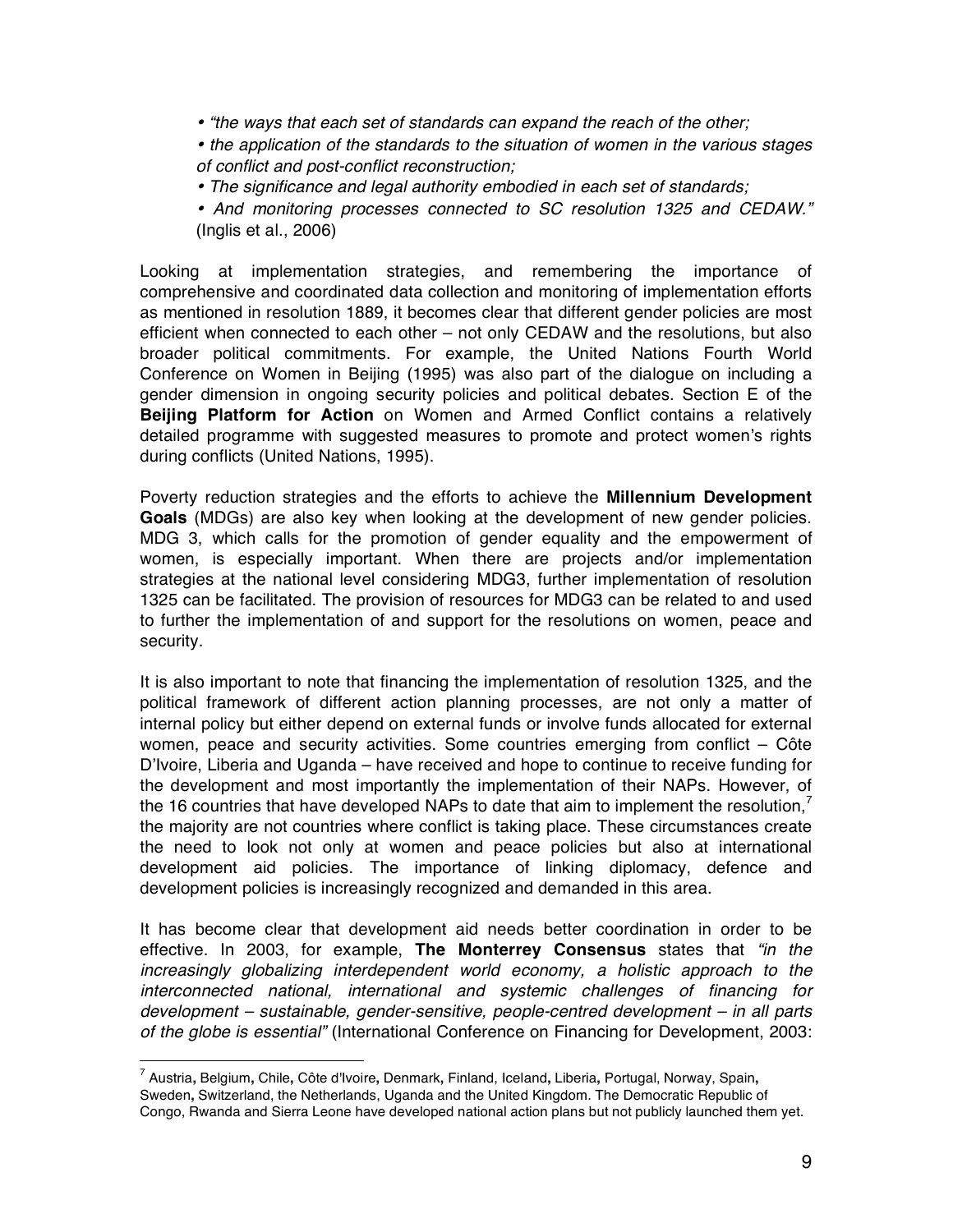para. 8). It calls for gender-sensitive investment, social services, gender budgeting and the empowerment of women. It furthermore encourages governments to *"mainstream the gender perspective into development policies at all levels and in all sectors"* (ibid: para. 64).

In 2005 the **Paris Declaration** – which emphasizes the alignment between donor and recipient countries using local structures, needs and capacities – called for:

**Ownership** – developing countries set their own strategies for poverty reduction, improve their institutions and tackle corruption.

**Alignment** – donor countries align behind these objectives and use local systems.

**Harmonization** – donor countries coordinate, simplify procedures and share information to avoid duplication.

**Results** – developing countries and donors shift their focus to development results, and results get measured.

**Mutual accountability** – donors and partners are accountable for development results.

The Development Assistance Committee of the Organisation for Economic Co-operation and Development (OECD-DAC) has stated that *"Gender equality and women*'*s empowerment are fundamental cornerstones for achieving development results and the ultimate goals of the Paris Declaration, namely to increase the impact of aid on reducing poverty and inequality, increase growth, build capacity and accelerate achievement of the Millennium Development Goals (MDGs). Moreover, gender inequalities are costly and undermine development effectiveness"* (2008a). Yet, the Paris Declaration fails to include gender-sensitive indicators and a specific link to resolution 1325 or gendered security.

Furthermore, there are challenges that result from the joint programme approach the Declaration encourages: *"Many civil society groups, including women's groups, may not have the absorptive capacity to deal with large amounts of funding. In addition, because the amounts were small, individuals within a donor organization also had a greater degree of flexibility to support work in unconventional areas promoting new ideas such as gender mainstreaming, violence against women, time allocation studies, trafficking and migrant workers that are now regarded as mainstream"* (Muteshi, 2008). The danger is that such an approach results in referencing exclusively big NGOs and reduces grassroots organizations' access to funding. However, it is anticipated that encouraging recipient countries to develop their own country strategies will ensure that planning for action on resolution 1325 becomes one of the priorities.

The **Accra Agenda of Action** builds on these guidelines by reaffirming the following three years after the Paris Declaration:

**Predictability** *–* donors will provide 3–5 year forward information on their planned aid to partner countries.

**Country systems** *–* partner country systems will be used to deliver aid as the first option, rather than donor systems.

**Conditionality** *–* donors will switch from reliance on prescriptive conditions about how and when aid money is spent to conditions based on the recipient country's own development objectives.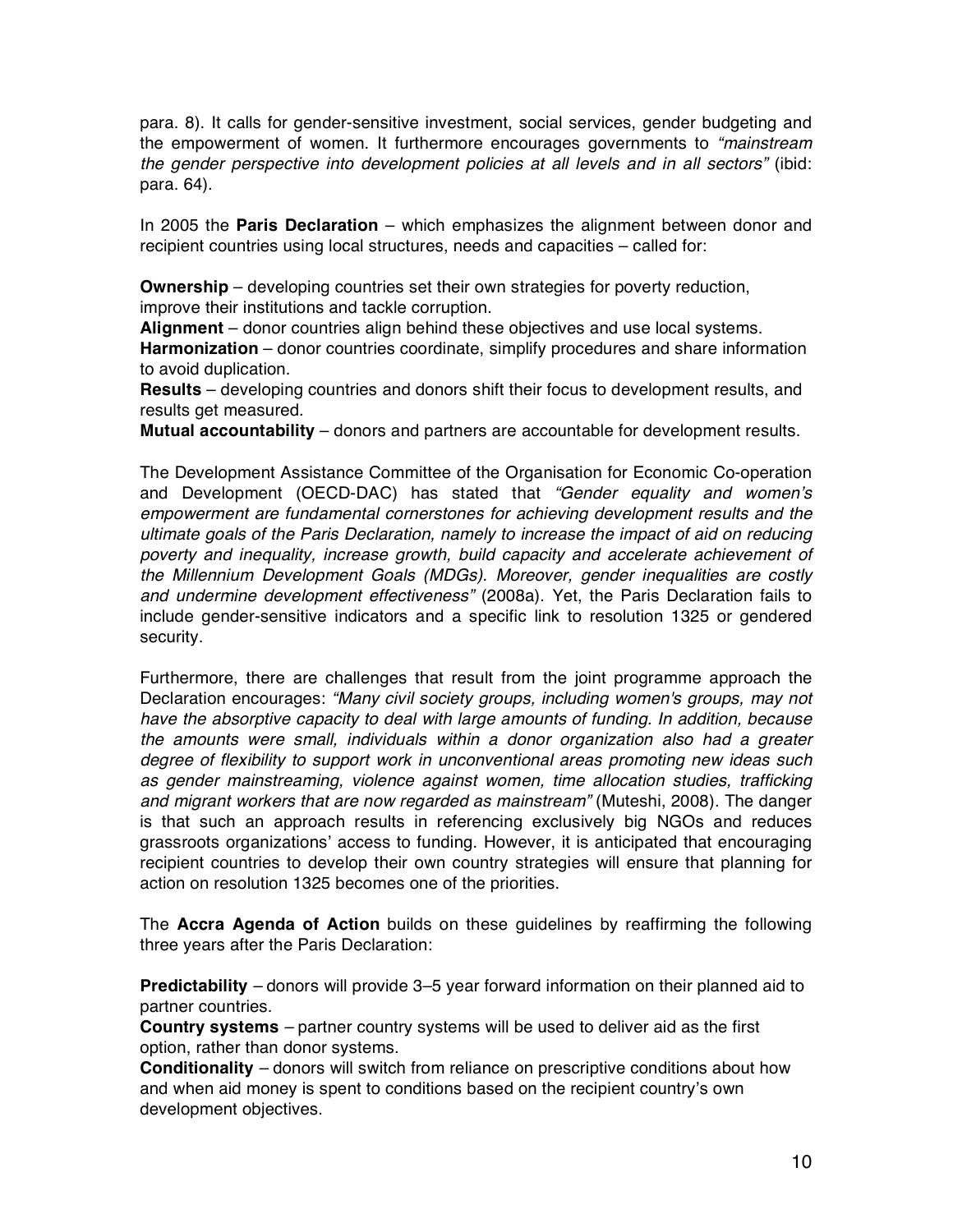**Untying** *–* donors will relax restrictions that prevent developing countries from buying the goods and services they need from whomever and wherever they can get the best quality at the lowest price.<sup>8</sup>

Moreover, this policy document refers to gender equality as a guiding principle: *"Gender equality, respect for human rights, and environmental sustainability are cornerstones for achieving enduring impact on the lives and potential of poor women, men, and children. It is vital that all our policies address these issues in a more systematic and coherent way"* (Third High Level Forum on Aid Effectiveness, 2008).

All the listed legal obligations and guidelines are to be considered when discussing the cost and financing framework for women, peace and security. The normative framework within which support for the implementation moves is therefore multidimensional and it binds different perspectives and actors to each other.

Within the normative framework, countries and organizations committed to these declarations and agreements need to *"put the money where their mouth is"* (Riordan, 2000) and not only invest in women's organizations and policies but also develop gender-sensitive indicators, objectives and activities within funded programmes that address issues such as peacebuilding, security sector reform (SSR), reintegration of former combatants and local governance. There is a strong need to support and fund the **p**articipation of women in peace processes, the **p**revention of armed conflict and the **p**rotection of women from gender-based violence, as well as the **p**rosecution of gender crimes and the **p**romotion of women rights in an effective and harmonized way.

 <sup>8</sup> <sup>8</sup> See OECD DCD-DAC website: http://www.oecd.org/document/18/0,2340,en\_2649\_3236398\_35401554\_1\_1\_1\_1,00.html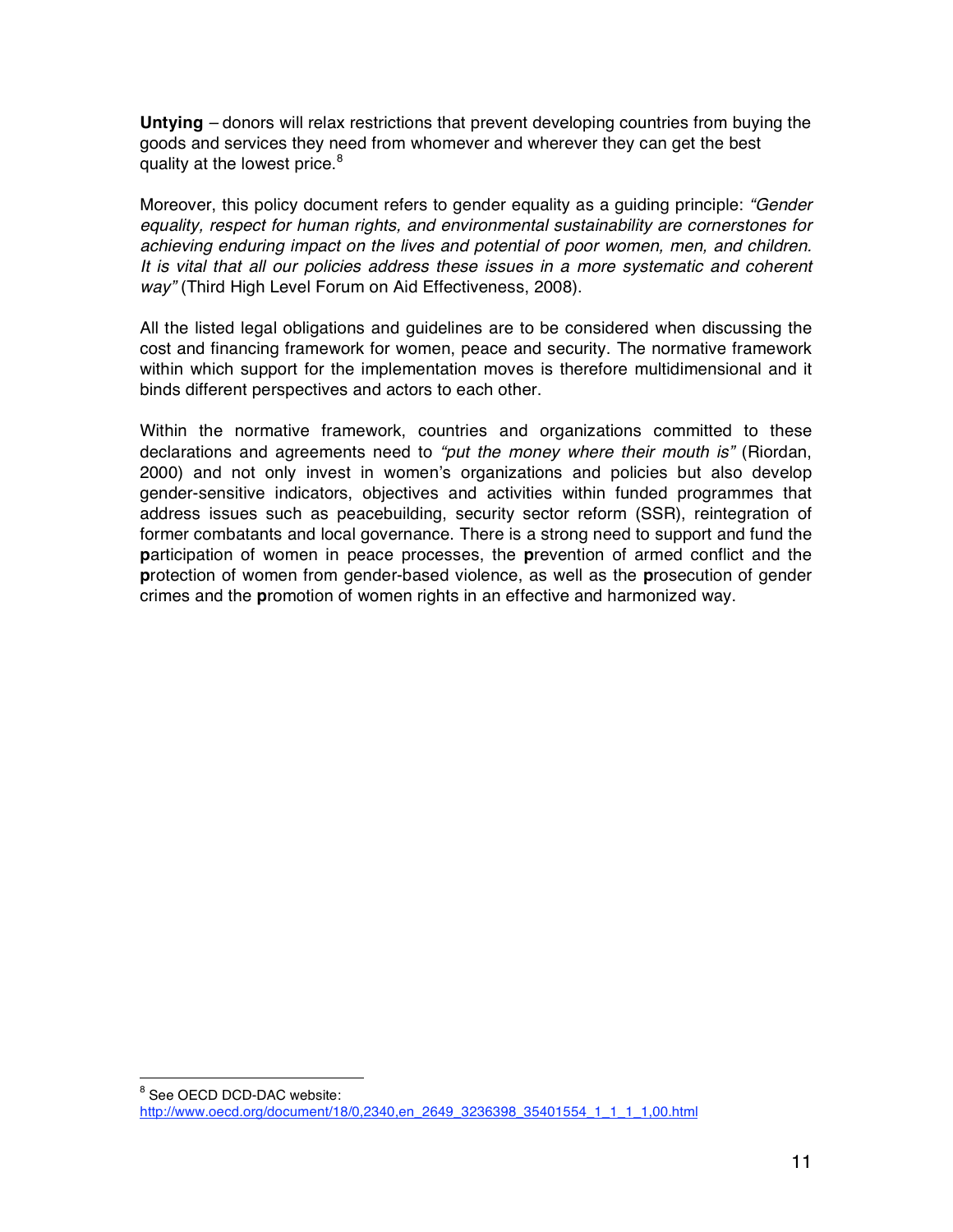# **3. Implementing Resolution 1325**

Even though the normative framework is comprehensive, the transformation of policy into practice and words into reality is a long and complex process. In terms of resolution 1325 in particular, very different actors need to collaborate, often in contexts such as armed conflict and violent situations that are already extremely challenging.

The United Nations has developed a System Wide Action Plan<sup>9</sup> on resolutions 1325 that aims to coordinate the different initiatives implemented by the various UN agencies such as the respective peacekeeping missions, the United Nations Development Programme (UNDP), United Nations Development Fund for Women (UNIFEM) and United Nations Children's Fund (UNICEF), among others. This Action Plan is updated on an ongoing basis, and performance indicators as well as result-based management tools were included in 2007 in order to make it more transparent, coordinated and effective.

At the **regional level,** the most visible initiatives may be the continuous efforts to implement resolution 1325 by institutions working with or inside the European Union (EU). The most recent and wide-ranging document is the *EU Comprehensive Approach*  for the Implementation of UN Security Council Resolutions 1325 and 1820 on Women, *Peace and Security* (2008) (Barnes, 2009). In addition, the European Council's (2008) document entitled *Implementation of UNSCR 1325 as reinforced by UNSCR 1820* focuses specifically on EU peacekeeping missions. Building on a long series of documents prior to these two specific policies, the EU now tries to mainstream gender in its policies and activities, as well as integrating women, peace and security issues in its policy and political dialogues with partner governments (European Union, 2008). Concrete funding by donor countries has also been realized through international and regional organizations. For example *"within the Organisation for Security and Cooperation in Europe (OSCE), Belgium supports the various initiatives set up for and*  by women as well as gender mainstreaming in policies, recruitment and general *activities. Emphasis is put on strengthening local capacities as well as increasing gender expertise. The OSCE Action Plan for the Promotion of Gender Equality (2004) stipulates that the OSCE structures must duly promote Resolution 1325. This Action Plan needs further implementation" (*Belgium, Federal Public Service Foreign Affairs, Foreign Trade and Development Cooperation, 2009).

In other regions, no specific regional strategy has been developed for resolution 1325. Existing regional documents – such as the Inter-American Convention on the Prevention, Punishment and Eradication of Violence against Women (Convention of Belem Do Para) or the Gender Policy of the African Union (2009) and the Protocol to the African Charter on Human and Peoples' Rights on the Rights of Women in Africa – contain related

<sup>9</sup> See: http://www.un.org/womenwatch/ianwge/taskforces/wps/actionplan20082009/pdfs/OCHA%202008-2009%201325.pdf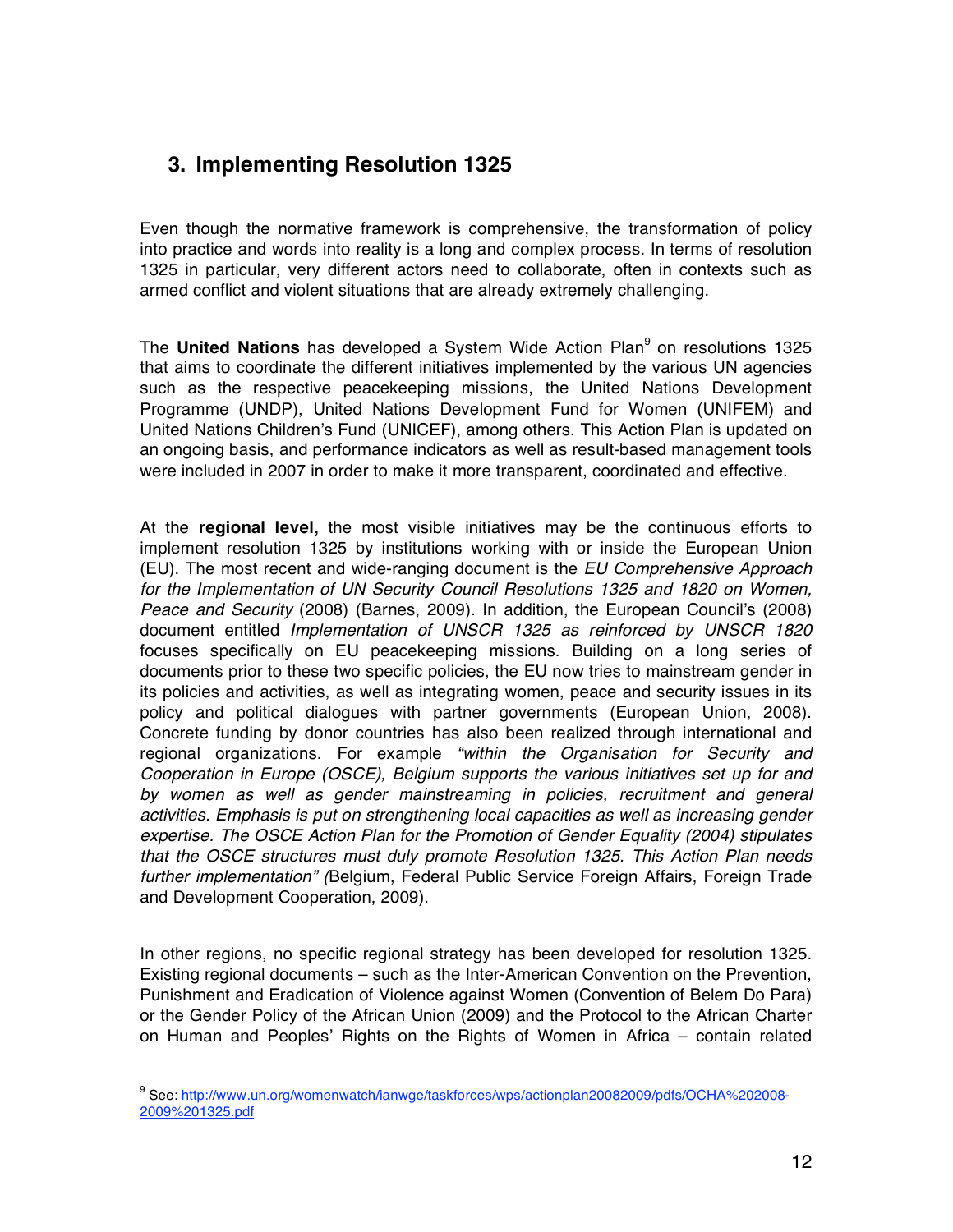provisions and provide space for further 1325 implementation strategies. Furthermore, the Solemn Declaration on Gender Equality in Africa, adopted by the African Union in 2004, has a specific provision that reads: *Ensure the full and effective participation and representation of women in peace processes including the prevention, resolution, management of conflicts and post-conflict reconstruction in Africa as stipulated in UN Resolution 1325 (2000*). Under this, member States are expected to report on a regular basis regarding implementation. However, as with other regional/international policies, not all States have been diligent in reporting.

Different **national level** strategies to implement the resolution have been adopted in the past 10 years. Israel, for example, legislated Amendment 4 of its Women's Equality Act in 2005, which requests mainstreaming gender in foreign and domestic policy and the participation of women in decision-making positions. Some countries, such as Germany, have argued for addressing women, peace and security issues through already existing national plans.<sup>10</sup> Others, such as Colombia, have realized a large variety of women, peace and security projects through different actors such as UN entities, CSOs and the Government itself without having a comprehensive national policy framework. African countries that have been pioneers in creating a NAP on resolution 1325 in post-conflict contexts, such as Côte D'Ivoire, Liberia and Uganda, have had fruitful experiences through the support of international organizations and by building on existing initiatives.

While the integration of women, peace and security issues into existing policies seems effective as well as time and cost saving, still the development of NAPs specifically on resolution 1325 have significantly increased within the past five years. This is because specifically focused activities and collaboration mechanisms have been considered to promote transparency, effectiveness and comprehensiveness. The focus on participation, prevention and protection allows governments to emphasize women's integration and recognition in peace and security activities. Further arguments for the development of a specific NAP on resolution 1325 may be increased coherence and coordination between government agencies, improved monitoring and evaluation, enhanced accountability and increased ownership and awareness (Kristin, 2006).

In the opinion of participants in a virtual discussion on good practices concerning implementation of resolution 1325, organized by INSTRAW in 2008, due **public awareness** and **political will** must come first (INSTRAW, 2008). To develop a useful policy document, complete information must be provided and the potential implementing institutions and organizations need to be on board. Assessing the circumstances and country-specific gendered security issues as well as key stakeholders is essential before starting the implementation process. Upholding political will and the continuous coordination of actors is essential but requires extra effort in order to make it effective and comprehensive

As the government will be the main implementing body, its role and the **division of responsibility** needs to be clarified. The contents of the NAPs will differ as well as the

<sup>&</sup>lt;sup>10</sup> National Action Plan, "Civilian Crisis Prevention, Conflict Resolution and Post-Conflict Peace-Building" Government of the Federal Republic of Germany, Berlin: 2004, available at: http://www.auswaertigesamt.de/diplo/de/Aussenpolitik/Themen/Krisenpraevention/Downloads/Aktionsplan-En.pdf (last visited: 9 September 2009), page 19 ff.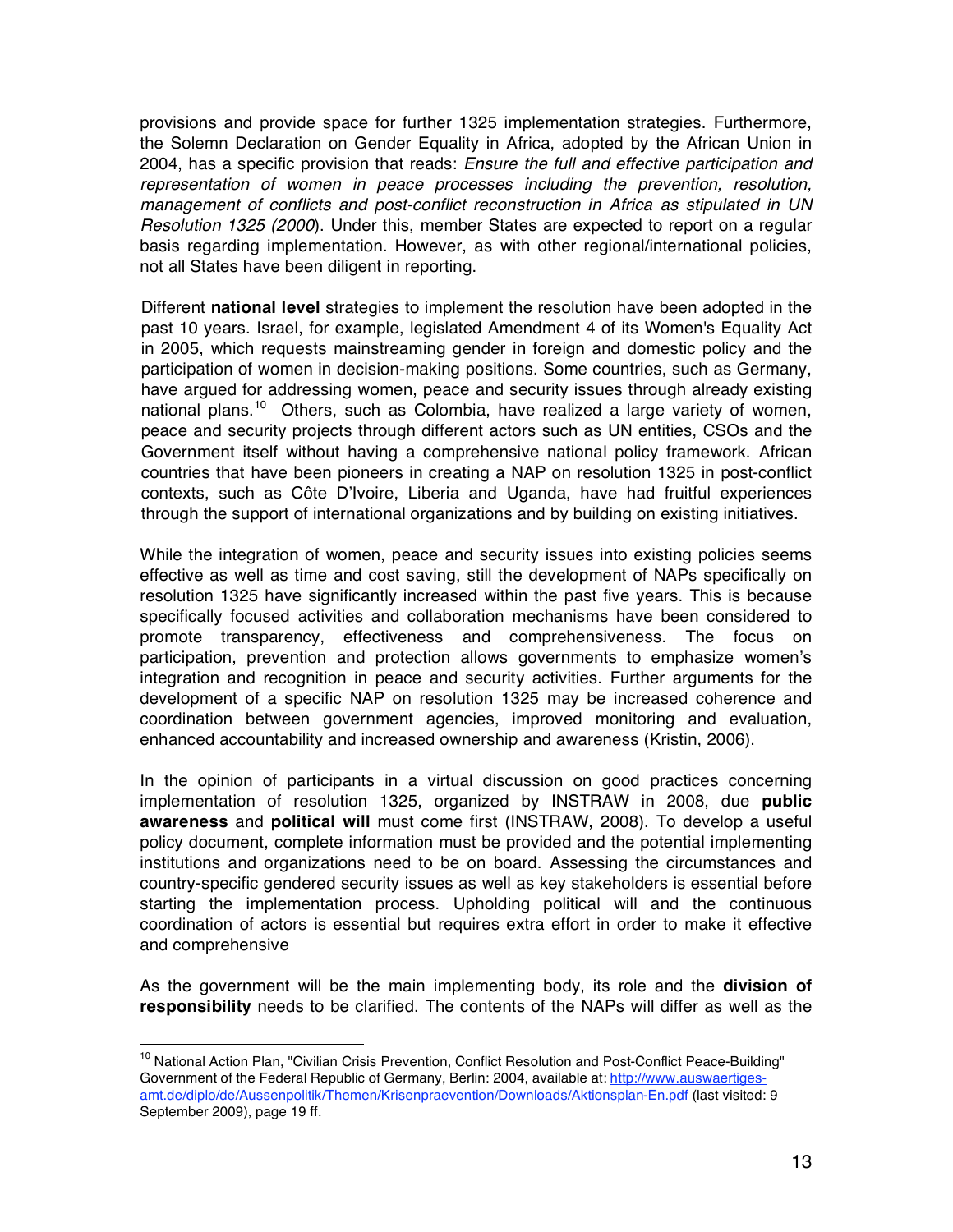distribution of responsibilities among various Ministries. *"Once all relevant ministries*  have been effectively informed and convinced of the relevance of women, peace and *security issues to their sector, there must be a process of internal organization among government offices to determine how the planning process will be undertaken"* (Popovic et al., forthcoming)*.* Traditionally, the initiative to develop a NAP emerges from one particular Ministry or government agency. In European countries such as Norway or the United Kingdom, this has mainly been the Ministry for Foreign Affairs. In Belgium, the Federal Public Service for Foreign Affairs, Foreign Trade and Development Cooperation has integrated the NAP in the Belgian development strategy. Interagency Taskforces or working groups that bring together the various actors and Ministries and help coordinate the different ideas and activities have been established in Iceland and the Netherlands. Countries in other regions have taken different approaches. In Chile, for example, the NAP has been jointly developed by the Ministry of Defence, the National Women's Service (SERNAM) and the Ministry of Foreign Relations.

Once key priorities have been set and activities shared among the various implementing agencies, monitoring of the implementation of the outlined activities begins. Benchmarks and key objectives that show where the action plan is headed also indicate where funding is going to be used. Future costs depend greatly on which benchmarks have been set and what the plan is intended to achieve.

Adequate indicators as well as practical monitoring tools are essential for successful oversight.<sup>11</sup> Although almost all NAPs recognize the need for adequate M&E mechanisms, only a few include specific indicators, among them Austria, Liberia and Uganda. "*Today there is an urgent need to identify specific impact indicators beyond the hours of gender training provided, the number of women involved in peace operations, or the amount of money dedicated to implementing Resolution 1325. In order to fully know which initiatives successfully respond to the different dimensions of preventing sexual and gender-based violence, putting an end to impunity, and making peacekeeping operations more gender-responsive, it is essential to measure their impact and effect on the local population"* (Beetham and Popovic, 2009: 16).

With knowledge about the concrete impact of actions taken, updated versions of NAPs – such as the one recently published by Sweden – can be made even more effective and useful for the people they aim to reach. *"In the US we are trying to determine how extensive and ambitious of an action plan to create. Something based on guidelines already developed by entities such as the Millennium Challenge Corporation could be effective and still cost efficient. However, a larger more expansive action plan that calls for specific indicators in development, diplomatic, as well a defense sectors, may be more costly, but will be more effective long term as it would include performance monitoring and evaluation procedures."<sup>12</sup>*

The **active involvement of civil society organizations** is also needed. While the three African countries with NAPs have a focus on mainly internal issues, European NAPs often focus on providing funds for women, peace and security initiatives externally.

<sup>&</sup>lt;sup>11</sup> See, for example, Uganda, Ministry of Gender, Labour and Social Development (2008: 12).<br><sup>12</sup> Evelyn A. Thornton, Deputy Director, Management and Partnerships, The Institute for Inclusive Security, responding to the questionnaire for this study jointly commissioned by Cordaid and GNWP, January 2010.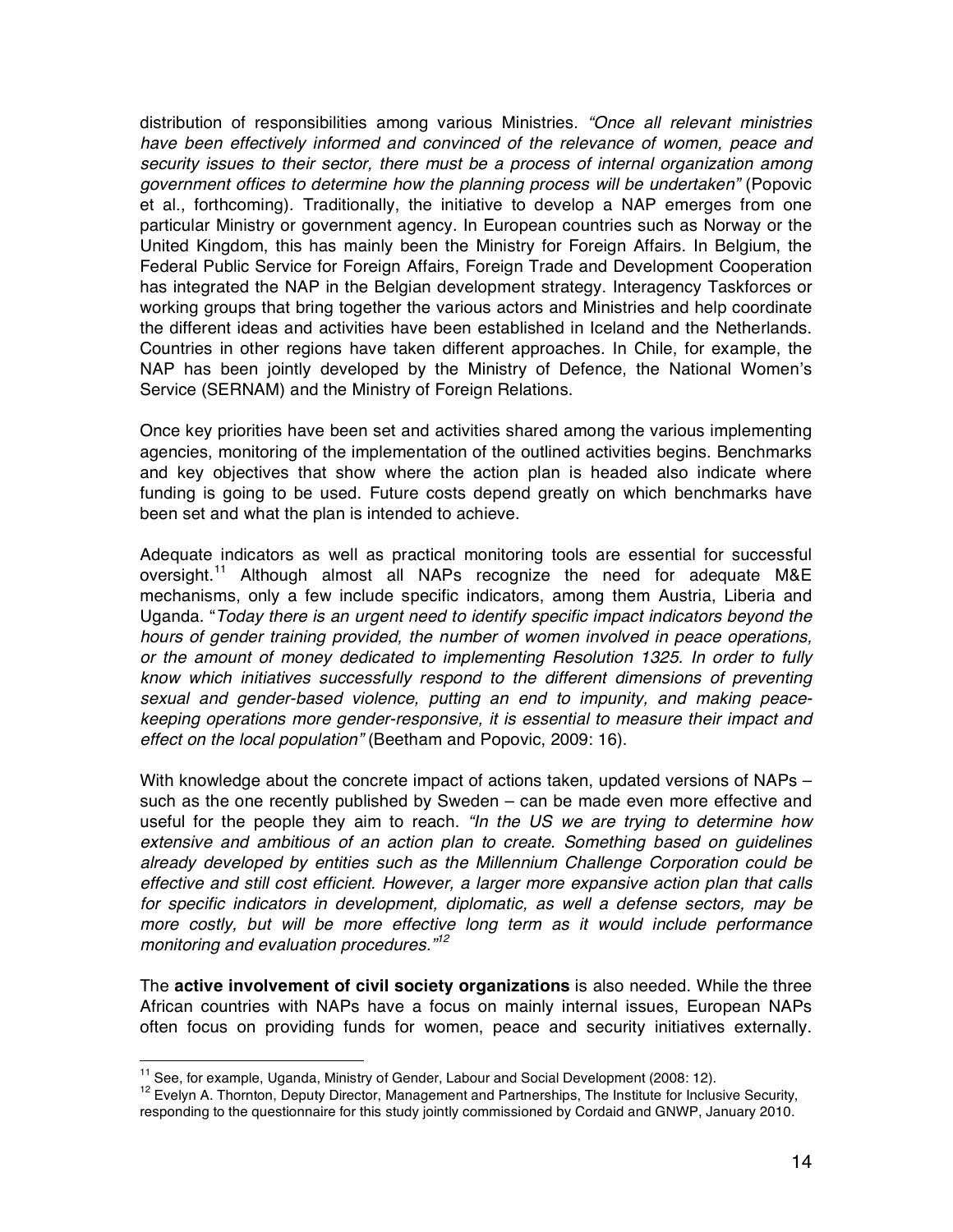Those funds are then transferred through bilateral agreements but also chanelled through local civil society or international organizations. The Liberian NAP, for example, has been mainly funded by the Italian Government, but supporting initiatives implemented by the United Nations and international NGOs such as International Alert have been funded by the Governments of Austria, Denmark and Norway, countries that have NAPs. The OECD declares that *"funding the work of CSOs that provide support and services to women affected by conflict and that promote women*'*s voices at all levels of decision-making is crucial to the promotion of Resolution 1325. It is particularly important to support the work of grassroots and community-based initiatives, which are often the only providers of services and support but which also often have very limited capacity and access to funding"* (Popovic et al., forthcoming).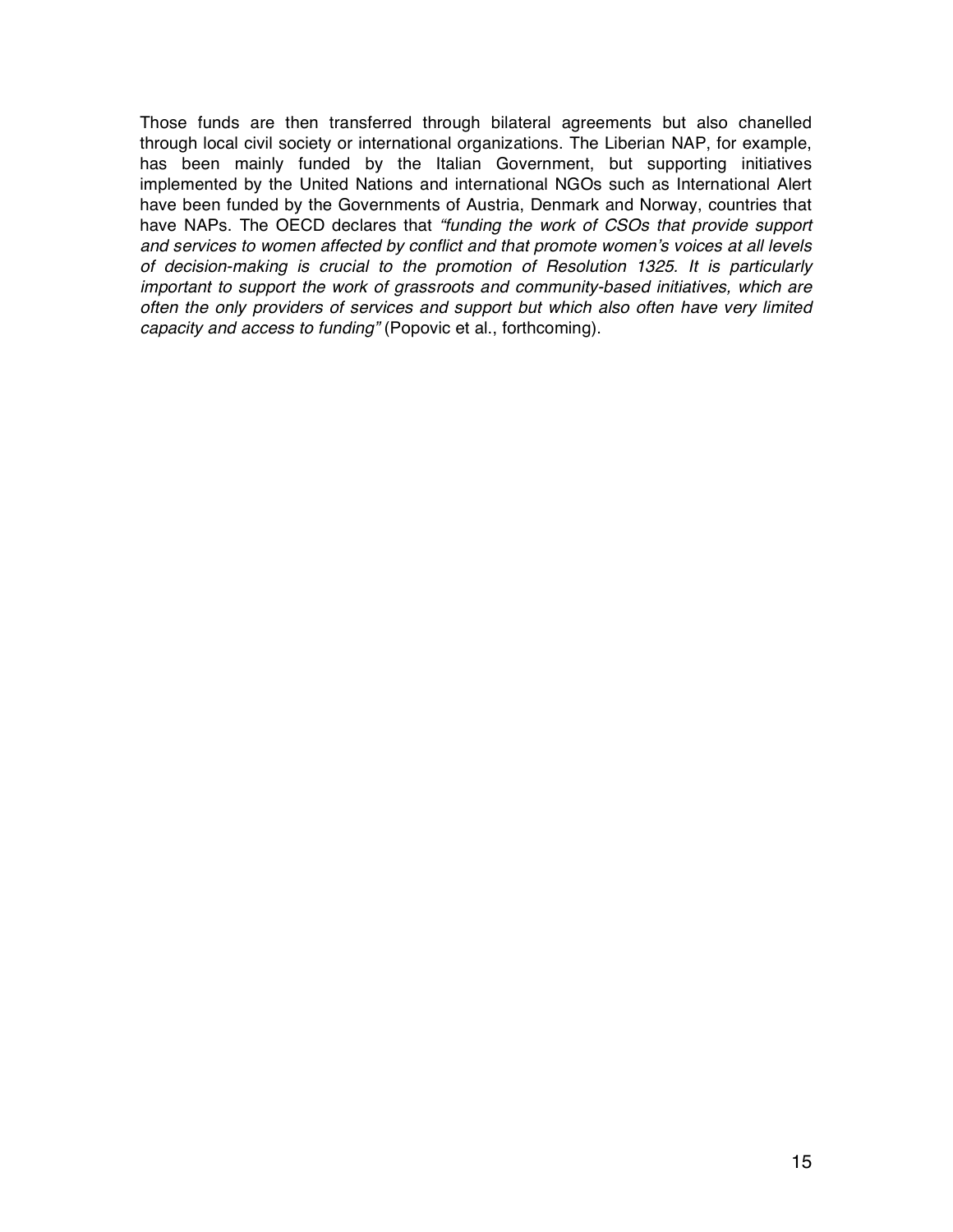## **4. Financing women, peace and security**

There has been a shift from a state-centred understanding of security, where outside aggressors are considered the major threat to the nation state, to a focus on human security – the importance of the individual and her or his ability and freedom to decide and act (Commission on Human Security, 2003: 4). This has led to a number of debates around national and international policy. Development aid as well as national public spending have become much more subject to wider public scrutiny than they were in the last century, when general economic systems were the focus of an elite academic discourse. The involvement of different actors has become part of development strategies and international aid as *"Broad based, democratic ownership requires participation by all stakeholders, including civil society, the media, communities, service providers, parliament, line ministries and local level governance structures"* (OECD-DAC, 2008a).

People's dignity, freedom and political participation have become part of the security debate to an extent that military interventions now carry the mandate to observe elections and rebuild local infrastructure. Peacekeeping operations, or humanitarian interventions such as in Haiti, have new funding provisions that include not only space for gender focal points and gender advisors in missions, but also gender training for troop-contributing countries as well as for the troops in missions.

While military spending may have opened its doors for more gender sensitivity, military interventions as well as military budgets remain controversial from a pacifist and feminist perspective. As Lwaye Aye Nang, Presidium Board Member of the Women's League of Burma, has highlighted: *"there are a total of over 500 battalions in Burma. The regime spends under 1% of GDP on the health and education sectors combined, while spending over 40% of the national budget on its army"* (2007). This is especially upsetting, as she further argues, when the military is connected to the violation of women's human rights.

Other areas of public policy have also undergone change towards more gender-sensitive and participatory approaches. Gender budget analysis has become a tool to measure state expenditure in accordance with its gender responsiveness, meaning its capacity to respond to the different needs of women, men, boys and girls. Specific gender action plans, looking at issues such as pay gaps and violence against women and girls, have increasingly been put in place in a number of countries in the global South as well as the global North. Nonetheless, no country has yet been able to eliminate gender-based violence or reach a state of complete human security and the elimination of unequal power relations.

There are clear differences in the capacities, infrastructures and human and financial resources of countries as well as in the individual priorities of governments. These differences are reflected in their specific gender policies and responses to gender inequalities as well as in the protection and promotion of the individual and of different social and ethnic groups. Government budgets are often not available to or clearly understood by the public. The sources of funding – especially in the area of women, peace and security – are multiple and often lie outside state borders, such as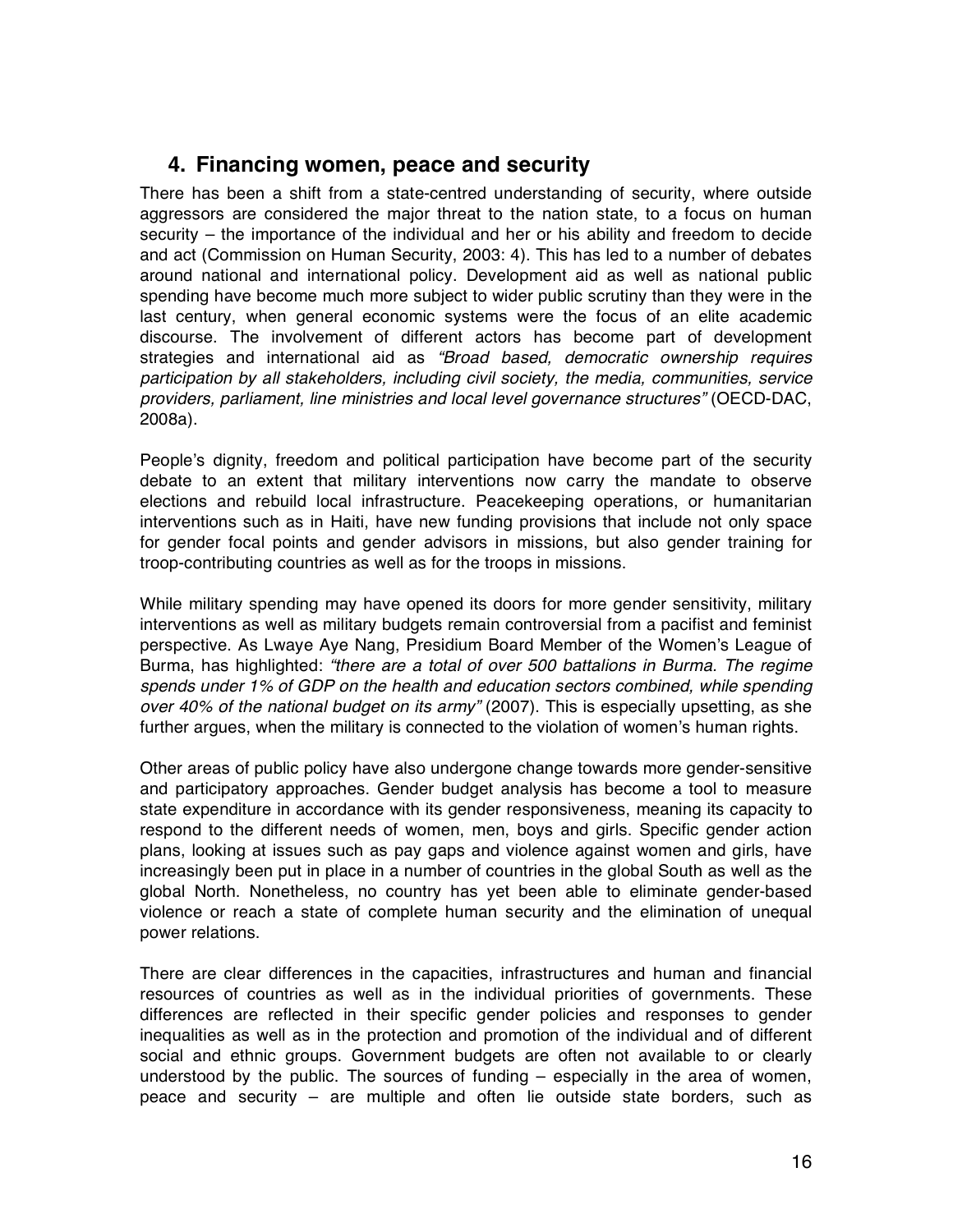international development aid money from international organizations. Resources are also provided by governments and the private sector:

*"1. Domestic resources:*

- *Tax revenues from income taxes, sales taxes, customs revenues, property taxes, corporate taxes, etc;*
- *Privatization and sale of public assets; and*
- *User fees for health and education services, highway tolls, administrative fees and other charges for public services.*

#### *2. External resources:*

- *Official development assistance (ODA), although not all amounts go directly to public budgets;*
- *Loans from the World Bank and regional development banks, the IMF [International Monetary Fund] and commercial banks; and*
- *Tax revenues from trade and private capital flows, including foreign direct investment (FDI)."* (UNIFEM and NGLS, 2008: 6)

The resources and funds that are part of the terms of reference of the government, and more specifically the Ministry of Finance, should undergo the analysis of genderresponsive budgeting, which has been successfully used for over 30 years in more than 40 countries.

#### a. **National gender budgeting**

The way that the funds in public budgets are allotted affects citizens directly and indirectly, in their access to public services as well as employment opportunities and social interactions. All these areas are highly gendered. Regulated by international and also national normative frameworks, public budgets determine the redistribution of funds, where effect and impact highly depend on each cultural context.

It is not only normative provisions, as outlined above, that require public spending to be fair, participatory and transparent. There is also a need to include a gender perspective in budget planning and spending when promoting human development and economic growth. *"Financing gender is financing development, as development depends on the equal participation of both, men and women"* (UNIFEM, 2008). Identifying discriminatory funding practices increases the accountability of the government. UNIFEM argues that *"at least 25 percent of the national income should go towards public expenditures, out of which 40 percent should be spent on social services. The share of human priority concerns, such as basic education and primary health care, should be at least 50 percent of social sector expenditures and 5 percent of gross national product (GNP)"*  (UNIFEM and NGLS, 2008).

Analysing the government budget from a gender perspective is known to be an effective tool for more participatory, transparent and fair expenditure and for advancing gender equality. *"Gender budget analyses examine any form of public expenditure or method of raising revenues and link national policies and their outcomes to the gendered distribution, use, and generation of public resources. By identifying the implications on women relative to men gender budget analyses can highlight gaps between reaching*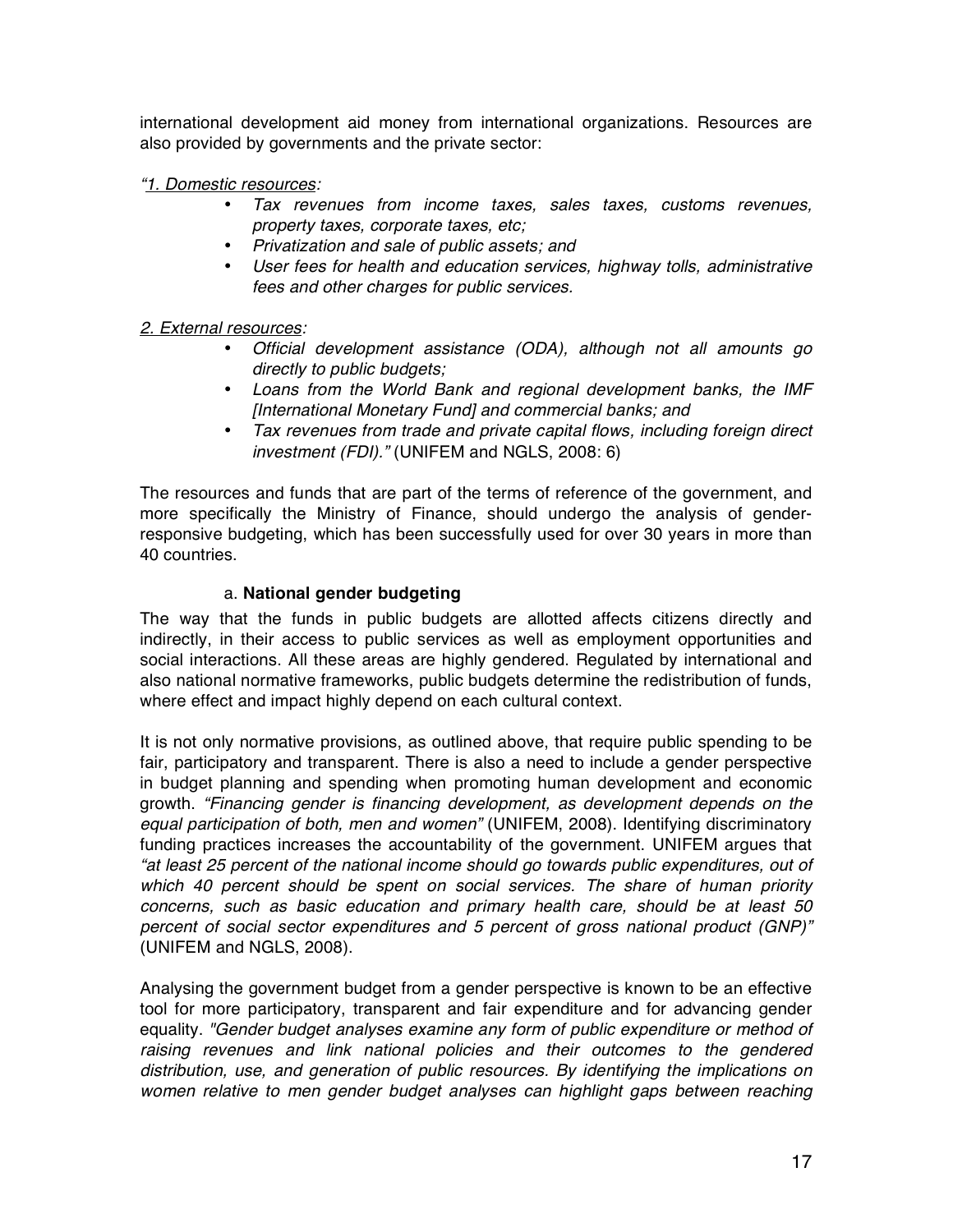*policy goals and the resources committed for their implementation"* (Tanzarn, 2003). Gender budgeting does not mean creating a separate budget for women but rather mainstreaming gender in the budgeting process (European Parliament, 2003).

### **Case Study: The Philippines –Gender budgeting as a potential source of funding for 1325 implementation**

Although the Philippines is not on the international peace and security agenda – primarily due to the fact that the disputes there are regarded as localized – there are ongoing armed conflicts in several different parts of the country. Moreover, activities of certain non-state armed groups have extended to the neighbouring countries of Indonesia and Malaysia.). Recognizing the negative impact of the armed conflicts on the country's overall development, various efforts on peace negotiation between the Philippine government *and* non-state armed groups have been going on for a number of years.

The country is also known for taking decisive steps towards policies that promote gender mainstreaming and women's empowerment. Among them, gender budgeting which has become a tool quite successfully applied to planning the use of national funds and resources. Debbie Budlender concludes that *"the Philippines … is probably the most institutionalized [gender budget] initiative outside that of Australia. Like Australia*'*s, [which started applying gender budget analysis in 1984] the initiative is centred inside government and led by the gender machinery in the form of the National Commission on the Role of Filipino Women (NCRFW). But, unlike initiatives elsewhere, the [Gender and Development] GAD budget as introduced in 1996 is very specific as to what is required – it states that every government-related agency must allocate at least five per cent of their budget for gender and development. …The GAD budget was seen as a strategic way of ensuring funding for the Philippine Development Plan for Women (PDPW)"*  (2001: 19–21). As UNIFEM adds*:* "*In 1999, the government introduced a performance based budgeting policy that reduced the budget of agencies not in compliance by a minimum of 5 per cent. Between 1995 and 1998, the number of reporting agencies rose from 19 to 69 (out of a total of 349) and the allocations to women tripled. Yet even with this three-fold increase, the report concluded that, during the same period, the gender and development budget was still less than 1%; far below the 5% target."<sup>13</sup>*

The country adopted provisions of CEDAW into national law as Republic Act No. 9710 in August 2009 (UNIFEM, 2009), and its NAP on resolution 1325 only awaits the signature of the President to be launched. The provision of resources for such action plans is also the result of the previous gender-sensitive budgeting. Jasmin Nario Galace, Associate Director of the Centre for Peace Education (CPE), describes the efforts by the Philippine Government as well coordinated. *"Through a preparatory committee led by the Office of the Presidential Advisor on the Peace Process and the Philippine Commission on Women different consultations and workshops have already been funded. Furthermore, 5% of the total budget of each government agency is allocated to Gender and Development (GAD) which can be one of the main sources for the national action planning process on resolution 1325."<sup>14</sup>* Training workshops, advocacy activities and awareness-raising campaigns have been initiated by civil society to support the action

<sup>&</sup>lt;sup>13</sup> See UNIFEM gender budgeting website: http://www.gender-budgets.org/content/view/46/112/<br><sup>14</sup> Responding to the questionnaire for this study, January 2010.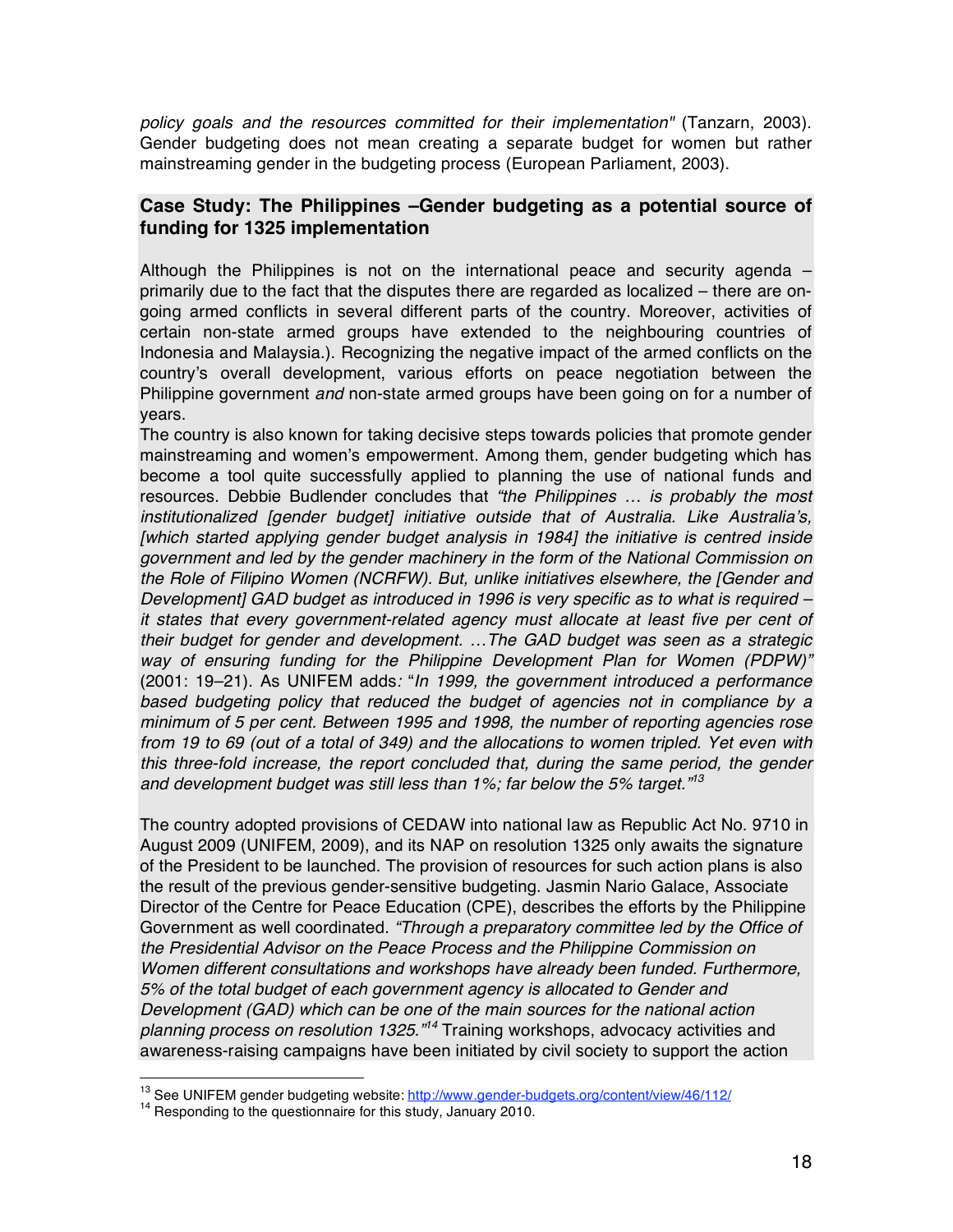planning process. However, funding is still lacking for specific activities such as the collection of sex-disaggregated data – especially in the area of sexual and gender-based violence – as well as the gendered impact of small arms and light weapons.

Nenita Quilenderino from the Office of the Presidential Adviser on the Peace Process (OPAPP), adds: *"Specifically for 1325/related resolutions, agencies whose mandates include the concerns/issues under said resolutions can mobilize part/majority of their mandatory 5% GAD budget to promote and implement provisions of said resolutions. On external sources, similarly as provided for in RA 7192, up to 30% of external development aid is to be allocated for GAD purposes. Hence, where foreign aid is used, say for example in post/conflict communities, part of or all the 30% is along 1325 and 1820 and related resolutions. The problem lies, however, in the effective implementation of such policy."* <sup>15</sup>

According to Ms Quilenderino, the division of cost and funds for the Philippine NAP are as follows:

| <b>Activity</b>                                         | <b>Funds/resources</b>               |
|---------------------------------------------------------|--------------------------------------|
| Drafting of a National Action Plan                      | <b>OPAPP</b>                         |
| <b>Preparatory Committee Meetings</b>                   | Philippine Commission on Women       |
| Series of consultations to generate                     | (PCW)                                |
| inputs for the NAP and validate it                      | NGO/CSO partners including one       |
| Writeshop                                               | international NGO                    |
| Advocacy activities for the implementation <sup>®</sup> | OPAPP                                |
| of the NAP                                              | <b>PCW</b>                           |
| National launching of NAP, including                    | Other government agencies            |
| printing copies                                         | Local Government Units (LGUs)        |
| <b>NAP Implementation Workshop</b><br>l.                | CSO/NGO/community partners           |
| Regional launching/advocacy<br>l.                       |                                      |
| workshops and planning (harmonized<br>with NAP)         |                                      |
| Local advocacy workshops/planning in<br>l•              |                                      |
| pilot priority areas (conflict and conflict-            |                                      |
| prone areas)                                            |                                      |
| Actual implementation of the five-year NAP              | <b>OPAPP</b>                         |
|                                                         | <b>PCW</b>                           |
|                                                         | Other government agencies/LGUs       |
|                                                         | (accessed through their mandatory 5% |
|                                                         | GAD budget)                          |
|                                                         | CSO/NGO/community partners           |

While most of the budget will come from the 5 per cent gender and development pot, specific projects on women, peace and security with an estimated cost of up to 5 million pesos (US\$2,152,389) will be made available for access by CSO partners to be used

<sup>&</sup>lt;sup>15</sup> Responding to the questionnaire for this study, January 2010.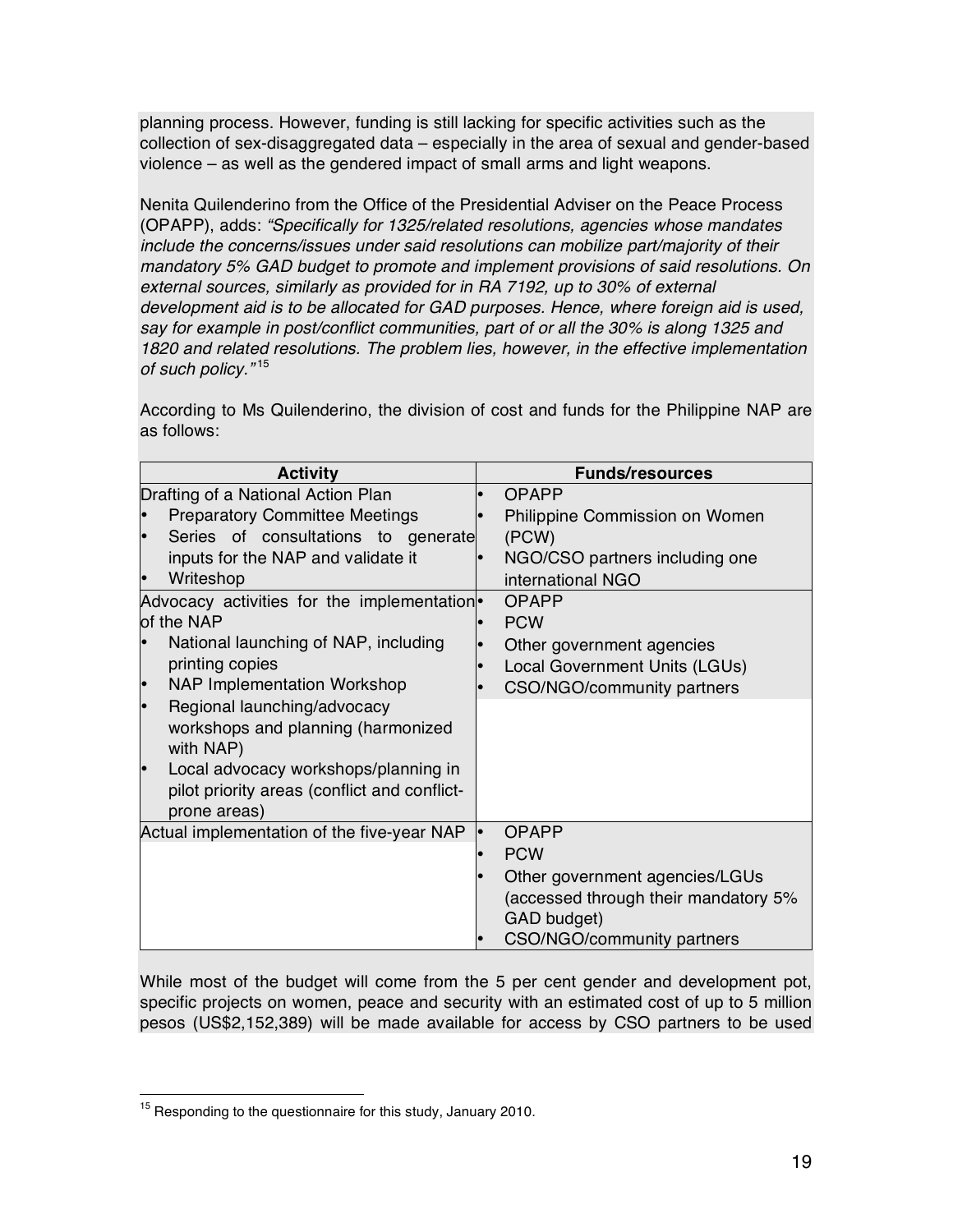directly for initiatives/projects based on the provisions of 1325 and 1820.<sup>16</sup>

#### b. **Involving the Private Sector**

It is important to look not only at public budgets but also at the private sector, as private investment regulations can provide an important entry point for gender equality. New investments in the markets of post-crisis and post-conflict countries can help provide opportunities to empower vulnerable groups.

With respect to the African region, Bola Akanji raises gender concerns in terms of the different capacities and skills of men and women due to their traditional roles in various country contexts. Some of these are "*… related to underlying differentials in skills, access to markets, information especially e-commerce, stock markets and so on between men and women. Others are the gender impact of expanded trade and FDI on female labour force participation. In agriculture, apart from shrinking the benefits of trade for poor countries farmers, the dampening effect of low export prices on export crop reduction also affects food crop output through increased competition for resources between men and women and conflict in the management of resources such as land, labour and credit*" (Akanji, 2007: 3). The resulting need for capacity-building activities for women and men in order to adapt to new requirements of the economic situation in each country can be supported by the state, through its education sector, as well as by civil society and international actors.

In post-conflict contexts targeted capacity-building activities can form part of the activities and projects related to resolution 1325. In Bosnia-Herzegovina, for example, reintegration programmes for survivors of sexual and gender-based violence assist women to build their own business and economic activity through the NGO Medica Zenica.<sup>17</sup> Among the donors are the Ministry of Foreign Affairs of Norway, Save the Children Norway, Medica Mondiale (the umbrella organization), UNIFEM and a variety of faith-based and national and local organizations and public institutions. Funding for such initiatives can also come from the private sector, as stated at the international conference *Putting policy into practice: Monitoring the implementation of UN Security Council Resolutions on Women, Peace and Security,* held in Oslo from 11-13 November 2009. For example, Rachel Gogoua said that in Côte D'Ivoire they have been able to mobilize funds for women, peace and security work from the private sector (FOKUS, INSTRAW and the Norwegian Ministry of Foreign Affairs, forthcoming: 19).

Involving the private sector relates not only to improving women's capacities to engage in existing economic opportunities but also to observing or even regulating new and upcoming markets and their gendered impact, especially in environments where peace and security are fragile. *"Trade in conflict resources such as oil, diamonds and timber*  also requires urgent action, not only to keep peace but to look deeper into the *constraints of down-stream sector investment of these sub-sectors. The informal sector enterprises that emerge around the exploration of these resources is critical to the* 

<sup>&</sup>lt;sup>16</sup> Nenita Quilenderino responding to the questionnaire for this study, January 2010.<br><sup>17</sup> See: http://medicazenica.org/uk/index.php?option=com\_content&view=article&id=46&Itemid=28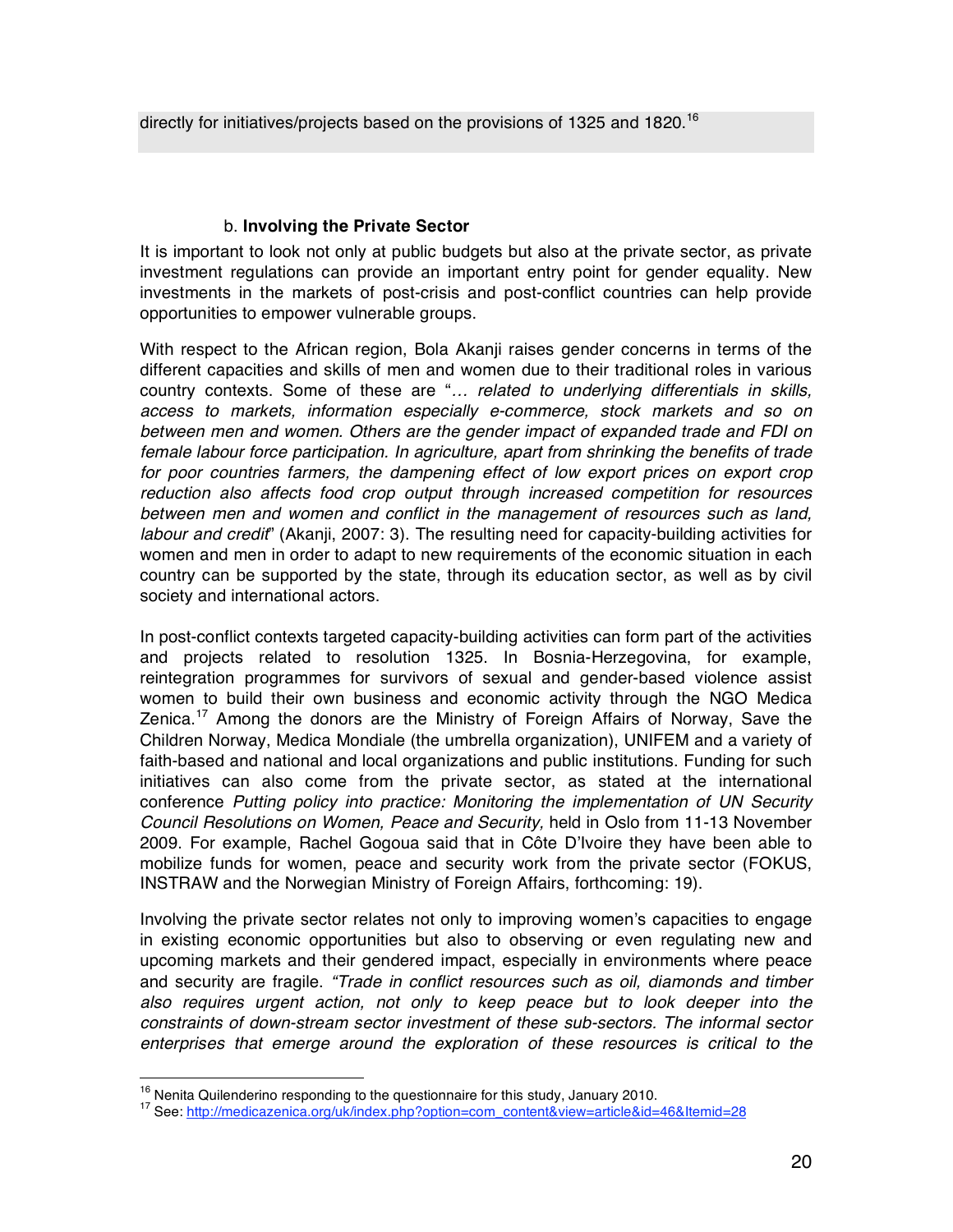livelihood of poor homes, often supported by women. The poverty-impacting nature of *conflicts especially on informal sector workers, most of whom are women, constitute*  ʻ*hidden issues*' *behind the obvious"* (Akanji, 2007: 8).

In Oslo in 2009, suggestions were made to use private sector funding not only for reintegration mechanisms or to gain individual access to new opportunities but also for women, peace and security-related research. A working group formed during the conference discussed the idea that incoming businesses in post-conflict contexts such as telecommunication companies could assist in post-conflict contexts by providing data disaggregated by sex when doing their market research and consumer profiling. (FOKUS, INSTRAW and the Norwegian Ministry of Foreign Affairs, forthcoming).

### c. **International Development Aid and Funding**

One of the main means of external provision of funding is official development assistance (ODA), mostly in direct funding from donor governments to developing country governments. According to the OECD-DAC, ODA involves loans or grants that are: *"(a) undertaken by the official sector; (b) with promotion of economic development and welfare as the main objective; (c) at concessional financial terms (if a loan, having a grant element of at least 25 per cent). In addition to financial flows, technical cooperation is included in aid."<sup>18</sup>*

The balance between donor objectives and ownership by the recipient country is delicate. Local ownership as well as transparent and participatory funding provisions are needed in order for the recipient country to plan and programme its work. Donors cannot exclusively evaluate their provision of support as an altruistic gift but have a responsibility for collective and global development. Funding as well as any other provision of support needs to be reliable and predictable (OECD-DAC, 2009a).

Support through either bilateral fund transfers or the involvement of local or international actors in the recipient country can be entry points for the promotion of gender equality. The Department for International Development (DFID) of the United Kingdom, for example, states that "*[r]ecent changes in the way we work, including supporting nationally-owned development strategies and delivering more of our aid through government budgets, have presented new challenges for our work on gender equality"*  (DFID, 2006: iii).

Overall, the planning and monitoring of spending of public resources and budgets lack transparency and democratic oversight and especially the needed gender dimension. *"Current accountability mechanisms in development aid planning and management are blind to the goals of gender equality and women*'*s rights. Promises and targets set in the Beijing Platform for Action, for example, are not being put into practice. The lack of sexdisaggregated data and gender-sensitive indicators remains a major weakness"*  (Women's Working Group on Financing for Development, 2009). Donors as well as recipient countries need to apply improved tracking and monitoring systems as well as a more coordinated and collaborative approach if human security, gender equality and sustainable peace are to be an honest priority of their agenda.

<sup>&</sup>lt;sup>18</sup> See OECD-DAC glossary:

http://www.oecd.org/document/32/0,3343,en\_2649\_33721\_42632800\_1\_1\_1\_1,00.html#ODA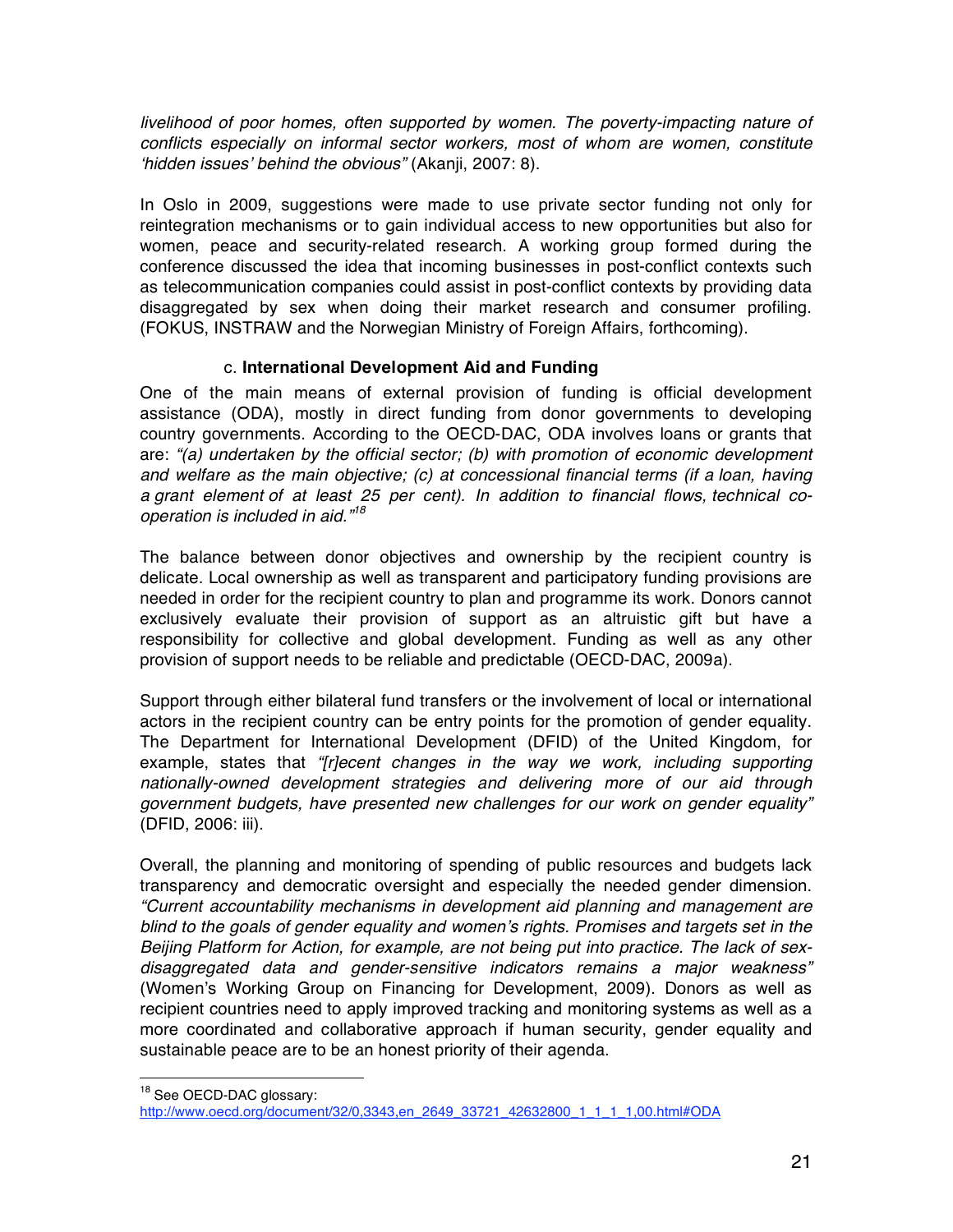Aid effectiveness, development and gender equality are tightly connected, and for these reasons a Gender Equality Policy Marker<sup>19</sup> has been developed by the OECD-DAC. "*However, several countries do not report on the Gender Equality Policy Marker, or their marker coverage is too low, meaning that significant contributions to spending in postconflict and fragile states are missing from this data"* (Beetham and Popovic, 2009).

When funding gender equality, different approaches have been chosen: supporting projects and programmes related to gender, supporting more specific women, peace and security projects or mainstreaming gender into a security programme or project. In general, gender-sensitive data are missing, as are performance and impact indicators for projects and programmes in order to grasp the gender dimension of development aid. The facility to develop such indicators, collect gender-sensitive data and conduct gender analysis and research depends on the specific conditions in a country. "*While most donors, particularly the EC, have clearly articulated gender equality policies and guidelines on programming for gender equality, these are often ignored at country level, particularly with regard to budget allocations. Moreover, even using the OECD-DAC Gender Marker as a preliminary indicator, the mapping studies found it difficult to determine expenditures specifically targeted to gender equality due to inadequate data*" (Muteshi, 2008: 15).

Throughout the literature, the approach taken by the Paris Declaration is seen as critical. *"In practice national priorities may be problematic in terms of addressing gender concerns, as the attention to internationally recognized gender equality goals varies widely by national government. Further, even when national governments recognise gender equality goals rhetorically, these policy statements often are not backed up with sufficient funding or allocation of responsibility"* (Beetham, forthcoming). Therefore, some women's organizations from developing countries have even argued for funding to be conditional on mainstreaming gender in all projects, policies and programmes (FOKUS, INSTRAW and the Norwegian Ministry of Foreign Affairs, forthcoming).

While on the one hand gender mainstreaming has been promoted as the tool to include a gender perspective into all levels of policies and projects, a lot of institutions do not know how to include gender perspectives in the different levels of their project and programme planning, including the implementation and M&E phases. Often the gender dimension has suffered due to the lack of targeted action for the most vulnerable populations. Some even argue that *"because it has lacked a women*'*s empowerment focus, mainstreaming became a depoliticized technical instrument with few returns for women on the ground"* (AWID, 2008b).

It has therefore been suggested that poverty reduction strategies provide a good opportunity for collaborative and coordinated investment in development. This support can be either delivered individually or though a collective of donors. *"PRBS [poverty reduction budget support] is typically provided through a joint and multi donor* 

<sup>&</sup>lt;sup>19</sup> The Gender Marker is tracked through the OECD-DAC Creditor Reporting System database. Member States mark their activities according to the extent to which these are intended to advance gender equality and women's empowerment. The OECD-DAC Network on Gender Equality (GENDERNET) regularly publishes findings from countries reporting on the Marker. See OECD-DAC, 2009b.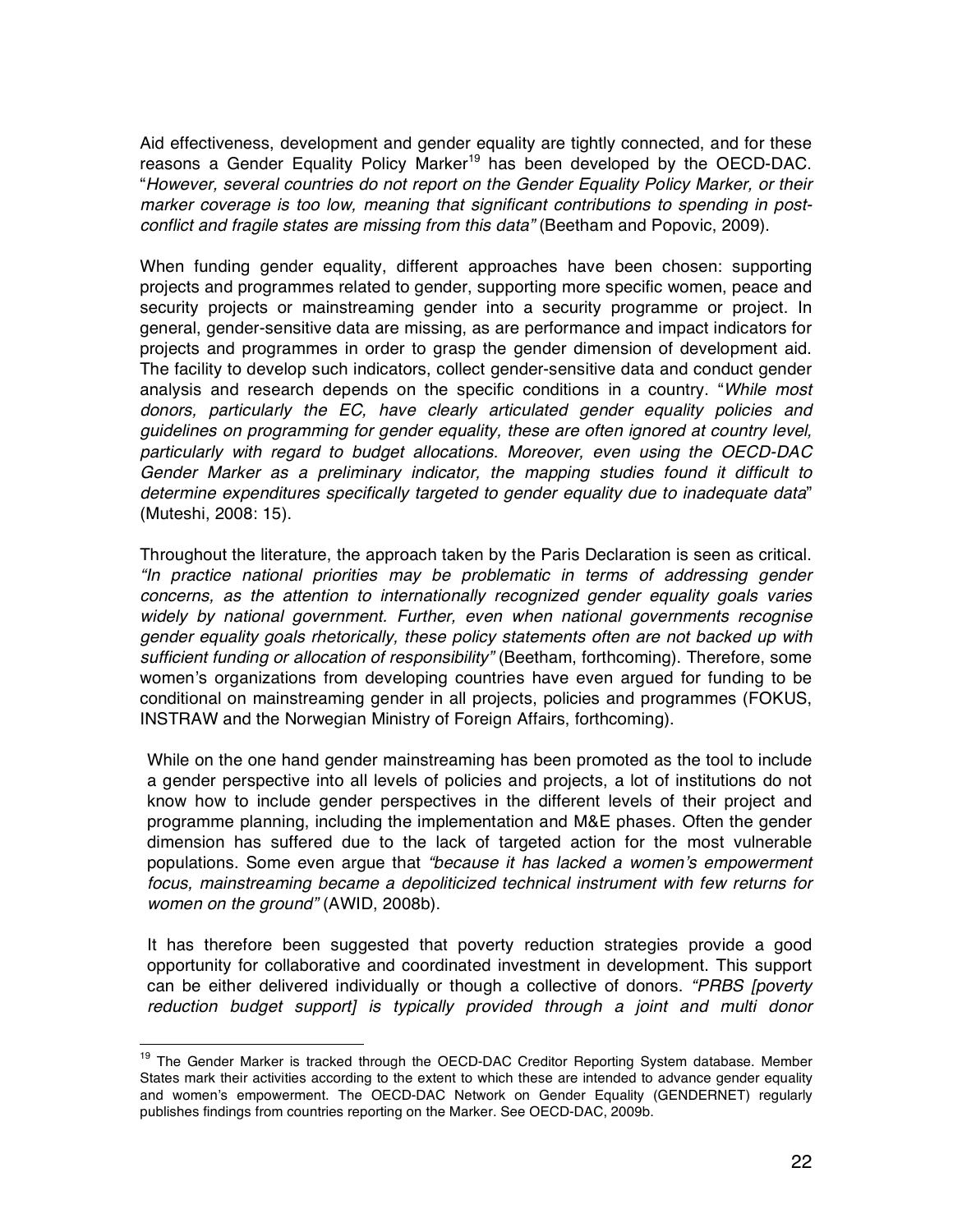*arrangement, normally referred to as Partnership General Budget Support. […] Furthermore, given the nature of budget support (where funds are fungible) and the emphasis given to partner country ownership, it is virtually impossible to attribute and track the particular effect and impact on gender equality and women*'*s empowerment of any particular donor*'*s budget support contributions"* (DFID, 2006: 5). Especially in situations of post conflict and transition, "*the climate for foreign direct investment is also threatened by continued conflict and aggression. In an atmosphere of conflict, intense competition is brought about by limited private investment; gender gaps in opportunities to engage in trade will continue to widen*" (Akanji, 2007: 7). Therefore, a gender perspective needs to be included, on both the donor and recipient side, when transferring funds.

The OECD-DAC highlights that ODA can embrace women, peace and security provisions through:

1. Management of security expenditure through improved civilian oversight and democratic control of budgeting, management, accountability and auditing of security expenditure.

2. Enhancing civil society's role in the security system to help ensure that it is managed in accordance with democratic norms and principles of accountability, transparency and good governance.

- 3. Supporting legislation for preventing the recruitment of child soldiers.
- 4. Security system reform to improve democratic governance and civilian control.
- 5. Civilian activities for peacebuilding, conflict prevention and conflict resolution.
- 6. Controlling, preventing and reducing the proliferation of small arms and light weapons. (OECD, 2005)

While within the past five years a number of development agencies – such as DFID, the Spanish Agency for Development Cooperation (AECID), the Australian Government's Overseas Aid Program (AusAID) and the Dutch Ministry of Foreign Affairs (DMFA) – have reassessed their spending on gender and increased their budgets, the funding of local women's organizations on the ground seems to have decreased significantly (AWID, 2008b). Financial support has shifted its focus towards governmental programming and action planning. On the one hand, this means increased support at the national level for governmental action planning for the implementation of resolution 1325. To the extent that it strengthens the nation state to fulfil its duties and keep its promises, such a shift cannot be evaluated as exclusively negative. On the other hand, however, it may weaken CSOs, whose inclusion in women, peace and security activities is irreplaceable.

#### **i. Donor Perspectives**

Donors can be governments from a country with sufficient funds to support women, peace and security issues outside its territory or scope of responsibility, private foundations or international organizations. The United Nations Peacebuilding Fund (PBF), for example, currently funds 12 projects designed specifically for women affected by conflict in Burundi, Central African Republic, Comoros, Guinea, Liberia, Nepal and Sierra Leone. *"The Fund works through in-country UN agencies as the recipient agencies, and government entities and civil society organizations as their implementing partners. A* ʻ*gender marker*' *system has recently been adopted under the new PBF*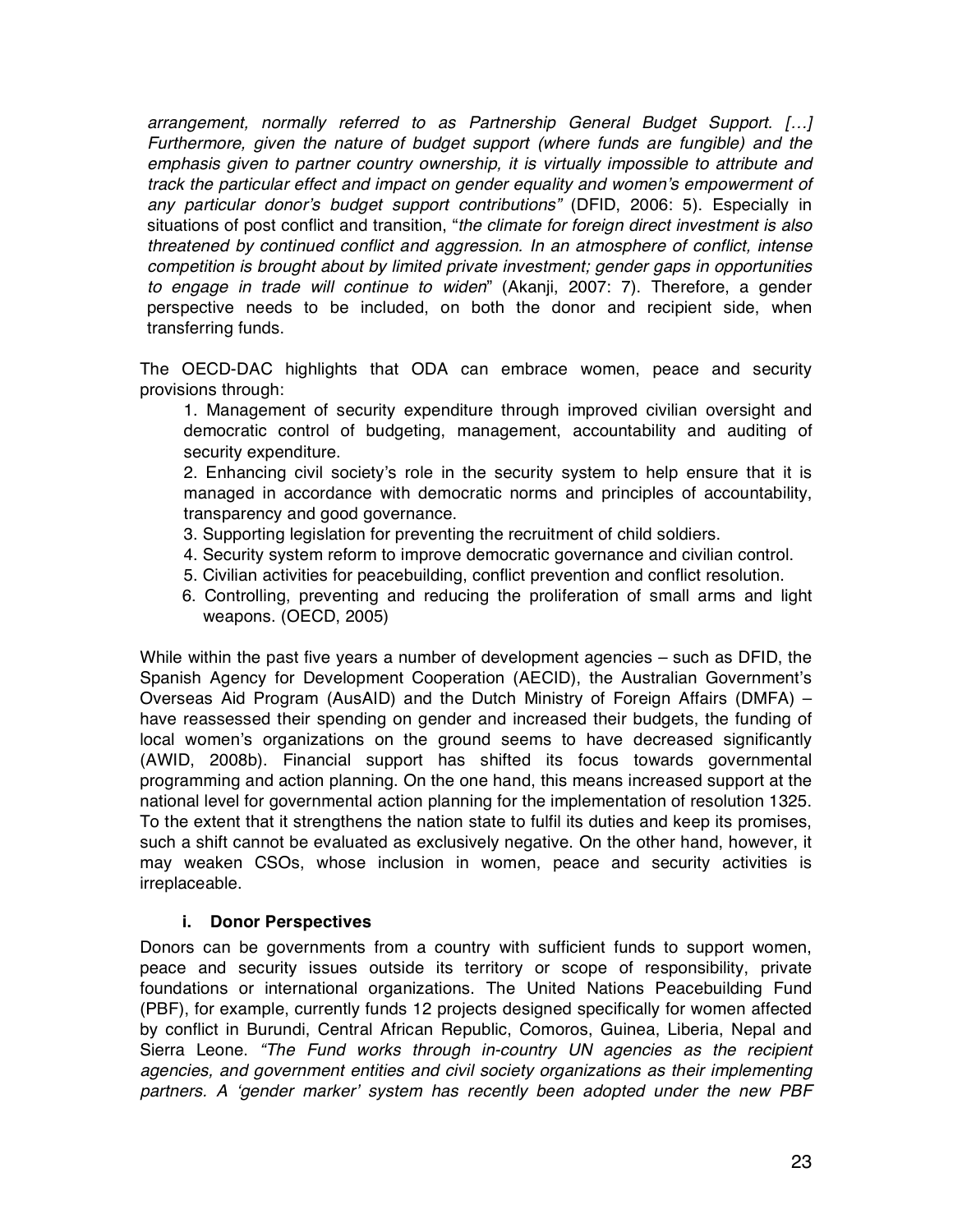*guidelines to track funds flowing to address women*'*s needs."*20 The Fund is also involved in developing indicators to track funds provided for the implementation of resolution 1325 as well as leading the consultation and drafting of the UN Secretary-General's report on recommendations to improve responses to the needs of women and girls in post-conflict planning, financing and recovery processes – taking into account the views of the Peacebuilding Commission. The Fund is supported by donor countries.

Different roles, responsibilities and perspectives have been outlined by NAPs on resolution 1325 not only by the specific implementing ministries and institutions but also by and through the government as a whole. Action plans from the global North have a perspective on women, peace and security issues that focuses mainly on activities outside their own state borders under the lead of Foreign Ministries determining activities being carried out by development agencies. In countries of the global South – especially those emerging from armed conflict such as Côte D'Ivoire, Liberia and Uganda – the gender ministries took the lead to develop the NAPs and the activities outlined focus mainly on national concerns.

Countries such as the Netherlands, Norway and the United Kingdom – and more recently Spain – act as core donors for 1325 activities around the globe. Norway, for example, not only expresses its general commitment to women, peace and security issues, but also financially supports a number of concrete projects related to the empowerment of women, most of which revolve around women's political participation at national and international levels. The majority of projects supported by Norway are in Afghanistan, Bangladesh, Nepal and Sri Lanka. $^{21}$  In addition, 60 women in Sudan annually receive financial support to advance within the area of peace negotiations and peacebuilding*.*

Spain interlinks the initiatives outlined in their NAP with an already existing development strategy, as the Gender Ambassador Aurora Mejía explains: *"Financial contributions come from each participating Ministry. Each one has foreseen many concrete activities*  and tasks. We understand that a large part of it will correspond to the area of *cooperation for development, which at the same time prepares the Action Plan on Women and Peacebuilding of the Spanish Cooperation Agency"* (Mejía, 2008). In 2008– 2009 the Spanish Development Agency spent nearly 17 million Euros supporting women's organizations as well as governments – mainly in Latin America – in developing gender-sensitive policies. For example, the Philippine Government's Department of Social Welfare and Development (DSWD) received around 500,000 Euro for its pilot project on gender-based violence. $22$ 

Although Canada prepared a NAP in 2006, its adoption is still on hold. Nonetheless the country has provided funds for women, peace and security issues in different countries. As Kate McInturff, Coordinator of the Gender and Peacebuilding Working Group, reports *"Canada's implementation of 1325 would generally happen in conflict settings – i.e. outside of Canada. Canada's foreign policy priorities include Afghanistan, Sudan and* 

<sup>&</sup>lt;sup>20</sup> Willemijn van Lelyveld, United Nations Peacebuilding Support Office, responding to the questionnaire for this study, 28 January 2010.

<sup>&</sup>lt;sup>21</sup> For details of the country projects, see Norway, Ministry of Foreign Affairs (2007).<br><sup>22</sup> See the Spanish Agency for Development Cooperation (AECID) website:

http://www.aecid.es/web/es/subvenciones/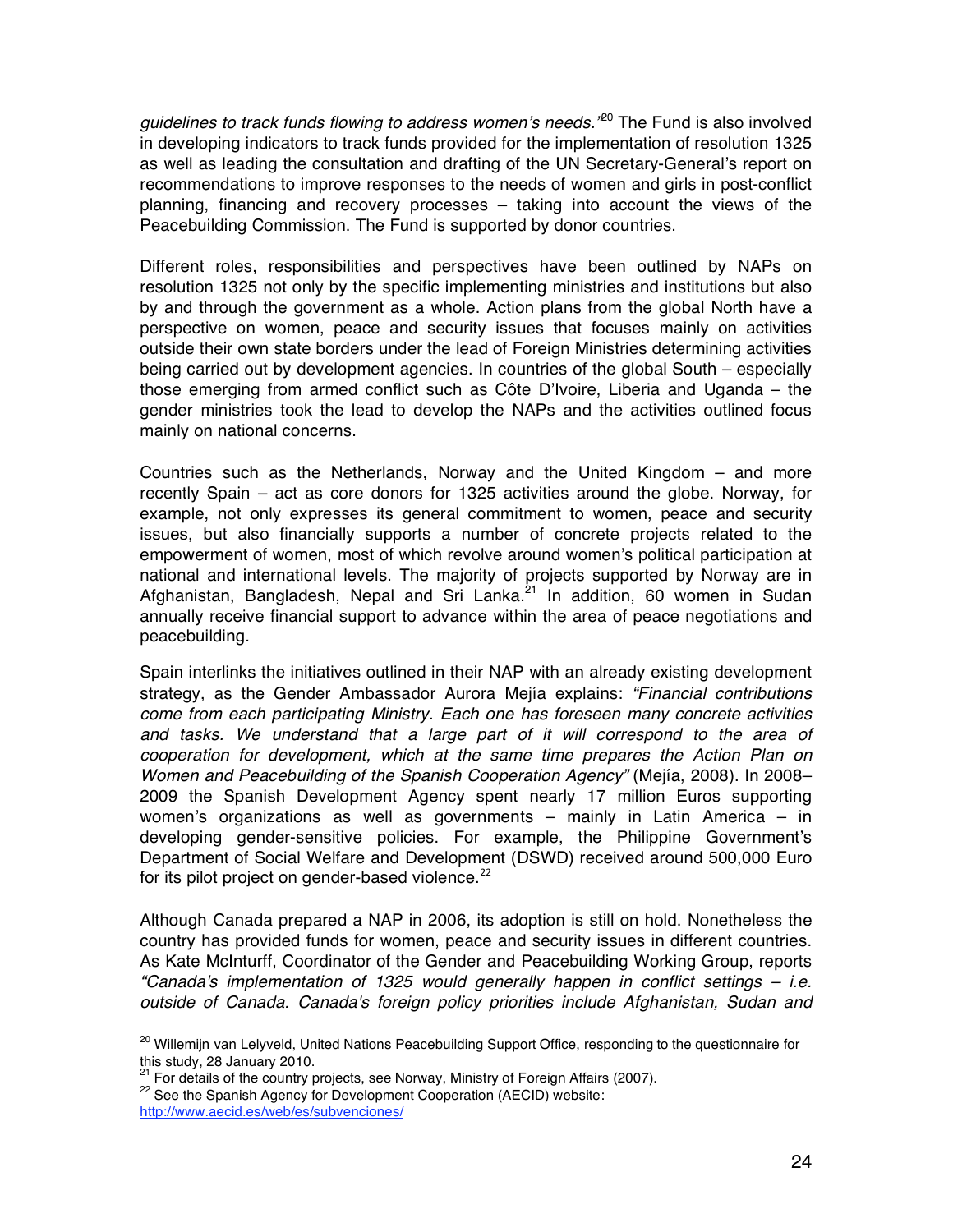*Haiti. There is also increasing pressure to include DRC in that list. Afghanistan is far and away the most significant recipient of Canadian military, humanitarian and development resources. … My impression is that the Government of Canada is moving increasingly to commit funds via multi-lateral and international organizations – the vast majority of funds committed to Afghanistan, for example, are committed through the World Bank and UN organizations. Although this practice increases harmonization and decreases transactional costs, it also leaves very little venue for Canadian civil society to influence policy and programming priorities."*<sup>23</sup>

Another example is Australia: through AusAID the country spent around 2.5 million Australian dollars (US\$2.2 million) in 2007–2009 on supporting women, peace and security initiatives outside the national state borders, as shown in the table. $^{24}$ 

| <b>Project Name</b>                               | <b>Recipient</b>                | <b>Funds</b>          |
|---------------------------------------------------|---------------------------------|-----------------------|
| Inventory of Responses by                         | <b>UN Action Against Sexual</b> | 200,000 AUD (2008-    |
| Peacekeeping Personnel to                         | <b>Violence in Conflict</b>     | 09) (US\$176,803)     |
| War-related Violence against                      |                                 |                       |
| <i>Women</i>                                      |                                 |                       |
| <b>Addressing Sexual Violence</b>                 | United Nations High             | 2 million AUD (2008-  |
| in the Democratic Republic                        | Commissioner for Refugees       | 09) (US\$1.7 million) |
| of Congo (DRC)                                    | (UNHCR) to implement a          |                       |
|                                                   | comprehensive strategy on       |                       |
|                                                   | addressing sexual violence      |                       |
|                                                   | for internally displaced        |                       |
|                                                   | communities in the DRC          |                       |
| Research project - Sexual                         | UNIFEM Pacific and the          | 200,000 AUD (2007-    |
| and Gender-based Violence                         | UNDP Pacific Centre on          | 08) (US\$176,803)     |
| in Papua New Guinea (PNG) Sexual and Gender-based |                                 |                       |
| and Solomon Islands                               | Violence in PNG and             |                       |
|                                                   | Solomon Islands                 |                       |

With the provision of funds come conditions on spending. Donors will ask for performance indicators as well as specific data that prove the implementation and the impact of the initiatives and projects funded. *"While donor countries in the global North often set standards and indicators for the implementation of women, peace and security issues, local organizations and governmental entities find themselves responsible for the implementation of outlined activities and for the data collection to feed these indicators. The expectation of what data is needed often conflicts with the realities on the ground and most importantly with the availability of such data"* (FOKUS, INSTRAW and the Norwegian Ministry of Foreign Affairs, forthcoming: 18).

Countries in the North and South will obviously have different indicators. For example, some of the differences between the indicators of the NAPs of Austria and Liberia can be seen in the chart below. Implementing institutions will be confronted with different

<sup>&</sup>lt;sup>23</sup> In questionnaire in preparation for Oslo conference for FOKUS, November 2009.<br><sup>24</sup>Barbara D'Owyer, Gender Advisor of the Gender Policy and Coordination Section of AusAID, in questionnaire in preparation for Oslo conference for FOKUS, November 2009.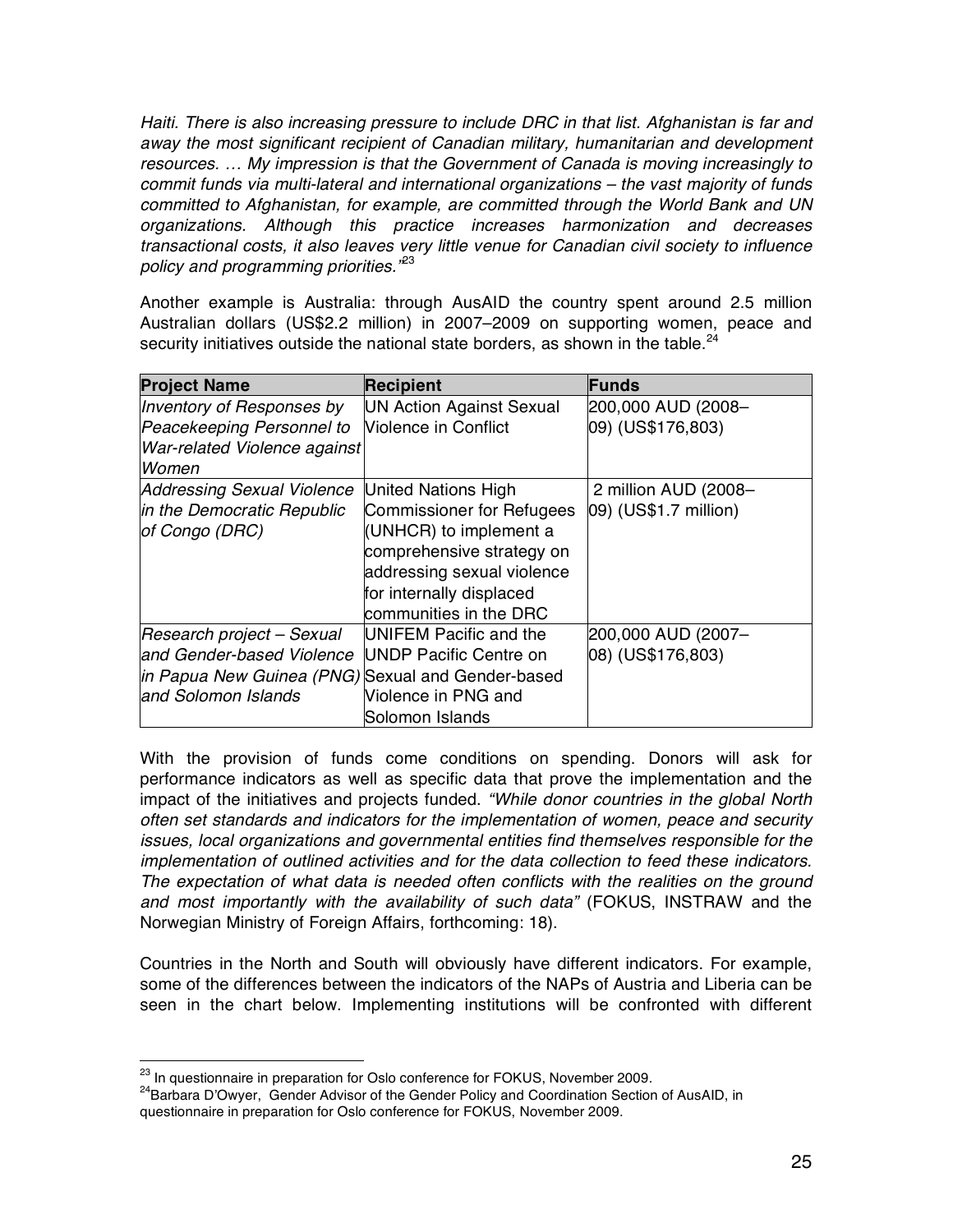| <b>Country</b> | <b>Indicator</b>                                                                                                                                                                                                     |
|----------------|----------------------------------------------------------------------------------------------------------------------------------------------------------------------------------------------------------------------|
| Austria        | The representation of women in foreign<br>peace operations of the police force,<br>Federal Armed Forces, judiciary,<br>administration of justice and among prison<br>officers has increased.                         |
|                | Increasing the representation of women in<br>leading positions in all OSCE dimensions.<br>Increasing the representation of Austrian<br>women in OSCE operations, including<br>election monitoring missions.          |
| Liberia        | Strategic Indicator 3: Degree of participation<br>of women in individual Security Sector<br>Institutions and Security Oversight Bodies<br>at the decision-making levels increasing at<br>least to 20% within 2 years |
|                | Strategic Indicator 15: Number of girls from<br>rural areas of the counties who participate<br>in the youth parliament                                                                                               |

possibilities but also challenges to collect the data needed in order to feed these indicators. Austria has been one of the key donors of the Liberian NAP.

Ireland has also supported the Liberian action planning process. An initiative called ʻtwinning' was begun by Mary Robinson,<sup>25</sup> but it unfortunately has not yet been fully explored (McKay, 2009). While there is no ready-made format for such a twinning process, some criteria have been developed by Dutch civil society and include being an inclusive and participatory process that involves CSOs, women's organizations and women directly affected by armed conflict.

At the moment such twinning is in the process of being implemented between Finland and Kenya. This innovative strategy was also discussed at the conference in Oslo in November 2009: *"Participants stressed that such a process should not take the form of a donor country leading and guiding the NAP development and implementation processes, but should rather be a mutually beneficial partnership where the process in the country in the global South also helps to feed into the plan and process in the global North. Catherine Mabobori from the Collectif des Associations et ONGs Feminines du Burundi (CAFOB) suggested that* '*twinning*' *or partnerships could take place between countries in the global South as well as between countries in the global North"* (FOKUS, INSTRAW and the Norwegian Ministry of Foreign Affairs, forthcoming: 11).

Twinning processes as well as other collaborative funding relations are often embedded in a variety of related initiatives. Elina Hatakka from the 1325 Network Finland highlights

<sup>&</sup>lt;sup>25</sup> First female President of Ireland, former United Nations High Commissioner for Human Rights and President of Realizing Rights: The Ethical Globalization Initiative.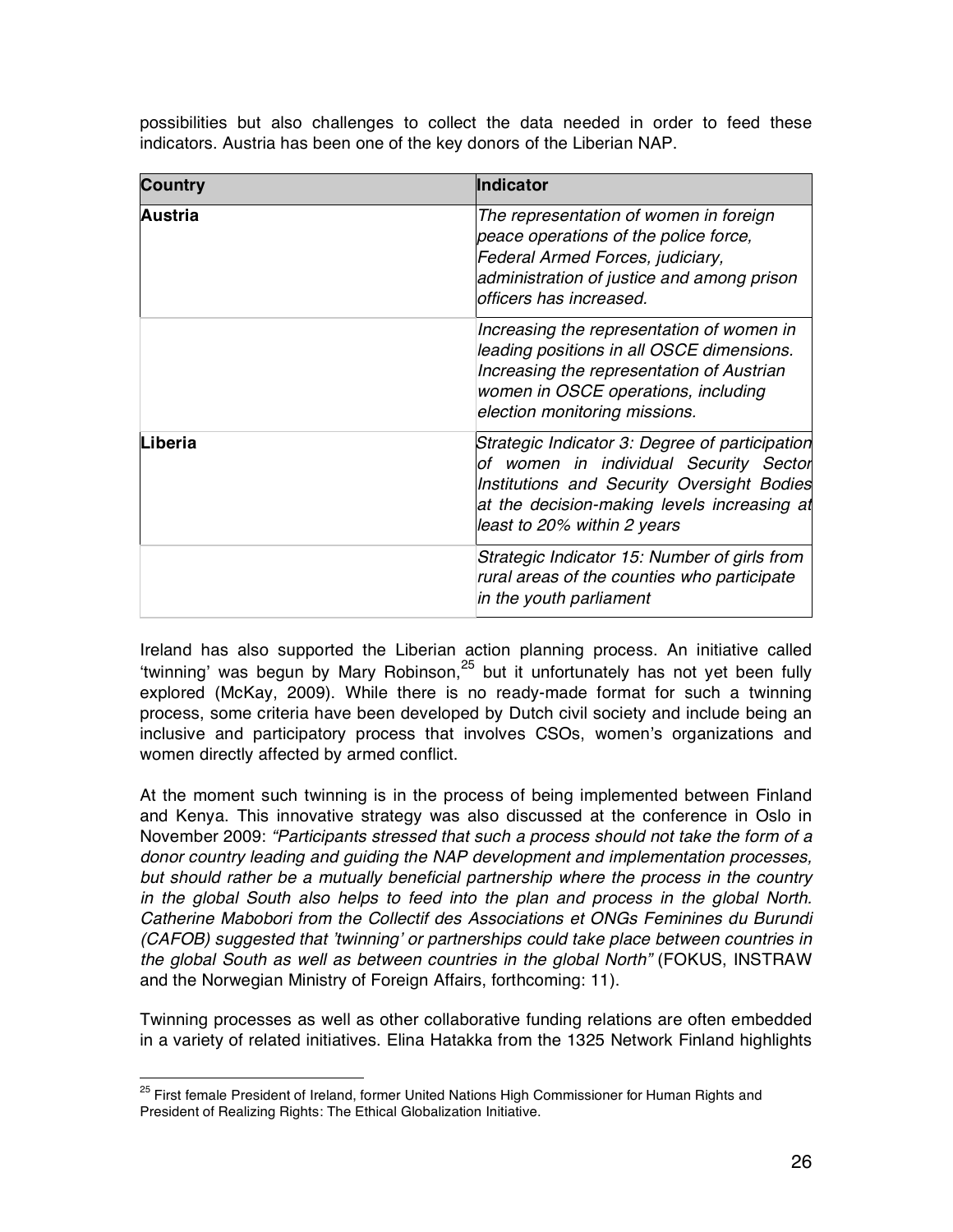different activities supported though the Finish NAP, including *"financing a gender adviser for the UN Department for Peacekeeping Operations for 2 years, co-financing the Monrovia Women*'*s Colloquium spring 2009, an evaluation by an international research group on how 1325 is applied in the Finnish development policies and doing preparation work to start the twinning process including collaborating for the writing of the Kenyan NAP."* <sup>26</sup>

**Case Study: The Netherlands –** Government and CSO partnership as a means to facilitate funding for 1325 implementation

After a six-month planning process, the Government and a number of CSOs signed the Dutch NAP in December 2007. Bert Koenders, Minister for Development Cooperation of the Netherlands, recalls that *"when conducting assessment of the existing implementation of SCR 1325 as part of the process of drafting the action plan, the Dutch Government examined the existing action plans from other countries and took stock of their own programmes on gender in conflict and post-conflict situations. The drafting process itself was analytical and consultative, due to the inclusion of a wide variety of actors. The outcome is a set of quantitative action points, which enables the Dutch Government to monitor the implementation of its commitments and those of all the national action plan signatories"* (2008).

What is noticeable about the Dutch NAP is the cooperation between the Government and CSOs. This cooperation had already been announced in the Schokland Accord on Women, Peace and Security, signed in June 2007, in which all those involved stressed their intention to make sure an action plan for 1325 would be developed. The government agencies involved – among them the Ministries of Defence, Foreign Affairs, and the Interior and Kingdom Affairs – made an effort to consult with civil society and assess existing initiatives and actors prior to starting the action planning process. CSOs, led by the Dutch Gender Platform WO=MEN, formed Working Group 1325 (WG 1325). *"The group met regularly in order to formulate recommendations and feedback on the draft. The working group provided an inventory of its activities and issued an initial set of recommendations to be considered in the formulation of a Dutch National Action Plan"*  (Popovic et al., forthcoming).

CSOs also provide funding. The Dutch NGO **Cordaid** has been an important donor to women, peace and security issues. Its budget is distributed as follows: *"Via Women and Violence Programme in Colombia, DRC, Guatemala, Ghana, Indonesia, Sierra Leone and international partners: 6.2 million Euro; via Reconciliation and Reconstruction Programme in Afghanistan, Burundi, DRC, Rwanda, Sudan and International Partners: 1 million Euro; via Minorities Programme in India, Philippines and Sri Lanka: 1,500,000 Euro".* <sup>27</sup> Co-signing both the Dutch NAP and the Schockland Accord has increased

 <sup>26</sup> In questionnaire in preparation for Oslo conference for FOKUS, November 2009*.*

<sup>&</sup>lt;sup>27</sup> Dewi Suralaga, Policy Adviser/Programme Officer, Women and Violence Programme, Sector Participation, responding to the questionnaire for this study.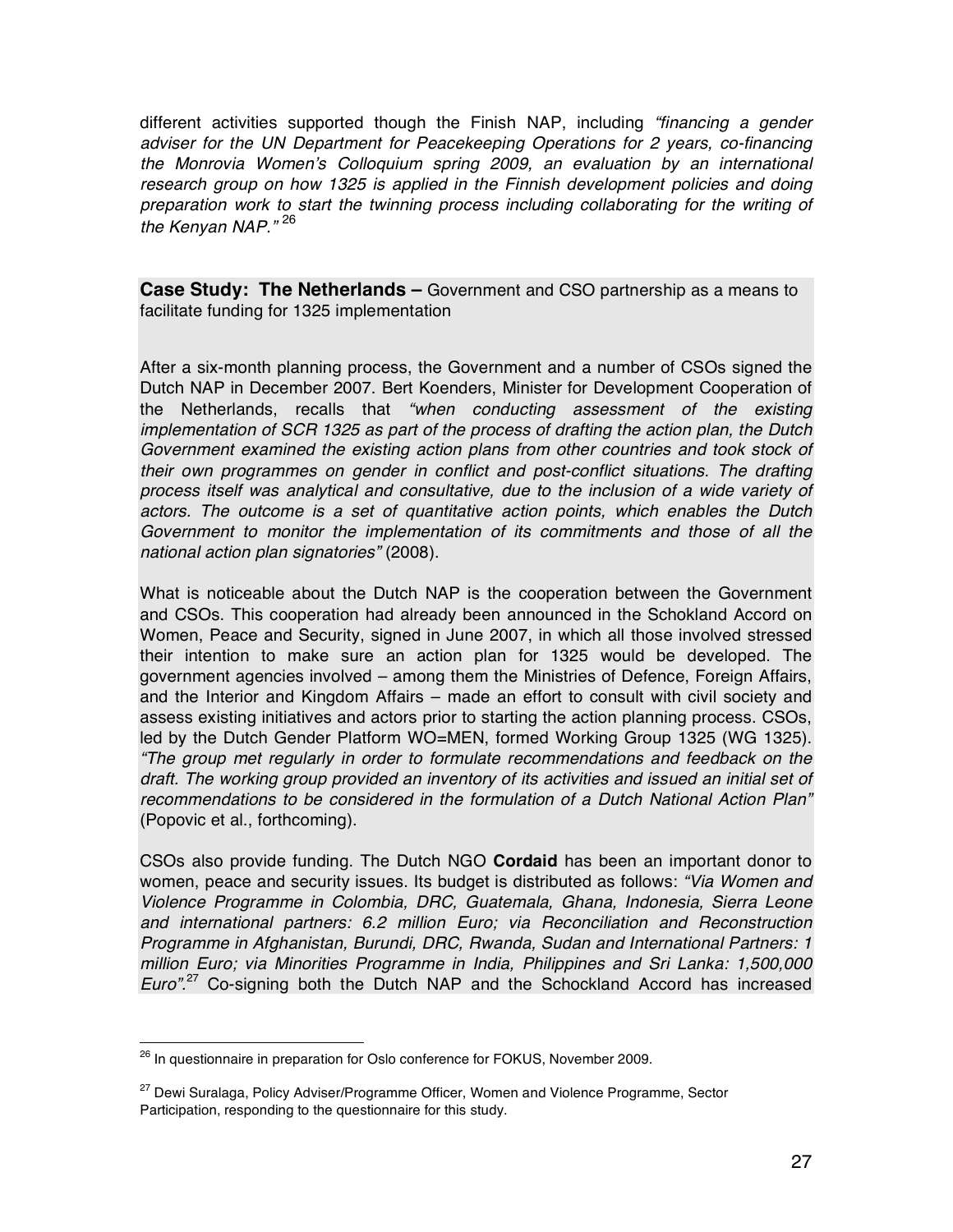Cordaid's commitment to women, peace and security through the allocation of more financial and human resources for these issues.

The Women Peacemakers Program of the **International Fellowship of Reconciliation** (IFOR/WPP) has a budget line of around US\$700,000 per year. \_\_\_percent of this is allocated for implementing projects in \_\_\_\_\_*"However, we constantly find ourselves stretched as staff – trying to do a lot with at the end limited funding – to have more impact and* ʻ*room*' *we would need to work with 700,000 – 1,000,000 Euro a year. Our main focus would be to be an activist Northern partner, supporting women and gendersensitive men in their non-violent peacebuilding, and working together for global, regional and national lobby and advocacy."*<sup>28</sup>

The Government itself has prioritized gender issues inside and outside the Netherlands. Mr Koenders (2008) emphasizes that: *"Gender is one of my four development priorities. I ve reserved an additional* €*75 million for the next three years to contribute to achieving MDG 3. This money will be spent primarily on combating violence against women, ending impunity, striving for gender equality and, of course, implementing the NAP action points. In addition, the Government has launched Project 2015 to make up the arrears in achieving the eight MDGs. I have also set up a fund to which I have allocated extra resources for DDR [disarmament, demobilization and reintegration] and SSR."*

The Netherlands' experience demonstrates that partnership between civil society and governments could also facilitate funding for 1325 implementation and other genderbased projects globally.

From a donor perspective, the tracking of the funds provided can offer obstacles and difficulties. It is essential for donors to know what actions have been supported through their engagement and what impacts the intervention had on the women, men, girls and boys on the ground. Only by tracking where the funds have gone will donors be able to follow the impact of their assistance and know whether the intent and objective of the support has been achieved. Earmarking funds that come into a country for women, peace and security issues would significantly help to identify sources and coordinate capacities on the ground. Donating entities and governments have great power in what wheels will be moved on the ground as well as which groups and activities will be supported and which will not. This responsibility has to be taken on with great respect for the local population and with thoughtful care.

### **ii. Recipient Perspectives**

Recipient countries, for the purpose of this study, are the countries that have received funds for the implementation of resolution 1325 either directly for the development of the NAP through their governments or for supporting activities through CSOs. Donors can either be countries' development agencies or international and national NGOs that have received funding themselves in order to support women, peace and security initiatives.

<sup>&</sup>lt;sup>28</sup> Isabelle Geusken, IFOR/WPP, responding to the questionnaire for this study January 2010.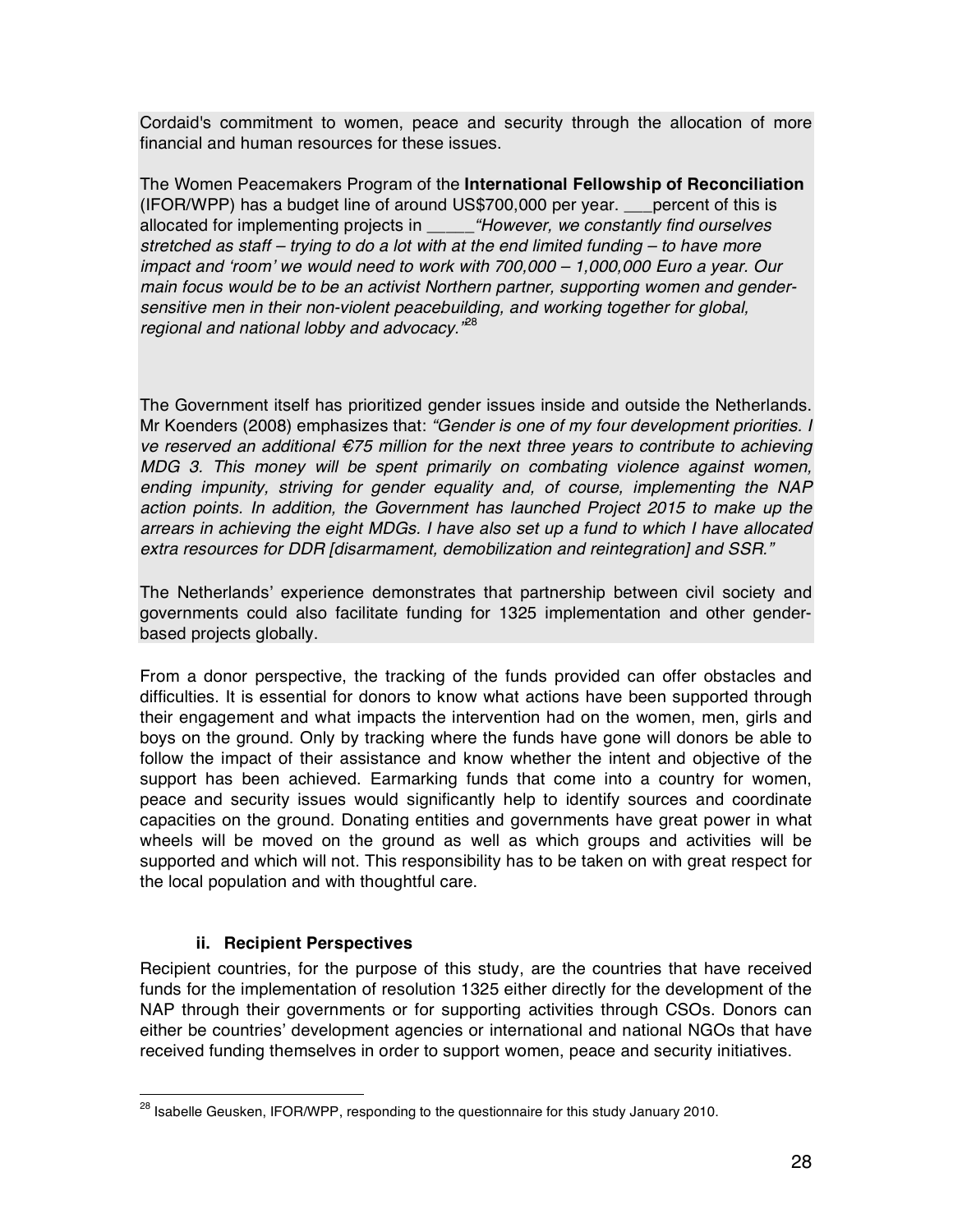The relationship between donor and recipient as well as collaborating partners is key. Ida Kigonya, Principal Women in Development Officer for the Ministry of Gender, Labour and Social Development of Uganda, stated that the financial support for their NAP was *"jointly determined between the Ministry [of Gender, Labour and Social Development] and the donor".*29 Furthermore, she mentioned the activities of UNIFEM in the country supporting the Uganda Action Plan on UN Security Council Resolution 1325 & 1820 and the Goma Declaration, which was launched in December 2008.

Providing support to a country in the early stages of the development of a NAP can provide the government with important impulses towards a women, peace and security implementation strategy. The Afghan Deputy Minister of Women's Affairs, Palwasha Kakar, outlines the activities in her country on women, peace and security issues: *"Our country is trying to consider the provision of the resolution in all its draft plans in different fields; the women issue has been considered in ANDS (Afghanistan National Development Strategy). Secondly, the MOWA has made the NAPWA (National Action Plan for Women) in order to ensure the rights of the Afghan women in light of all national and international provisions for women. In addition to that, the MoWA is working closely with civil society and NGOs working for women*'*s rights, in order to support their activities."*30 Furthermore, she names the amount of US\$400,000 in the development budget being used exclusively for capacity-building purposes.

Continuous support for the implementation of the NAP is as essential as the action planning process. An action plan that loses the attention and political will of the parties involved is in danger of becoming a policy document that remains on the bookshelf. Countries such as Liberia depend on further external funding to put the action plan into practice and monitor and evaluate its impact. Dorothy Onny, Deputy Director of the Ministry of Women and Children's Affairs of Ghana, describes the funding situation in her Ministry regarding the implementation of the resolution. US\$6,566,445 has been allocated for training, advocacy and awareness creation on the protection of women and children's rights, peace and security, enforcement of the domestic violence act (Act 732) and the economic and political empowerment of women.<sup>31</sup> The development of a NAP on resolution 1325 was also supported by the United Nations in Ghana.

As mentioned above, international organizations such as the United Nations as well as local NGOs provide essential input, data and new perspectives that a government can profit from when developing its NAP.

#### **d. Tracking Funds of Civil Society Organizations**

While the United Nations has an internal reporting mechanism and M&E formats, donors often require specific indicators and tracking methods. The potential donors for CSOs can be a variety of institutions. The Association for Women's Rights in Development (AWID) lists the top donors to women's organizations based on research conducted through its numerous members. While individual donors (US\$7,325,103 in 2005) are the largest contributors to women rights organizations, international organizations,

<sup>&</sup>lt;sup>29</sup> In questionnaire in preparation for Oslo conference for FOKUS, November 2009.<br><sup>30</sup> In questionnaire in preparation for Oslo conference for FOKUS, November 2009.<br><sup>31</sup> In questionnaire in preparation for Oslo conferenc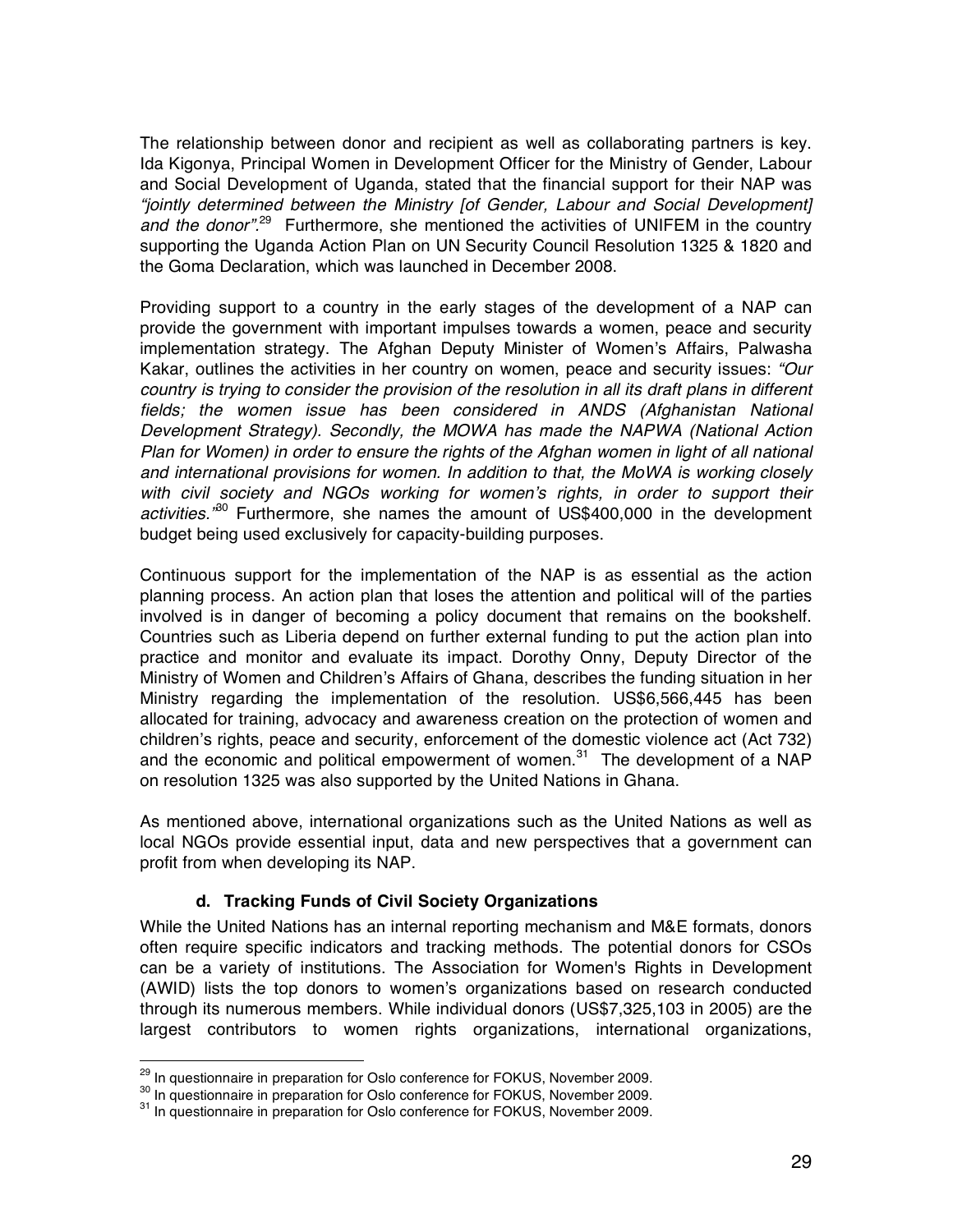governments and foundations are a major source of funding as well. As AWID states *"The majority of organizations have been getting their biggest funding since 1995 from bilateral/ multilateral agencies, large private foundations, international NGOs, individuals, and local governments"* (AWID, 2008a).

| <b>Ranking per</b><br>actor: | Government                                            | <b>Civil Society</b><br>Organization                | <b>International</b><br><b>Organization</b> | <b>Foundation</b>                                 |
|------------------------------|-------------------------------------------------------|-----------------------------------------------------|---------------------------------------------|---------------------------------------------------|
| 1.                           | Dutch<br>Government:<br>US\$4,122,910                 | Oxfam<br>International<br>members:<br>US\$3,195,872 | European<br>Commission:<br>US\$1,673,875    | Ford Foundation:<br>US\$4,031,399                 |
| 2.                           | Swedish<br>Government:<br>US\$1,980,736               | HIVOS:<br>US\$2,600,000                             | UNIFEM:<br>US\$1,186,237                    | Local<br>foundations:<br>US\$3,198,628            |
| 3.                           | Norwegian<br>Government:<br>US\$1,482,246             | Cordaid:<br>US\$885,910                             |                                             | <b>Global Fund for</b><br>Women:<br>US\$2,674,955 |
| 4.                           | Denmark through Churches:<br>DANIDA:<br>US\$1,235,768 | US\$852,361                                         |                                             | <b>MacArthur</b><br>Foundation:<br>US\$1,079,000  |
| 5.                           | <b>United States</b><br>through USAID:<br>US\$725,322 | Mama Cash:<br>US\$730,851                           |                                             | Packard<br>Foundation:<br>US\$916,541             |
| 6.                           |                                                       |                                                     |                                             | <b>Open Society</b><br>Institute:<br>US\$657,300  |

Data adopted from Redfern Research in AWID (2008) *FundHer Factsheet #1*.

However, the funding listed above is not exclusively dedicated to women, peace and security issues but rather to women's organizations in general. How they then divide the money received and what specific resources are going towards the implementation of resolution 1325 depends on the positioning and internal structure of each recipient organization.

Ana Lukatela, Coordinator of the Regional Women's Lobby (RWL) in South-East Europe, reported that *"100% of RWL*'*s budget is dedicated to women, peace and security issues. The main donor of RWL has thus far been UNIFEM CEE [UNIFEM Regional Office for Central and Eastern Europe]. UNIFEM funded a 2009 Strategic Meeting, the 2008 Regional Conference and the 2008 Strategic Planning Conference of RWL."*<sup>32</sup> She lists Albania, Bosnia, Kosovo and Serbia as places where UNIFEM funds initiatives on gender mainstreaming in the police and security forces. She also mentions the Swedish development agency Sida as a core donor for the governments in the region on women, peace and security.

Kishwar Sultana, Director of the INSAN Foundation Trust, shares the budget of this Pakistani foundation by saying: *"We have US\$99,615 for developing a programme on* 

 $32$  In questionnaire in preparation for Oslo conference for FOKUS, November 2009.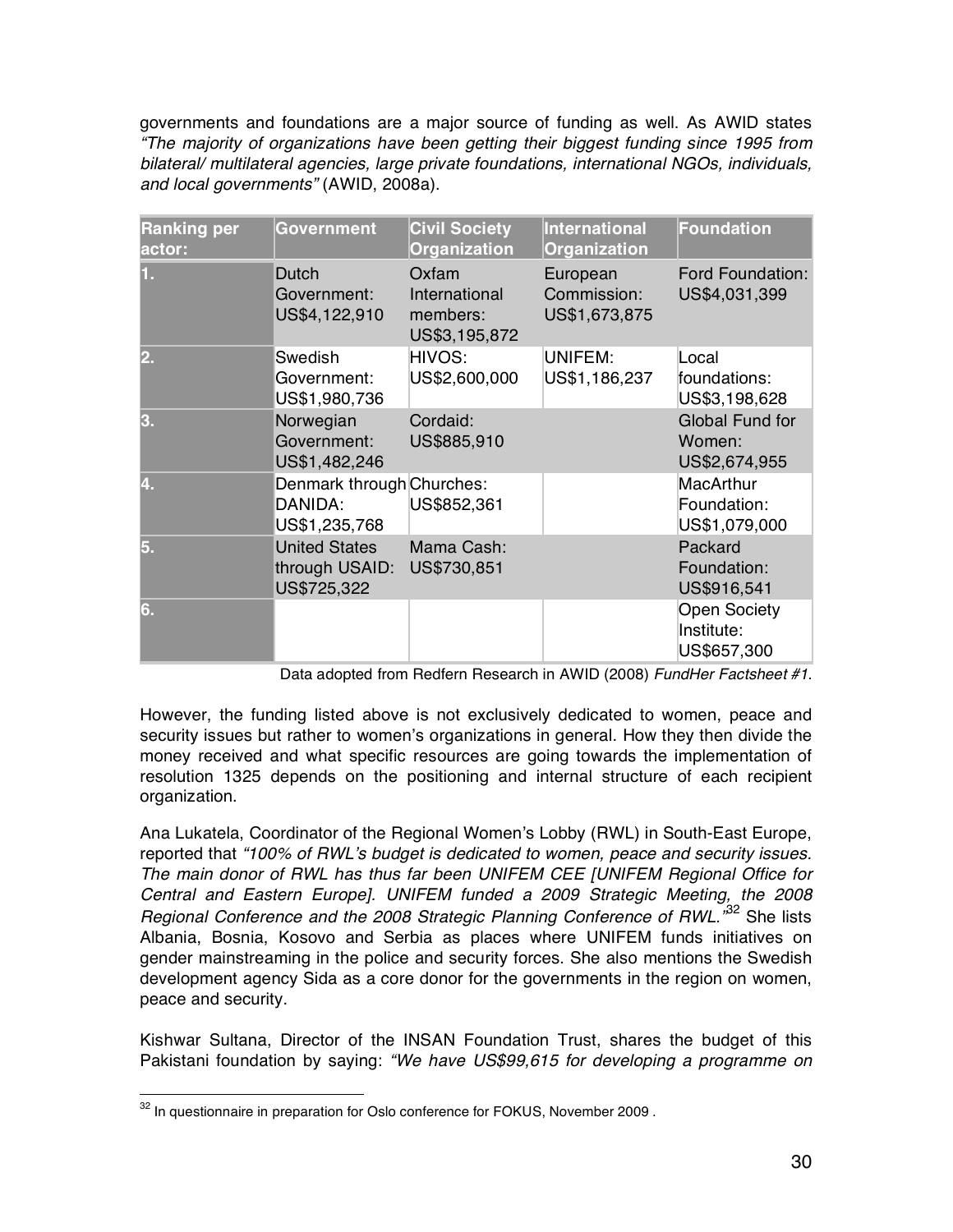*awareness-raising and advocacy around women, peace and security especially in the SCR 1325 context, as well as organizing women*'*s and youth groups around these issues."*<sup>33</sup> Indicators and external as well as internal and project evaluations help to track funds and measure the impact of the implemented activities. Monitoring and evaluation activities need to be included right from the planning phase of a specific initiative, programme, project or policy.

Extracting where all these different funds come from and with what impact they are used and implemented requires a complex and detailed global analysis. Recognizing the complexity of tracking funds on women, peace and security issues, Elina Hatakka, Coordinator of the 1325 Network in Finland, states: *"All the responsible ministries should earmark in their budgets specific 1325 money and list projects achieved by it. Especially the MoFA [Ministry of Foreign Affairs] should list the ongoing and planned projects that fit in the 1325 category and evaluate if the total number is in accordance with the Finnish NAP."* <sup>34</sup>

### **Case Study: Colombia –what is unique in funding for 1325 implementation in Colombia –multisectoral collaboration?**

Known for its guerrillas and drug cartels, Colombia has been suffering not only external stigmatization but also internal displacement and insecurity. Armed violence and forced migration have been part of its history throughout the  $20<sup>th</sup>$  century.

Although the beginning of a national action planning process was announced through its Permanent Mission to the United Nations in 2006, Colombia's NAP on 1325 has not yet come to realization. That does not mean, however, that the Government as well as international and local civil society organizations do not implement projects on women, peace and security issues. A variety of security projects and programmes have included a gender perspective or even specifically focused on issues outlined in the resolution.

The private US-based Hunt Alternatives Fund, for example, supported women involved in the Colombian peace process: *"The Institute for Inclusive Security traveled to Bogotá from May 25-30, 2008 to support the Colombian congressional women's caucus, seek donor commitments for several projects, and document our work in the country. Inclusive Security met with Network members Senators Marta Lucía Ramírez and Gina Parody and Senate President Nancy Patricia Gutiérrez to encourage them to push for the institutionalization of the Congressional Women's Caucus. As a result, on June 13, President Gutiérrez announced a bill to make the caucus one of the three permanent commissions of the Colombian Congress. In addition, Inclusive Security met with representatives of several major international donors… [and] secured commitments to continue supporting activities we or our Network members initiated."*<sup>35</sup>

The table below demonstrates the projects financed by different donors in Colombia.<sup>36</sup>

<sup>&</sup>lt;sup>33</sup> In questionnaire in preparation for Oslo conference for FOKUS, November 2009.<br><sup>34</sup> In questionnaire in preparation for Oslo conference for FOKUS, November 2009.<br><sup>35</sup> See: http://www.huntalternatives.org/pages/7653 co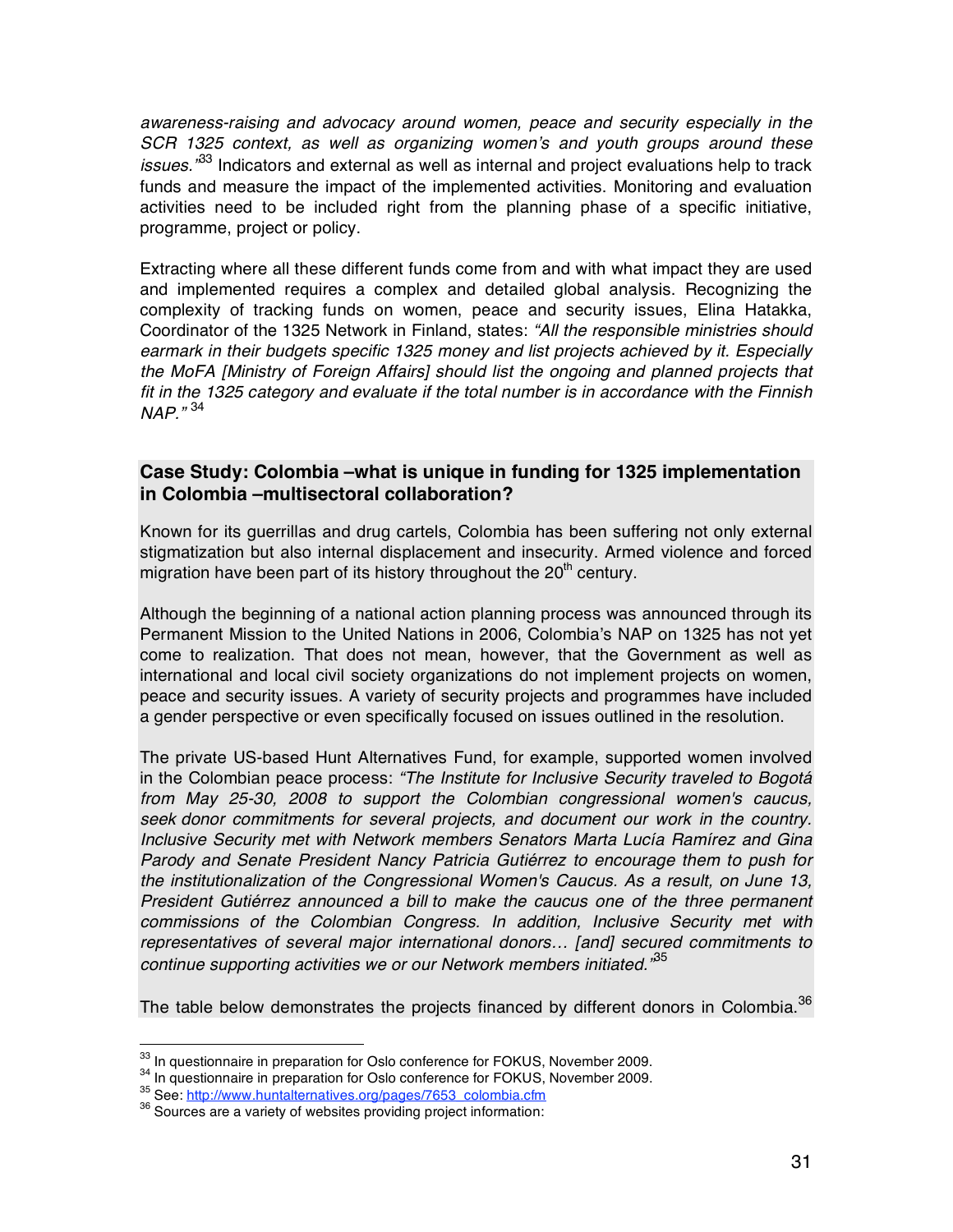This does not aim to be a comprehensive list but rather an example of the variety of projects in one specific country context with a low-intensity armed conflict.

| Organization                                                                                                                                                                         | <b>Financing</b>                                                                                                                                                                           | <b>Specific Project</b>                                                                                                          | <b>Purpose</b>                                                                                                                                                                                                                                                                                                                                             |
|--------------------------------------------------------------------------------------------------------------------------------------------------------------------------------------|--------------------------------------------------------------------------------------------------------------------------------------------------------------------------------------------|----------------------------------------------------------------------------------------------------------------------------------|------------------------------------------------------------------------------------------------------------------------------------------------------------------------------------------------------------------------------------------------------------------------------------------------------------------------------------------------------------|
| <b>Global Fund</b>                                                                                                                                                                   | US\$900,000                                                                                                                                                                                | Supported 60<br>women's groups<br>with 90 grants<br>(since 1990)                                                                 | Empower marginalized women and girls<br>facing the impact of the internal conflict,<br>including indigenous women, rural women,<br>and Afro-Colombians, among others.                                                                                                                                                                                      |
| US Congress, UNHCR,<br>the World Food<br>Programme, the Spanish<br>Government, the Ford<br>Foundation, the Global<br>Fund for Women and<br>other public and private<br>organizations | US\$500,000 to<br>League of<br>Displaced<br>Women                                                                                                                                          | City of Women<br>(2003)                                                                                                          | Empower women                                                                                                                                                                                                                                                                                                                                              |
| Global Justice Center                                                                                                                                                                | unknown                                                                                                                                                                                    | Special Initiative<br>on Gender, Non-<br>Impunity and<br><b>International Law</b><br>(SIGNAL)                                    | Ensure that the Justice and Peace Law<br>(JPL), or law 975 of 2005, and other<br>transitional justice processes in Colombia<br>are implemented in conformance with<br>international law requiring gender equality<br>and set standards on gender crimes and<br>inclusive participation                                                                     |
| US Department of Labor<br>(USDOL)                                                                                                                                                    | US\$7,000,000 to Global Child<br>International<br>Labour<br>Organization-<br>International<br>Programme on<br>the Elimination of<br>Child Labour<br>(ILO-IPEC)<br>(among them<br>Colombia) | Soldiers Project                                                                                                                 | Target former child soldiers and other war-<br>affected youth, with a special emphasis on<br>girls (trafficking of children for the purposes<br>of serving in armies and/or armed groups is<br>a crosscutting issue)                                                                                                                                       |
| <b>US Department of State</b><br>Office to Monitor and<br><b>Combat Trafficking</b><br>(USDOS/G/TIP)                                                                                 | US\$263,285 to<br>International<br>Organization for<br>and Dominican<br>Republic (Tier 2)                                                                                                  | Combating<br>Trafficking in<br>Persons through                                                                                   | Improve law-enforcement efforts by learning<br>from US legislation and law enforcement<br>initiatives and improving cooperation<br>Migration (IOM): Training and Multi-between source and destination countries<br>Colombia (Tier 1) State Cooperation. for international sex trafficking, through a<br>series of technical capacity-building<br>workshops |
| <b>UN Trust Fund to End</b><br>Violence against Women<br>The UNIFEM-managed                                                                                                          | One of the<br>projects under a<br>US\$5.1 million<br>grant<br>One of the                                                                                                                   | The Centro de<br>Apoyo Popular<br>(CENTRAP)'s<br><b>Municipality Free</b><br>of Violence:<br>Soacha for<br>Women.<br>Corporación | Create safe spaces for women to talk about<br>violent experiences, develop the information<br>collected into a comprehensive mapping of<br>project: Towards a the risks women face in the city, and<br>persuade the municipal government to<br>incorporate changes in its municipal<br>development plan<br>Catalyse support for measures to prevent        |

 http://www.peacewomen.org/resources/Colombia/colombiaindex.html http://www.globaljusticecenter.net/projects/colombia/

http://www.state.gov/g/tip/rls/rpt/34182.htm#latin

http://www.unifem.org/gender\_issues/violence\_against\_women/trust\_fund\_grantees.php?year=2007 http://www.poa-iss.org/CountryProfiles/CountryProfileInfo.aspx?Acc=M&CoI=186

http://www.sida.se/English/Countries-and-regions/Latin-America/Colombia/Programmes-and-Projects/Stepstowards-reconciliation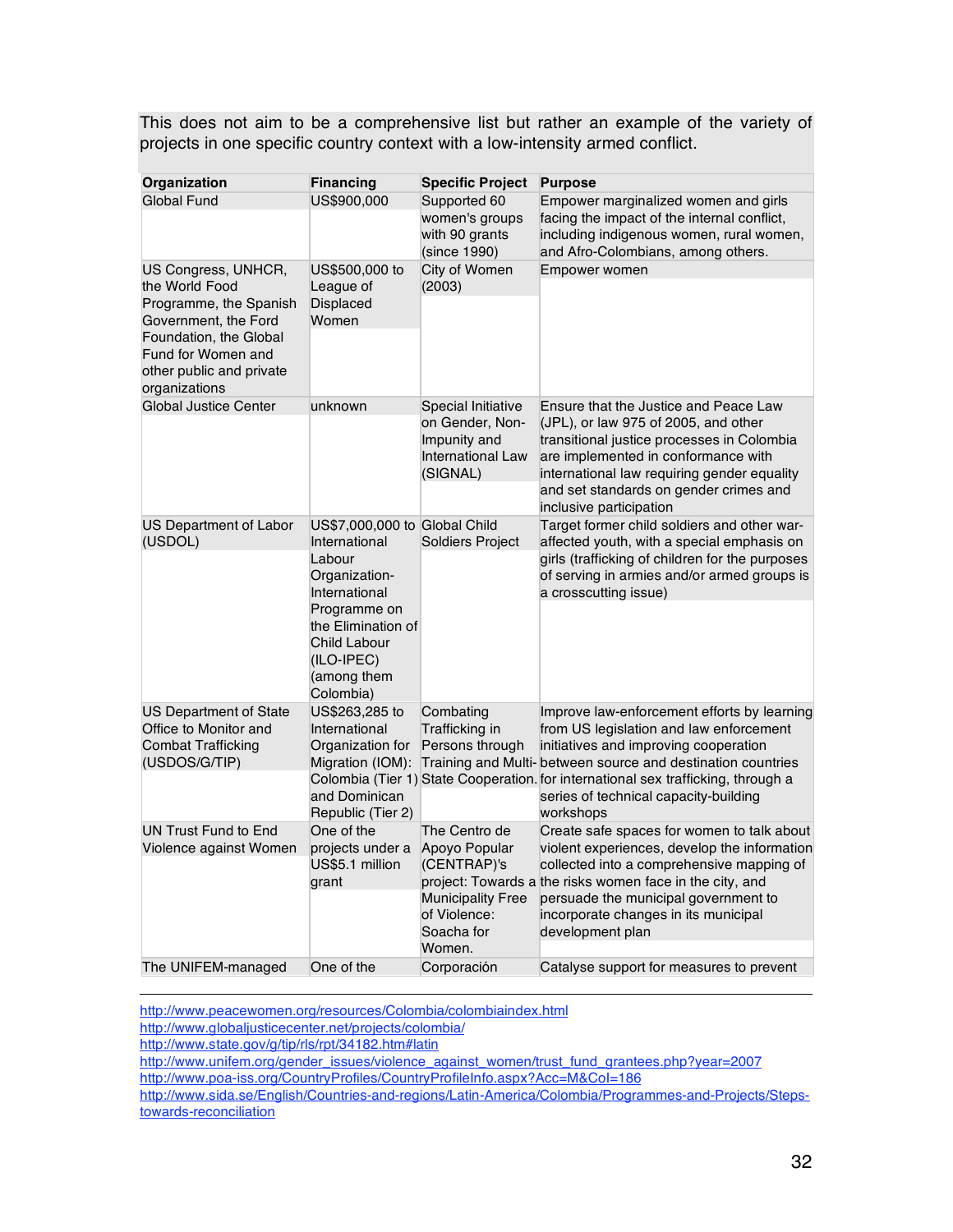| <b>Fund for Gender Equality</b> | projects under a Sisma Mujer's |                    | further internal displacement and to         |
|---------------------------------|--------------------------------|--------------------|----------------------------------------------|
|                                 | US\$9 million                  | project: Political | generate better provisioning for existing    |
|                                 | grant                          |                    | Empowerment for internally displaced persons |
|                                 |                                | Women Displaced    |                                              |
|                                 |                                | by War to Hold the |                                              |
|                                 |                                | Government         |                                              |
|                                 |                                | Accountable        |                                              |
|                                 |                                |                    |                                              |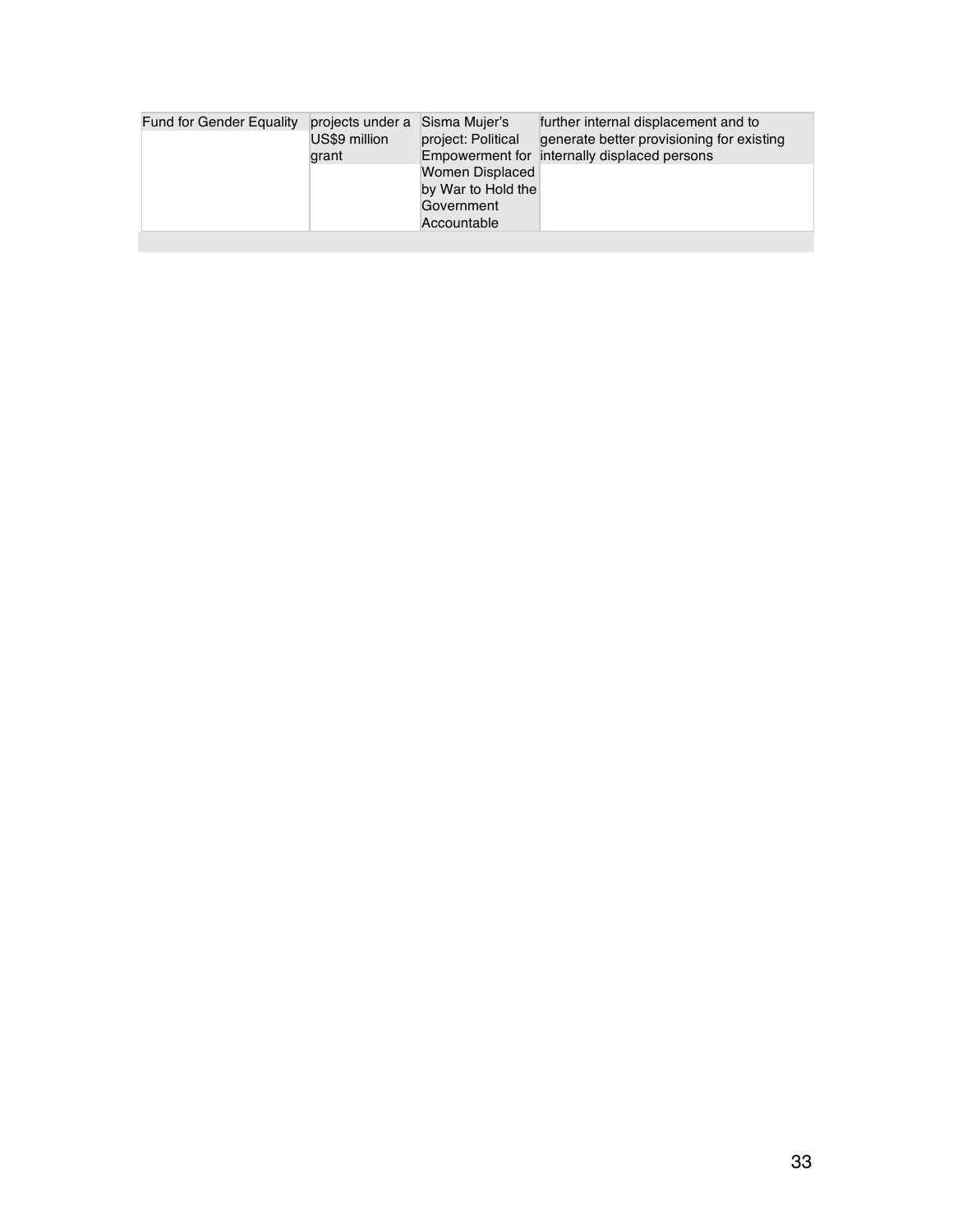# **5. Calculating the Cost of Women, Peace and Security Implementation**

Estimating the cost and financing of implementing resolution 1325 is as difficult and complex as estimating the cost of realizing the MDGs – for example, ending hunger and poverty or combating HIV/AIDS. Country-specific variables such as local infrastructure, needs and social understanding, as well as related policies already in place, make it impossible to calculate a figure that represents the cost of a NAP on resolution 1325 applicable for every country. This study aims rather to provide examples of the resources different initiatives have used to support the implementation process. Components that have indicated the successful adoption of NAPs will be highlighted. The circumstances in which those initiatives have taken place are all unique, and it remains hard to generalize. Nonetheless, they should serve as an orientation for future initiatives.

#### **a. National Actions Review**

#### **i. Governments**

Most NAPs do not specify the budget they will dedicate for development and implementation, and Nordic countries in particular do not have their budget lines made public. Moreover, most NAPs in **Northern** countries do not have a specially allocated budget. Petra Toetterman Andorff, Secretary General of WILPF Sweden, reports: *"The [Swedish] NAP does not outline any specific budget for the implementation of UNSCR 1325. Women*'*s security and equal participation in peace-building are given priority in Swedish policies for security and international development cooperation. The actions mentioned in the plan are to be financed within existing [national] budget lines."<sup>37</sup>* Anna Sundén, Coordinator of Operation 1325 in Sweden, confirms: *"The actions mentioned in the plan are to be financed within existing budget lines. Operation 1325 has received financial support from the Foreign Ministry, Sida, Folke Bernadotte Academy and the Swedish National Board for Youth Affairs for our projects aiming at the implementation of 1325 nationally, regionally and internationally. These funds are, however, not specified within the budget line since it is absent in the NAP."38*

In Ireland also calculations for women, peace and security funds are not exact and not earmarked. Deirdre Ní Cheallaigh, HIV and Gender Policy Officer at the Irish NGO Trócaire, states: *"As we do not have a baseline in terms of what exactly is being done to implement UNSR 1325, it is not clear what resources (financial and human) are currently being made available to support the implementation of UN SCR 1325. Anecdotally, as it is felt that more could be done to systematically implement UNSCR 1325 (through the development and comprehensive implementation of an Irish NAP on Women, Peace and Security), it can also be assumed that more human and financial resources are needed to systematize implementation."*<sup>39</sup>

On the other hand, in the **African** countries that have developed a NAP, the outlining of the national and foreign budget invested in the development of the plan is much more

 $^{37}$  In questionnaire in preparation for Oslo conference for FOKUS, November 2009.<br> $^{38}$  In questionnaire in preparation for Oslo conference for FOKUS, November 2009.<br> $^{39}$  Responding to the questionnaire for this stu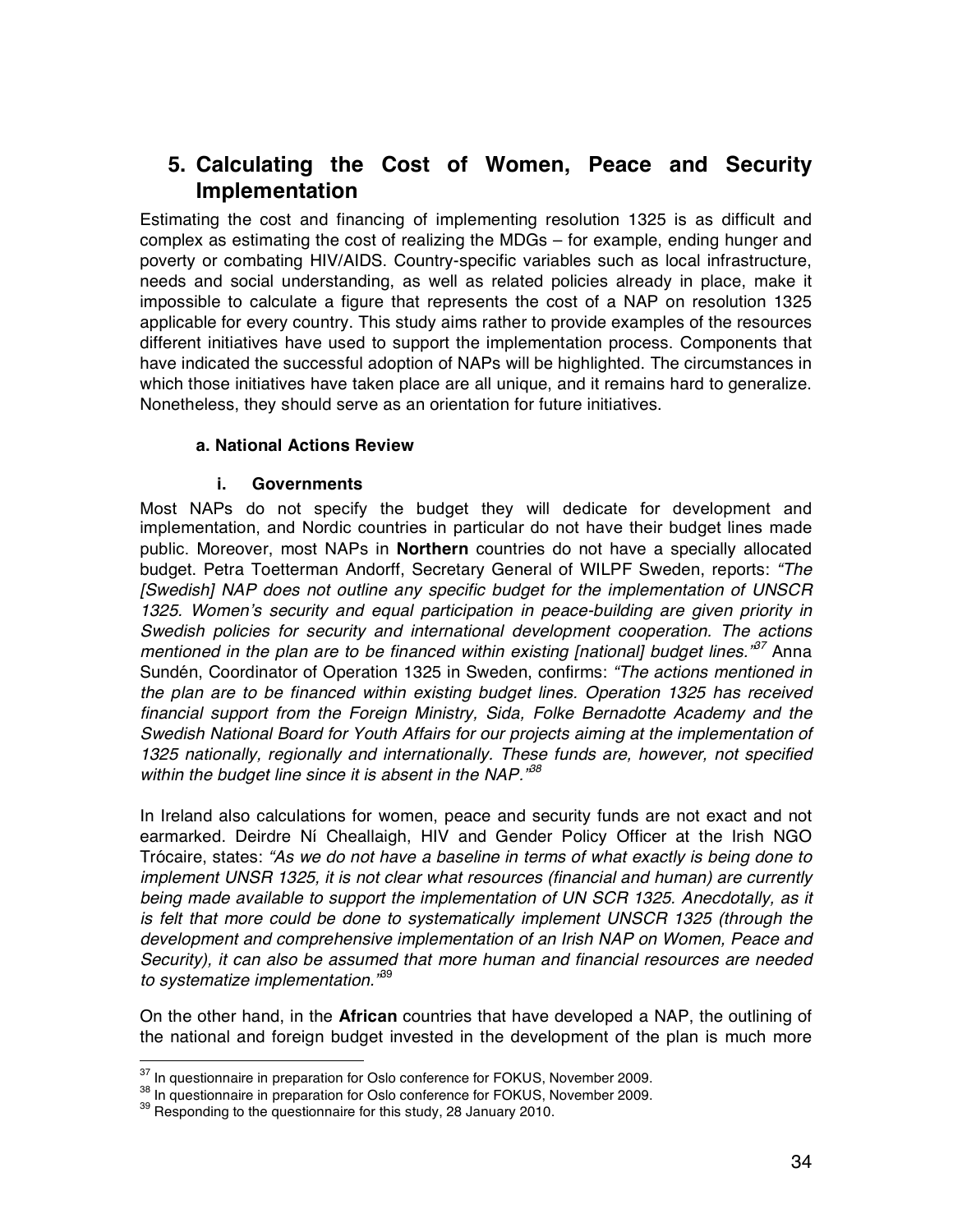transparent. Maybe due to the fact that plans such as in Côte D'Ivoire, Liberia and Uganda are financed by outside donors, the funding of the different areas and activities are publicly accessible.

The overall budget for the action plan in Côte D'Ivoire, for example, is 3,694,400,000 F CFA (US\$8,784,439), for the three years of implementation. The general coordination of these funds is the responsibility of the Ministry of Family, Women and Social Affairs.<sup>40</sup> The Ministry of Administrative Affairs and Finance nonetheless has the authority of approval and conducts an annual auditing process.

| Area of action                                                                                 | <b>Annual Budget</b> | Responsible actor                                                                                                                                                                                                                                                |
|------------------------------------------------------------------------------------------------|----------------------|------------------------------------------------------------------------------------------------------------------------------------------------------------------------------------------------------------------------------------------------------------------|
| Protection of women and girls<br>from sexual violence                                          | US\$517.840          | Ministry of Justice and Human Rights in<br>collaboration with Ministries of Interior,<br>Defence and Security, Health and Public<br>Hygiene and Ministry of Family, Women and<br>Social Affairs                                                                  |
| Inclusion of the gender question US\$197,209<br>in political and development<br>programmes     |                      | Ministry of Family, Women and Social<br>Affairs in collaboration with units from<br>Ministry of Development and Planning and<br>Ministry of Economics and Finance                                                                                                |
| Participation of women and men US\$438,735<br>in reconstruction and<br>reintegration processes |                      | Ministry of Education in collaboration with<br>Ministry of Security, Health and Public<br>Hygiene, Ministry of Solidarity of War<br>Victims, Ministry of National Reconstruction<br>and Reintegration and National Agency to<br><b>Support Rural Development</b> |
| Reinforcement of the<br>participation of women in<br>decision-making positions                 | US\$97,497           | Coordination of Women for the Election<br>Process and Post-conflict Reconstruction<br>(COFEMCI REPC) in collaboration with<br>Ministry of Family, Women and Social<br>Affairs                                                                                    |
| Putting in place a monitoring<br>system                                                        | US\$53,180           | Ministry of Family, Women and Social<br>Affairs in collaboration with the monitoring<br>and evaluation committee                                                                                                                                                 |
| Management of the<br>implementation of the plan<br>(staff, vehicles and functioning)           | US\$254,821          | Ministry of Family, Women and Social<br>Affairs in collaboration with other institutions                                                                                                                                                                         |
| Other costs (5%)                                                                               | US\$77,953           | Ministry of Family, Women and Social<br>Affairs                                                                                                                                                                                                                  |

### **ii. What International Organizations and Civil Society Can Contribute**

<sup>&</sup>lt;sup>40</sup> Euphrasie Hortense Yao Kouassi, Directrice de L'Egalite et de la Promoción de la Femme du Ministère de la Famille, de la Femme et des Affaires Sociales. "*Pour les fonds provenant de l*'*Etat de Côte d*'*Ivoire, la gestion est assurée par le Ministère de l*'*Economie et des Finances et la Direction des Affaires Administratives et Financières (DAAF) du Ministère de la Famille, de la Femme et des Affaires Sociales. A la fin de chaque année, un audit financier est réalisé par l*'*Agence partenaire.*" In questionnaire in preparation for Oslo conference for FOKUS, November 2009.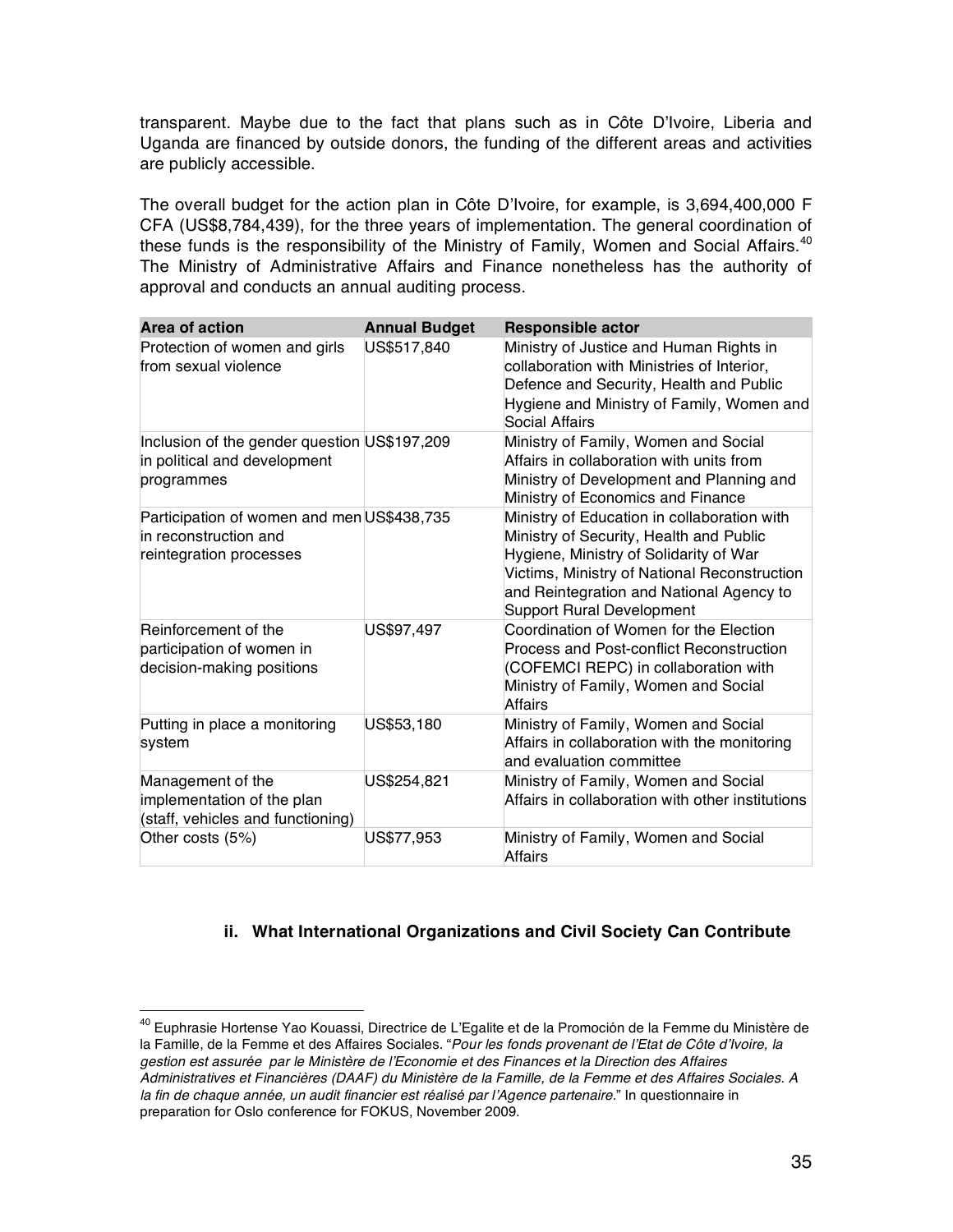In different action plans the help and contribution of UN entities has been specifically mentioned.<sup>41</sup> UNIFEM is one of the important actors when it comes to supporting the development of NAPs and women, peace and security projects.

Bilquis Tahira from UNIFEM Pakistan, for example, reports a budget of US\$2.2 million provided by the Norwegian and Dutch Governments for the area of women, peace and security, which includes the development of an action plan, support to NGOs and women's groups for conflict-affected women and girls, research, Afghani and Pakistani women peace activists as well as parliamentarians' dialogue on the issue, and advocacy for the inclusion of women in decision-making, among other issues. She continues that "c*urrently an Action Plan does not exist; however, the Ministry of Women Development is taking the lead on gender and peacekeeping as well as initiating a process of development of an Action Plan with UNIFEM support."42* UNIFEM Georgia counts on US\$136,288 over a three-year period, which is given by Norway, for its Women for Equality, Peace and Development project in the country. The gender advisor for Georgia, Tamar Sabedashvili, reports that *"The project implementation will start in November 2009 and among other activities it foresees bringing national policies and laws in compliance with UNSCR 1325 and 1820, through provision of support for the elaboration and approval of a National Action Plan and Implementation Strategy on SCR 1325 and 1820 to protect and promote IDPs [internally displaced person] and conflict-affected women*'*s rights. The programme also aims to support integration of the National Action Plan and Implementation Strategy on SCR 1325 and 1820 into the relevant national policies and laws."* <sup>43</sup>

There exists an essential difference between the budgets accessed by international and local CSOs involved in the implementation of resolution 1325. International CSOs such as International Alert or foundations have greater access to funds than local women's organizations. The Austrian NGO CARE, for example, is *"involved around the world in programs and projects for implementing UN SCR 1325; with the focus on empowering women in post-conflict. CARE Österreich has a programming focus on implementing UN SCR 1325 in Uganda, Nepal and Burundi, as well as in the Caucasus region."*<sup>44</sup> The budget for this is currently 4.3 million Euro.

How the money is spent and which region or country benefits often depends not only on the size of the organization but also on the donor country's priorities. The Norwegian Church Council, for example, has a regional project on the implementation of resolution 1325 in Iraq, Israel, Jordan, Lebanon, Palestine and Syria. For this project a total of US\$300,000 is provided for regional implementation of the resolution, and another US\$105,000 goes to regional partners collaborating in this process.<sup>45</sup>

<sup>&</sup>lt;sup>41</sup> See, for example, Liberia, Ministry of Gender and Development (2009); Uganda, Ministry of Gender, Labour and Social Development (2008).<br>
<sup>42</sup> In questionnaire in preparation for Oslo conference for FOKUS, November 2009.

<sup>43</sup> In questionnaire in preparation for Oslo conference for FOKUS, November 2009.<br>44 Barbara Kuenhas, Gender Advisor, CARE Österreich, in questionnaire conducted by FOKUS in preparation of Oslo conference, November 2009.<br><sup>45</sup> Maria Ardaji, Programme Officer of the Norwegian Church Aid, in questionnaire in preparation for Oslo

conference for FOKUS, November 2009.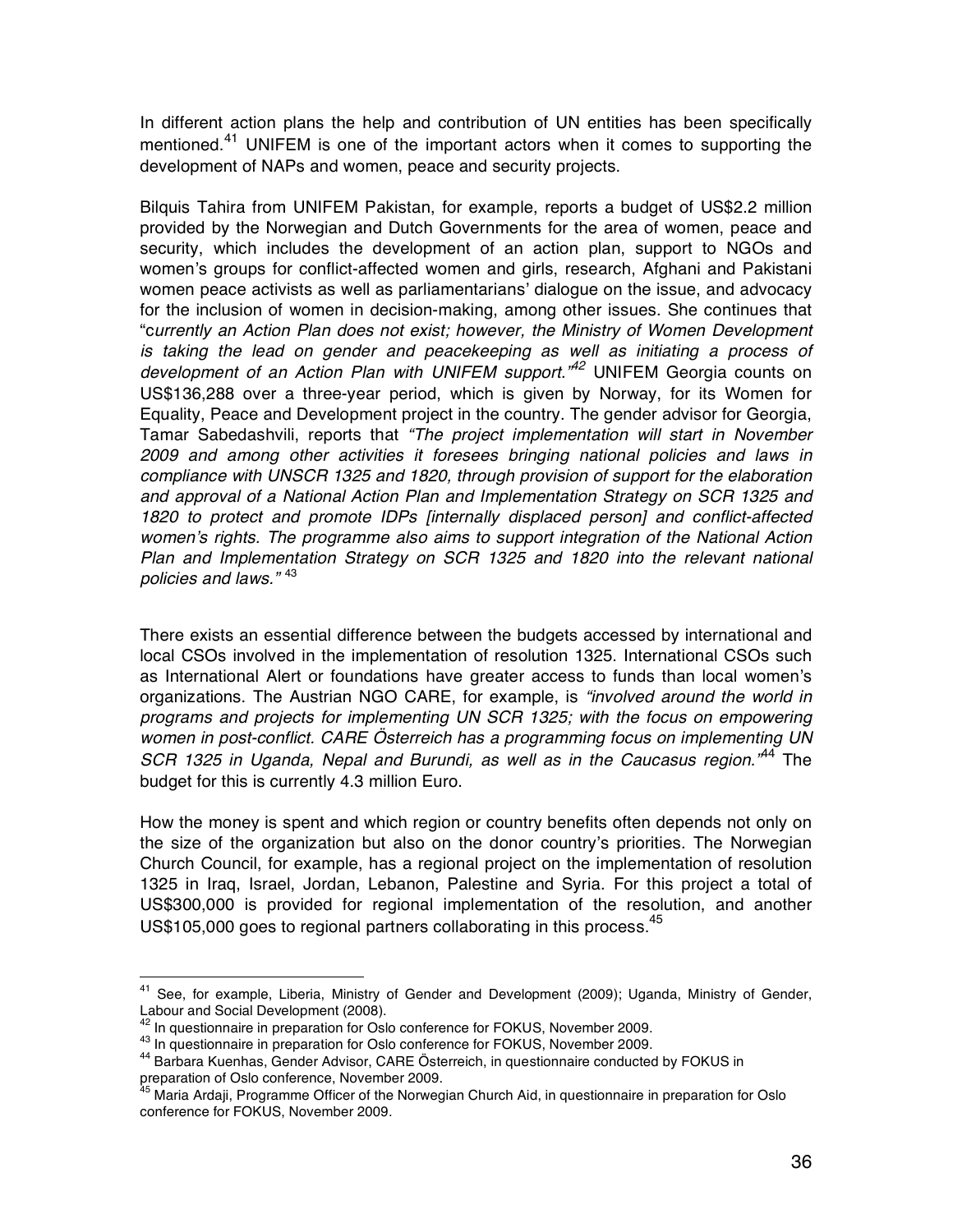When CSOs are funded, several supporting activities can be realized such as building capacity, raising awareness and creating political will towards a potential action-planning process. Marie-Claire Faray-Kele, WILPF (UK section) COMMON CAUSE UK/ Platform of Congolese Women in the UK, reports the following activities in preparation of the action plan in the Democratic Republic of the Congo (DRC): *"Women*'*s rights activists have organized modules for trainings on gender, peace and security, and have translated the UNSCR 1325 into four national languages: Lingala, Kikongo, Swahili and Tshiluba. Workshops were organized in major administrative cities across all provinces to commemorate the seventh anniversary of UNSCR 1325. In 2002 Women as Partners for Peace in Africa (WOPPA-DRC) organized a training workshop in Nairobi, Kenya to develop Congolese women*'*s negotiation techniques and build capacity in preparation for the Inter-Congolese Dialogue in Sun City, South Africa. The workshop also enabled coordination of women from all sides and the distribution of UNSCR 1325 in pamphlet form (15-19 February 2002). [Other activities included c]irculating a newsletter covering the text of UNSCR 1325 and detailing the work of CSOs on the resolution; awarenessraising on TV; and coordinating a women*'*s national congress to raise awareness about UNSCR 1325 amongst women from the grassroots movement."*<sup>46</sup>

### **Case Study: Liberia - what is unique in funding for 1325 implementation in Liberia –In-kind and monetary contributions through multisectoral collaboration?**

After years of civil armed conflict (1989–2003) and widespread sexual and gender-based violence, Liberia has undergone a process of recovery, reform and conflict resolution. The implementation of Resolution 1325 tries to respond to the gendered security concerns still emerging from the times of violence.

Under the presidency of the first female African Head of State, Ellen Johnson Sirleaf, the Ministry of Gender and Development initiated the action planning with the support of International Alert and the United Nations Mission to Liberia (UNMIL) in August 2007. In August 2008, INSTRAW and the Office of the Gender Advisor of UNMIL established an inter-agency team supporting the Liberian Ministry of Gender and Development to lead the process of developing a NAP. A Steering Committee composed of representatives from other government institutions, UN agencies and CSOs was established in order to guide the drafting of the plan. Community chiefs and organizations working outside of Monrovia were also involved in the process (Adrian-Paul and Popovic, forthcoming).

A wide range of CSOs were funded to support the implementation of the resolution and the development of the NAP, including Women's NGOs of Liberia (WONGOSOL), Women in Peace Network (WIPNET), Society of Women in AIDS Awareness, Save the Children (UK), OXFAM GB, National Democratic Institute, Mano River Women's Peace Network (MARWOPNET), International Rescue Committee, International Republican Institute, International Federation for Election Studies, International Centre for Transitional Justice, Foundation for International Dignity, Community Empowerment Programme, Carter Centre, American Bar Association, Association of Female Lawyers of Liberia, American Refugee Committee, Action Aid and the Danish Refugee Council.

<sup>&</sup>lt;sup>46</sup> In questionnaire in preparation of Oslo conference for FOKUS, November 2009.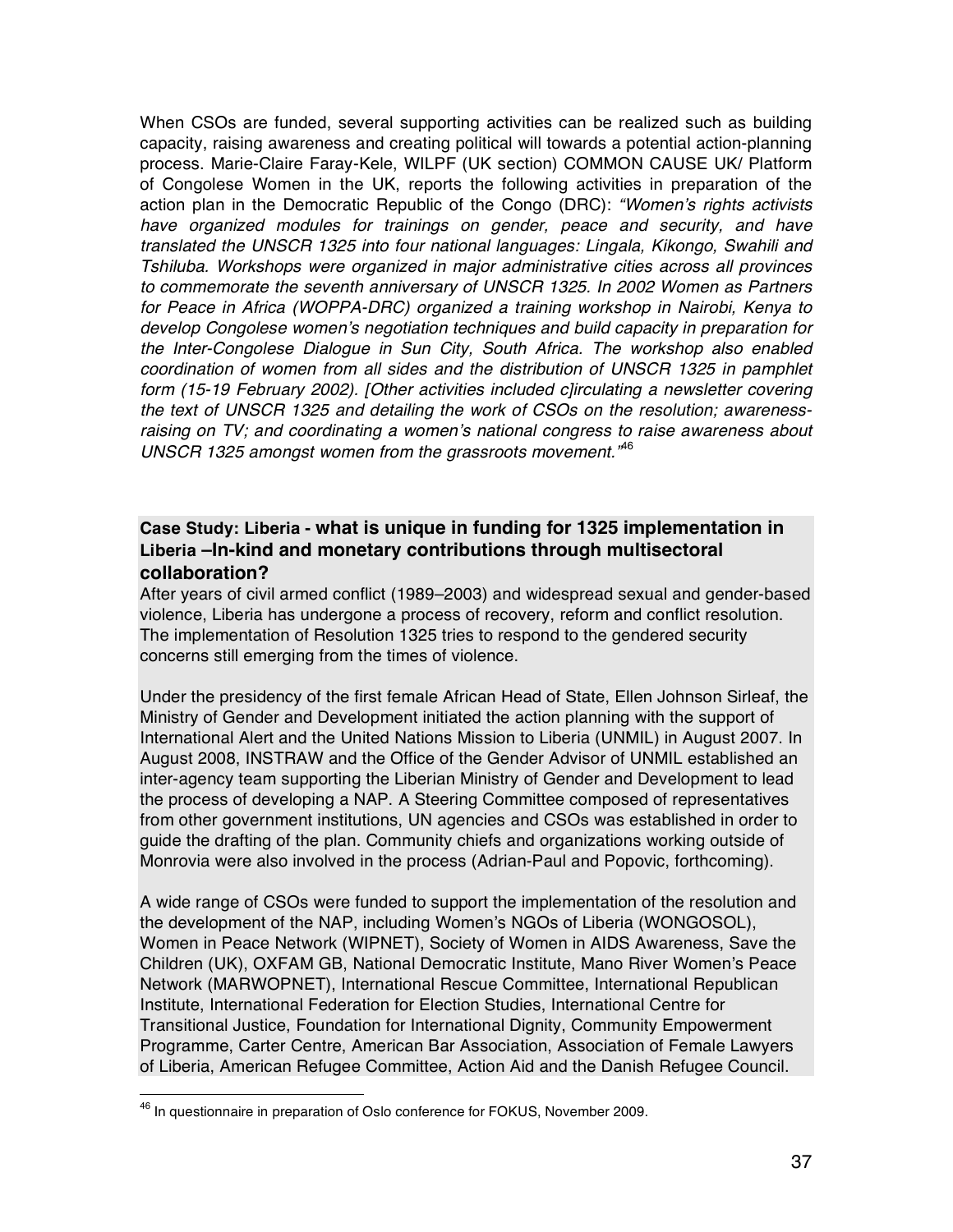The budget lines of these organizations and individual projects available for the development of the NAP is not known in detail, but some donors and costs have been identified.

The Liberian NAP has an overall budget of over US\$2 million given by the Danish and Italian Governments (Foster, 2009). It is hoped to find additional sources over the three years of implementation in order to meet all the ambitious objectives outlined in the plan. INSTRAW's project on Building Capacity for the Implementation of 1325 in Liberia was supported by the Austrian Government with US\$146,240. The United Nations Population Fund (UNFPA) and UNDP were also active supporters during the process. UNIFEM contributed through a workshop held on the developed indicators in order to prioritize them and identify adequate sources and data to measure them.

When the action plan was launched, the platform of an International Colloquium on Women's Empowerment, Leadership Development, International Peace and Security, held on 7–8 March 2009 in Monrovia, brought a large quantity of international donors to one table. Unfortunately, the opportunity to launch the action plan publicly and to use the colloquium as an occasion to raise further funds for its implementation was not fully explored. The implementation and M&E of the action plan that is outlined for the full three years will require additional resources in order to meet the ambitious goals outlined in the NAP.

As underlined by the Minister of Gender and Development, Vabbah Gayflor, it is important to build on existing policies and structures as well as on the local infrastructure: *"At our own level, we will see how we can make it a working tool. We already have a National Women*'*s Conference Action Plan, we already have the Poverty Reduction Strategy, and the implementation of 1325 is part of all that. It is about taking up those issues and just prioritizing them and then we can see how we can move forward, but I think that we are well situated for the implementation of 1325"* (2008).

### b. **Calculating the Cost of a 1325 Action Plan**

In order to estimate how much the development and implementation of a NAP on resolutions 1325, 1820, 1888 and 1889 will cost in a specific country, the country context, existing infrastructure, policies in practice and capacities need to be examined against the objectives and goals. A comprehensive women, peace and security assessment as well as a mapping of actors and internal auditing initiatives will provide the implementing parties and the government in question with an overview of what resources – whether financial or human resources as well as capacities – are needed in order to achieve the most suitable implementation strategy.

Also two accounts must be made, one looking at the costs of the development of a NAP and another identifying the costs of implementation. Either of these may be covered by internal or external funds. *"While the provision of outside funding is often crucial for the development, implementation, monitoring and evaluation of NAPs as well as other women, peace and security activities, Pamela Villalobos of the Ministry of Defence*,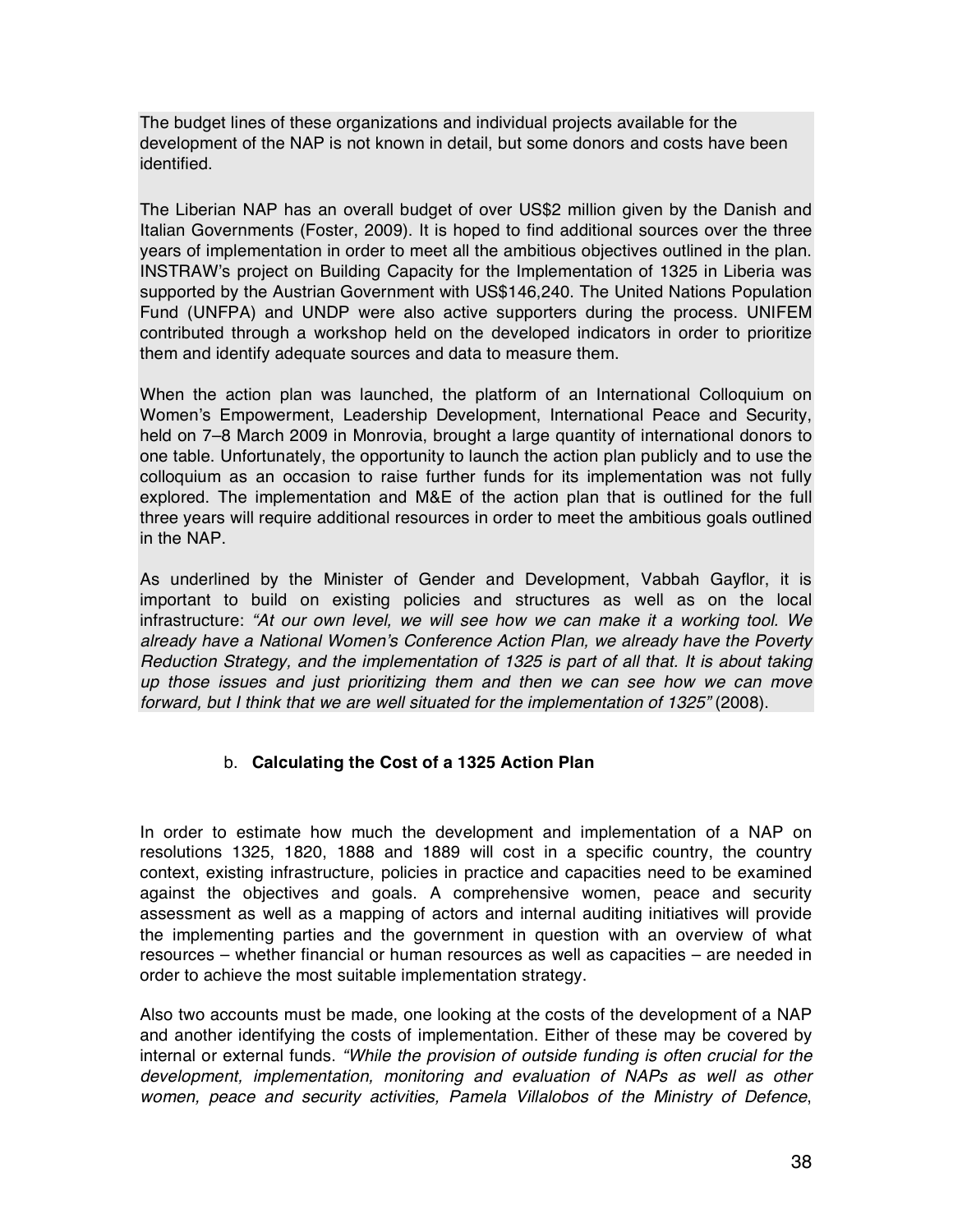*Chile, reminded participants that rather than focusing on the provision of funding, we should be focusing on building the political will of governments to undertake women, peace and security initiatives, saying, that this will translate into a budget for these activities"* (FOKUS, INSTRAW and the Norwegian Ministry of Foreign Affairs (forthcoming). Several governments have included the development of their 1325 NAPs in their regular budget and ongoing activities. Depending on the existing structures and capacities, assuming such tasks is easier in some countries than in others. Even in countries where the allocation of resources and infrastructure is challenging, however, women, peace and security issues remain key to recovery and building peace.

In order to develop a NAP, certain pre-conditions need to be satisfied, such as sufficient awareness and knowledge among the government and the implementing parties, political will, capacity to implement the desired activities, good coordination and collaboration mechanisms that help avoid duplication and gaps on women, peace and security initiatives, and data to support M&E. The following are some useful questions to ask.

#### **Questions to Ask Prior to Developing a National Action Plan on Resolution 1325**

- 1. Which ministries or other government departments are involved in drafting policies to guide the raising, planning and spending of public resources?
- 2. Do they have technical specialists equipped to conduct women, peace and security assessments? Is this taking place?
- 3. Is there sufficient awareness and political will among policy makers and implementing Ministries? Which department/ organization could benefit from a capacity-building activity prior to the action planning process?
- 4. How will the different actors and Ministries coordinate their initiatives? Will a taskforce or working group be established? What do we need in order to create such a platform?
- 5. What resources exist in the security budget for gender expenses and in the gender/development budget for initiatives around peace and security?
	- a. Internal budget?
	- b. External budget including the assistance of external actors such as bilateral agencies, CSOs or other international organizations?
- 6. What issues need to be addressed? What activities are needed to address them? How much funds do these require? What activities already exist?
	- a. What public services already address gendered security issues (shelters, health-care institutions, access to justice, etc.)? What is still needed?
- 7. How can the private sector support the implementation of the resolution?
	- a. What other related policies exist (CEDAW implementation initiatives, PRS, MDGs)?
- 8. How are different action plans and development strategies interlinked?
- 9. Are there any opportunities for local CSOs to review the budget? How have they been involved in the action planning process? What activities do they conduct related to women, peace and security?
- 10. Who will be responsible for monitoring and evaluating the action plan? What data do we need to feed the indicators outlined in the NAP? Will an external evaluation be planned? (adapted from UNIFEM and NGLS, 2008)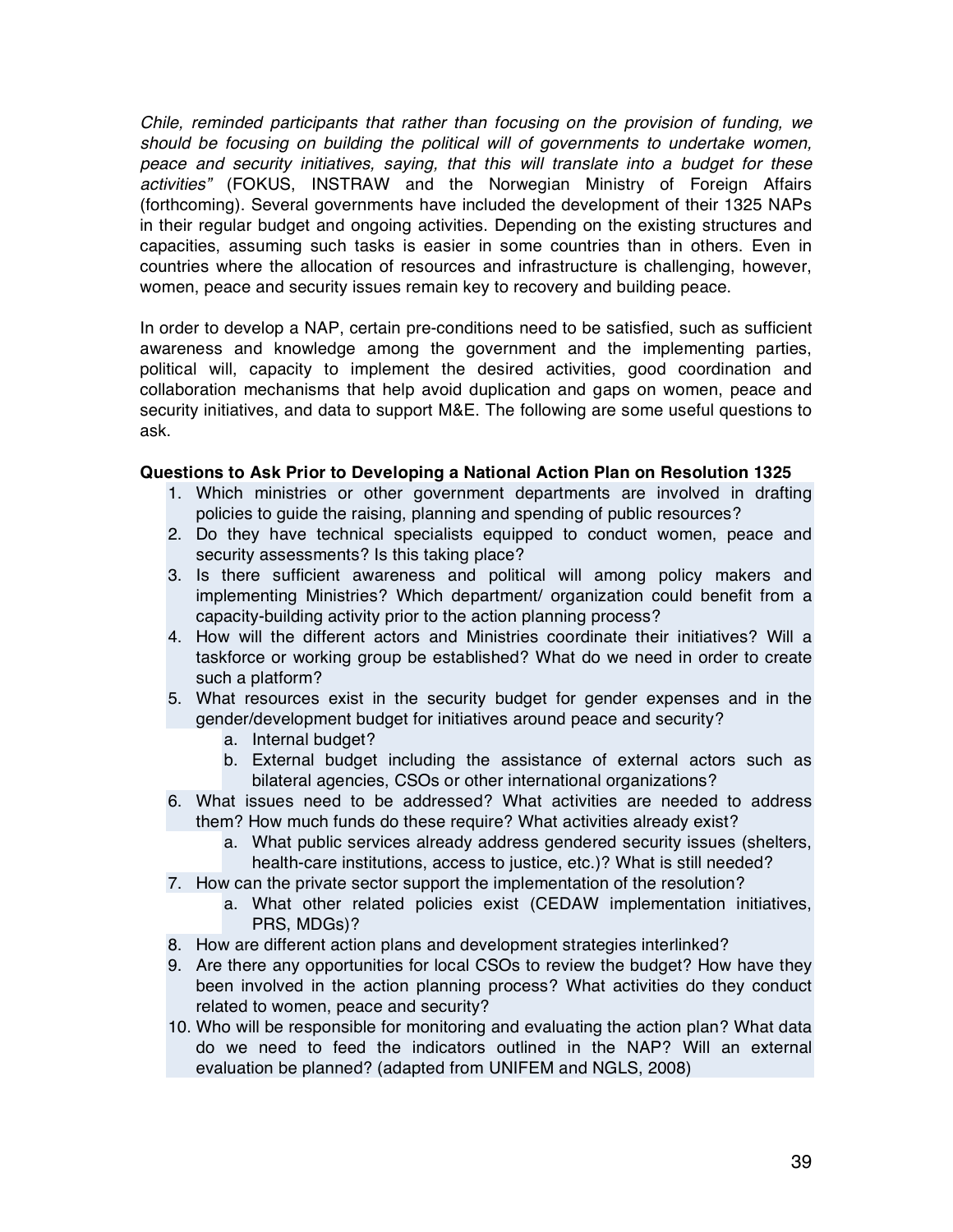A core component to hold implementing parties accountable is knowledge of the international and national women, peace and security provisions by the local population. **Awareness-raising campaigns** can help to create this knowledge and the needed political will.

The Women's International League of Peace and Freedom (WILPF), with the objective of raising awareness about resolution 1325 and stipulating its implementation in the United States, implements comprehensive outreach projects. *"The outreach and publicity, as well as the actual programs undertaken, will raise the profile of SCR 1325, increase public awareness of women*'*s role in conflict transformation and prevention, and clarify the legacy of Jane Addams and other women Nobel Peace Prize winners for students of all ages. For maximum impact, this ambitious plan began its roll-out in early October 2009, and requires the WILPF U.S. Section to raise \$128,000 beyond its operating budgets for 2009 and 2010. … An initial \$20,000 has been raised, so implementation of the project is proceeding with the distribution of outreach materials for two* ʻ*2010 Practica in Advocacy at the United Nations*' *and the contracting of a grant writer; a contract web designer will also be hired. Once an additional \$40,000 has been*  raised, the JA1325 Working Group in collaboration with the WILPF Personnel *Committee will begin recruiting for the Educational Program Director position."<sup>47</sup>*

**Capacity-building activities** can be held by CSOs or UN entities. Kate McInturff, Coordinator of the Gender and Peacebuilding Working Group, informs that a workshop on resolution 1820 in Canada cost US\$18,000 (without including staff costs). The donor was the International Development Research Centre (IDRC).<sup>48</sup> She further states that the Department of Foreign Affairs and International Trade Canada (DFAIT) was previously a donor, but that these funds have been withdrawn as specific women, peace and security funds have been folded into a general envelope for 'human rights policy'.<sup>49</sup>

Key to a lot of policy implementation initiatives as well as programming on women, peace and security is effective **collaboration and coordination** among different actors working on similar topics. Senior Gender Adviser of the United Nations Mission in the Congo (MONUC), Elsie Effange-Mbella, highlights, *"we know that there are several actors on the ground both national and international stakeholders and therefore there is need for there to be a centralized coordinating mechanism to streamline implementation of activities, monitoring and evaluation of progress based on existing capacities. A good coordinating mechanism will aim at an integrated approach which seeks to draw on existing strengths in resolving issues based on complementing capacities."<sup>50</sup>*

**Monitoring and evaluation** as well as the needed **data collection** in each country seem challenging, and a lot of steps are still needed in order to gain comparative data. Especially in conflict and post-conflict settings data collection may be extremely difficult due to the lack of official records and the lack of infrastructure. *"The conference report from the international conference on monitoring and evaluation of the implementation of* 

<sup>&</sup>lt;sup>47</sup> See: http://www.wilpf.org/2009NovAdvancingWomenAsPeacemakers (last visited: 13.01.2010).<br><sup>48</sup> In questionnaire in preparation for Oslo conference for FOKUS, November 2009.<br><sup>49</sup> Ibid.<br><sup>50</sup> Answers to the questionnaire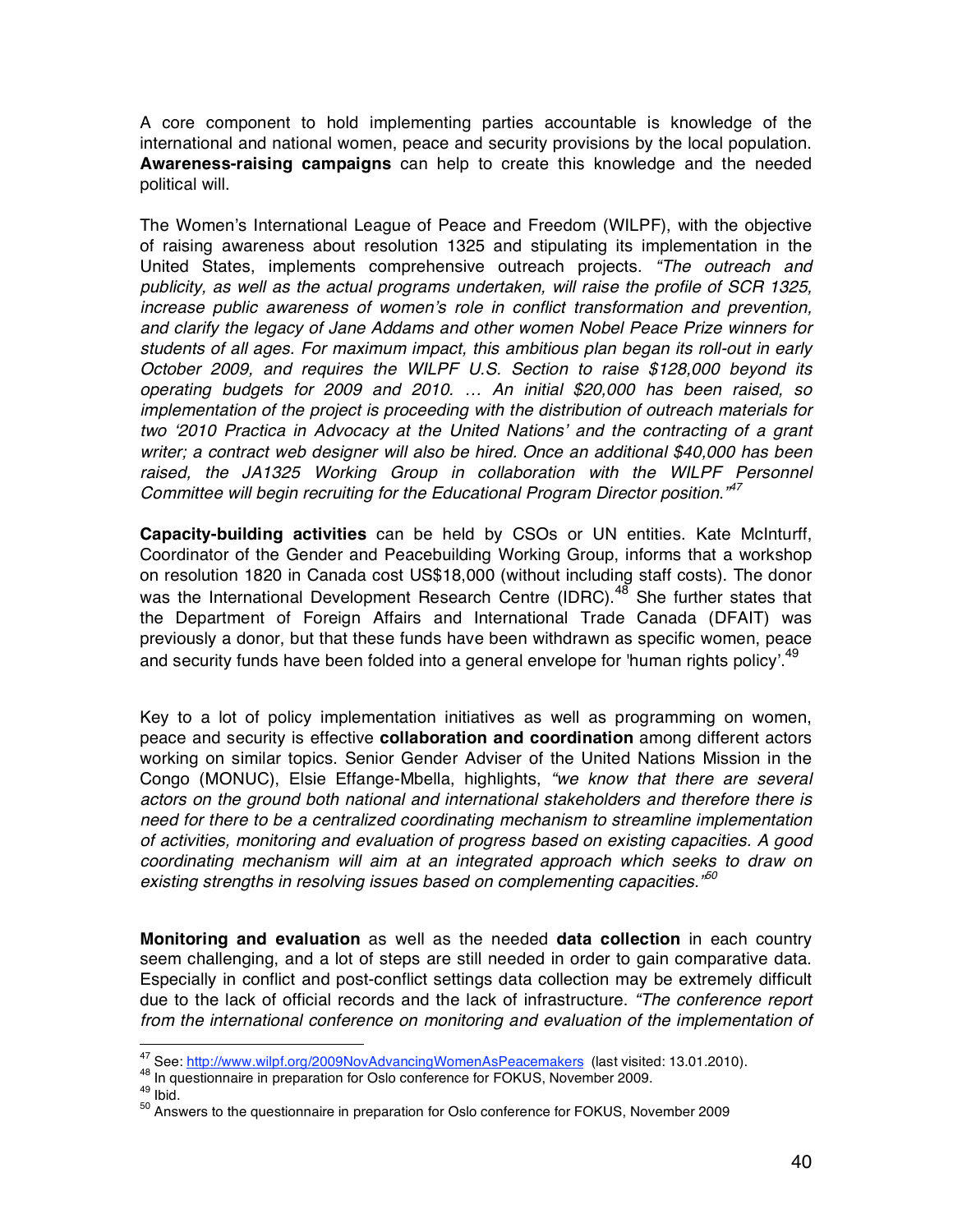*Resolution 1325 and 1820 underlines the fact that governmental actors and CSOs often do not have the capacity or technical know-how to carry out monitoring and evaluation activities on women, peace and security issues, including the collection of data for this purpose. Particular areas of difficulty include measuring the impact of activities and data analysis. For this reason, participants stressed the need for capacity-building activities"*  (FOKUS, INSTRAW and the Norwegian Ministry of Foreign Affairs (forthcoming).

#### **c. Components for Action Planning**

The following table summarizes the above-mentioned activities and tries to separate the different components of potential costs needed to develop a NAP. The calculation of the cost and financing of implementation activities is even more country-specific and depends mainly on the chosen activities and the existing infrastructure, capacities and related policies and projects. The table is simplistic and non-comprehensive, but is intended to provide an outline of the needed resources in the action planning process and at the same time demonstrate how different these costs can be depending on each country context. The columns on the right are left in blank in order to be reflected on in each scenario depending on the specific needs and already existing capacity.

| <b>Component</b>                                       | <b>Individual / Institution</b><br><b>Responsible</b> | <b>Cost</b> |
|--------------------------------------------------------|-------------------------------------------------------|-------------|
| Awareness-raising and creation of political will       |                                                       |             |
| Staff                                                  |                                                       |             |
| Transport (buses, taxi, driver)                        |                                                       |             |
| Communication (Internet, phone, fax, radio, TV, etc.)  |                                                       |             |
| Facilities (rooms, electricity, water supply)          |                                                       |             |
| Office supply (printing, paper, computer, etc.)        |                                                       |             |
| Inclusion of civil society                             |                                                       |             |
| Inclusion of women directly affected by armed conflict |                                                       |             |
| <b>Capacity-building</b>                               |                                                       |             |
| Staff                                                  |                                                       |             |
| Transport (buses, taxi, driver)                        |                                                       |             |
| Communication (Internet, phone, fax, radio, TV, etc.)  |                                                       |             |
| Facilities (rooms, electricity, water supply)          |                                                       |             |
| Office supply (printing, paper, computer, etc.)        |                                                       |             |
| Inclusion of civil society                             |                                                       |             |
| Inclusion of women directly affected by armed conflict |                                                       |             |
| <b>Coordination and collaboration</b>                  |                                                       |             |
| Staff                                                  |                                                       |             |
| Transport (buses, taxi, driver)                        |                                                       |             |
| Communication (Internet, phone, fax, radio, TV, etc.)  |                                                       |             |
| Facilities (rooms, electricity, water supply)          |                                                       |             |
| Office supply (printing, paper, computer, etc.)        |                                                       |             |
| Inclusion of civil society                             |                                                       |             |
| Inclusion of women directly affected by armed conflict |                                                       |             |
| Monitoring and evaluation (data collection)            |                                                       |             |
| Staff                                                  |                                                       |             |
| Capacity building activities                           |                                                       |             |
| Transport (buses, taxi, driver)                        |                                                       |             |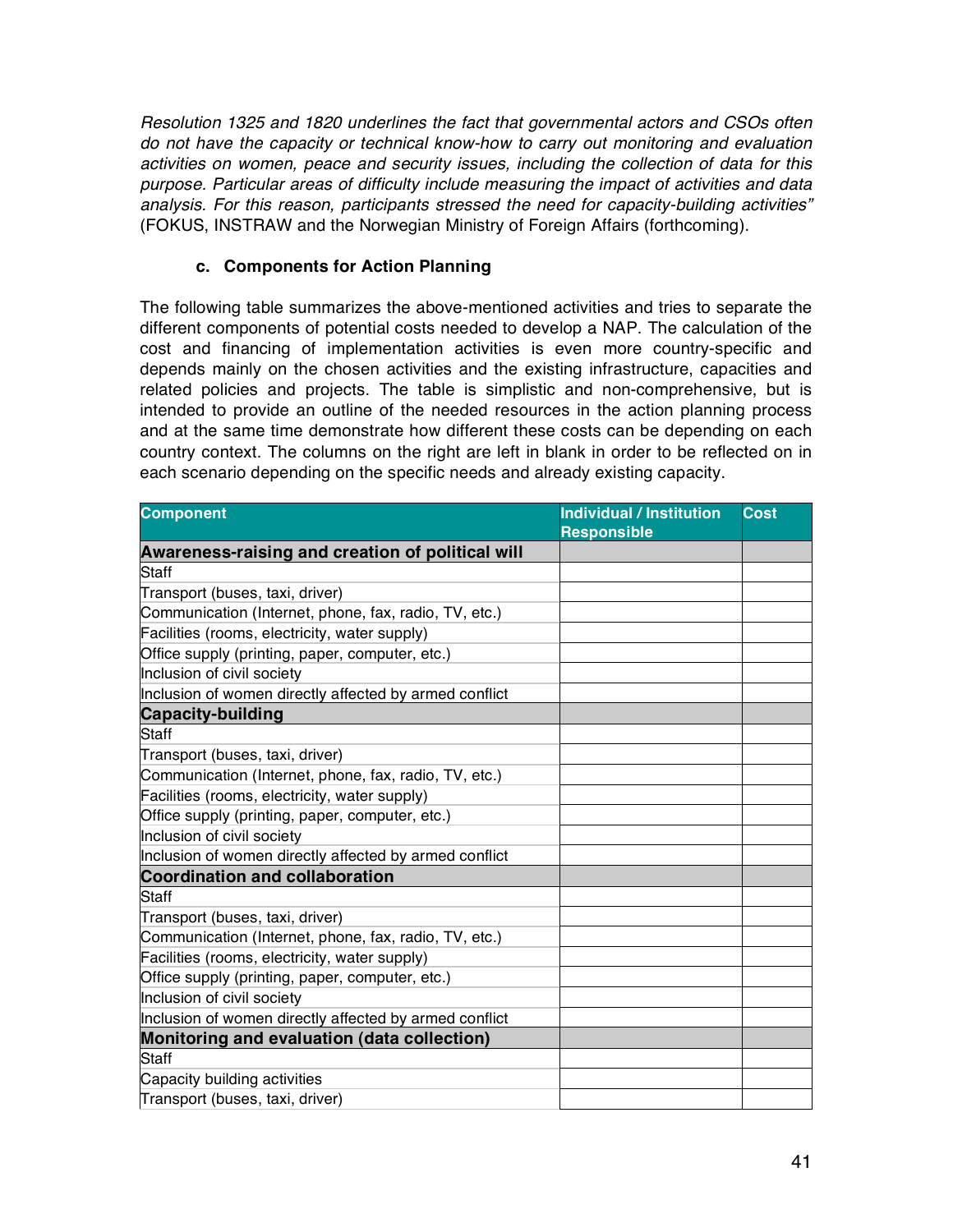| Communication (Internet, phone, fax, radio, TV, etc.)  |  |
|--------------------------------------------------------|--|
| Facilities (rooms, electricity, water supply)          |  |
| Office supply (printing, paper, computer, etc.)        |  |
| Inclusion of civil society                             |  |
| Inclusion of women directly affected by armed conflict |  |
| ΤΟΤΑL                                                  |  |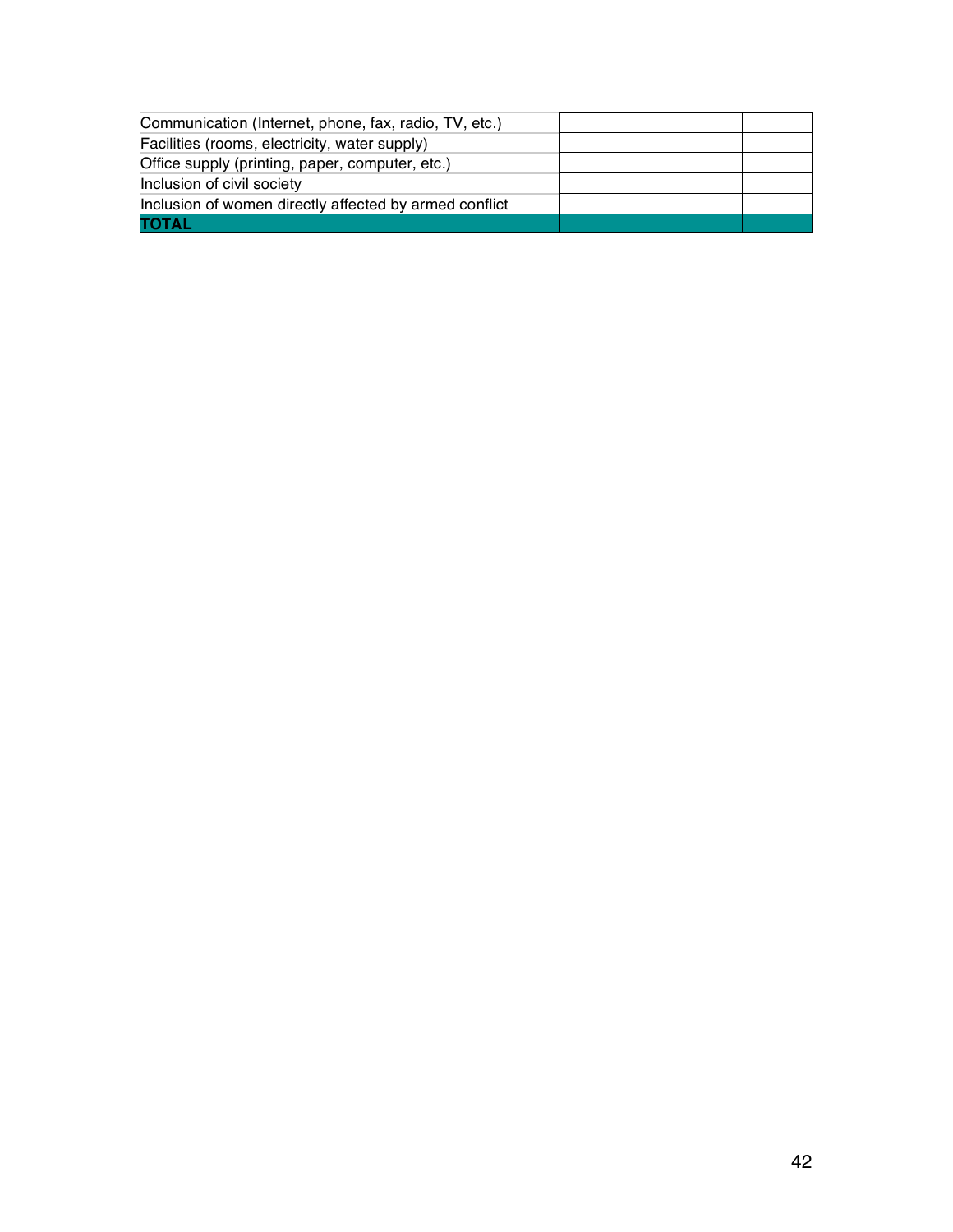# **6. Concluding Thoughts**

Resolution 1325 and the other women, peace and security resolutions – 1820, 1888 and 1889 – touch on various policy areas that demand a multifaceted approach to implementation. The thematic scope of this field is as multidimensional as are its potential funding sources.

International and regional organizations as well as countries have made efforts to implement women, peace and security policies. Strategies range from the integration of resolution 1325 into existing policies to the development of specific NAPs. Looking back on the 10-year existence of the resolution, it can be seen that important progress has been made. To date 16 countries have adopted NAPs, including in the last two years countries in post-conflict contexts such as Côte D'Ivoire, Liberia and Uganda. Other countries, including the Democratic Republic of the Congo, the Philippines and Sierra Leone, are about to launch their action plan in the next months.

While European countries as well as Chile have developed their NAPs using existing internal budgets, developing countries rely on external resources to develop and implement their plans. The required resources depend on the specific country context. While Liberia reports having been allocated U\$2 million for the implementation of its NAP, the neighbouring country of Sierra Leone hopes to raise US\$15 million for adoption and implementation. While the general allocation of funds towards 1325 implementation needs to be increased, already existing resources should be fully explored as well to make the funding of the implementation as effective as possible. Resources have been mainly made available by countries in the global North that already have a NAP, and they dedicate funds to support women, peace and security implementation strategies in countries in the geographic region of interest of the donor country. In order to provide comprehensive support for action planning processes, collaboration mechanisms such as ʻtwinning' aim to provide the recipient governments with increased ownership of the agenda and content of their NAPs.

CSOs, international actors and the private sector are not only sources of financial support but can also provide additional knowledge, data and new perspectives on women, peace and security. Local NGOs as well as UN agencies have been involved in nearly all existing NAPs on resolution 1325 and provided support by raising awareness, building capacity and evaluating the progress and impact such action plans can have.

Evaluation and monitoring of the NAPs and other forms of implementation of the resolution are essential to improve and manage the impact and effect of existing and past initiatives and activities. Proper accounting for the funds dedicated to them is equally important. The recommendation to earmark funds and resources provided for the implementation of resolution 1325 has already been mentioned and aims to facilitate more effective, more transparent and more comprehensive implementation of the resolution. The tenth anniversary of 1325 together with the newly adopted resolutions offer an opportunity to not only raise more funds for women, peace and security issues but also to improve implementation strategies and coordinate the different initiatives and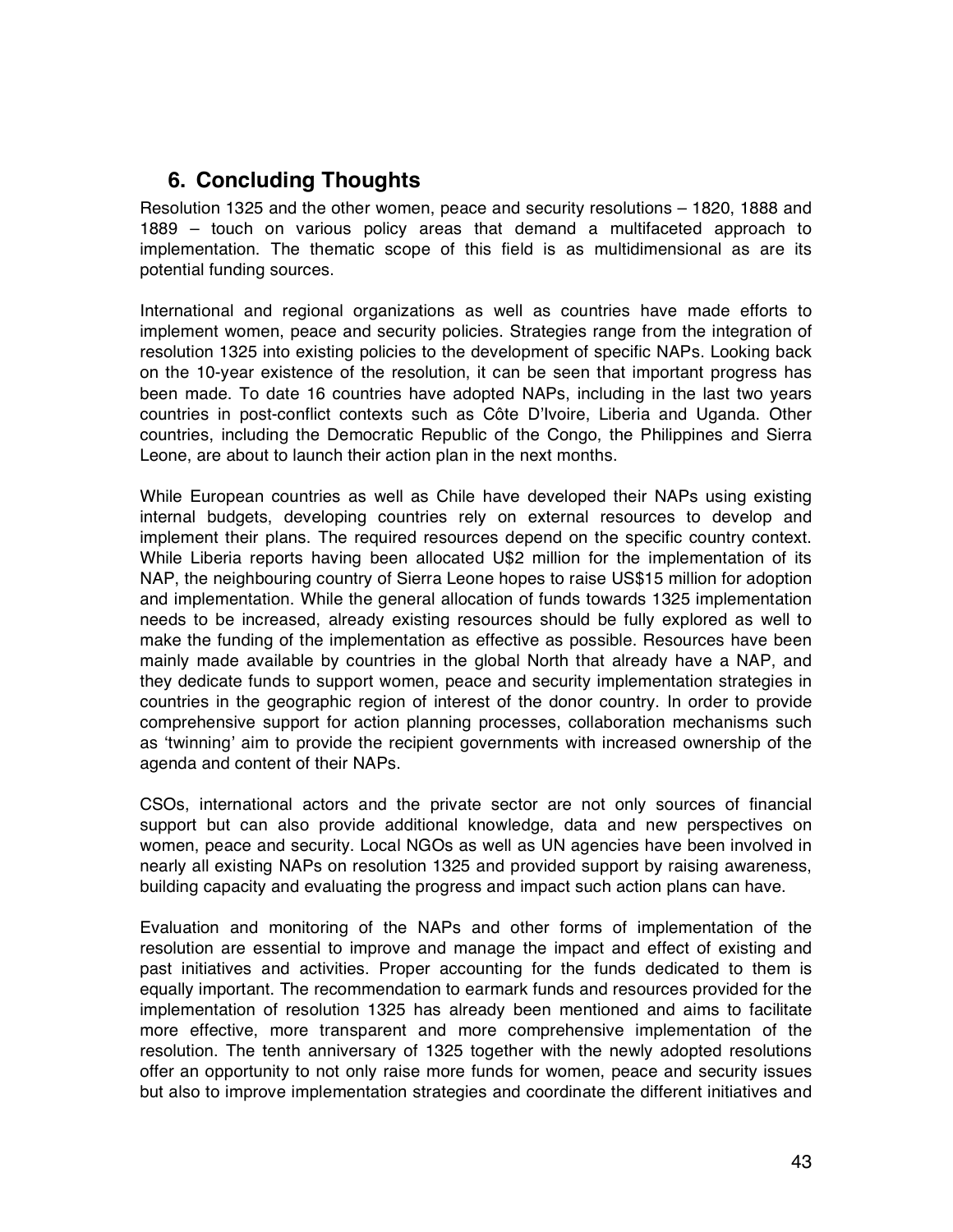actors active around this topic.

Key recommendations resulting from this paper are addressed to donors and implementing governments as well as international organizations and civil society:

#### **Donors**:

- Increase funds as well as their effectiveness and harmonization on the implementation of women, peace and security resolutions;
- Improve the coordination of support and earmark resources for the implementation of women, peace and security issues;
- Include impact indicators and evaluations in the outline of supported projects and programmes.

#### **Implementing governments**:

- Assess the local needs and circumstances from a perspective on women, peace and security issues and actors prior to starting the implementation process;
- Include CSOs and international actors to ensure an inclusive and transparent action planning process;
- Include monitoring and evaluation mechanisms as well as realistic budget and time lines in the programming of the implementation;
- Integrate the budget for 1325 implementation into the national budget.

#### **External actors (local NGOs, civil society, international organizations**):

- Collect and share data on women, peace and security issues;
- Coordinate with other actors;
- Raise awareness and support accountability and political will;
- Conduct external evaluations of the implementation of women, peace and security initiatives.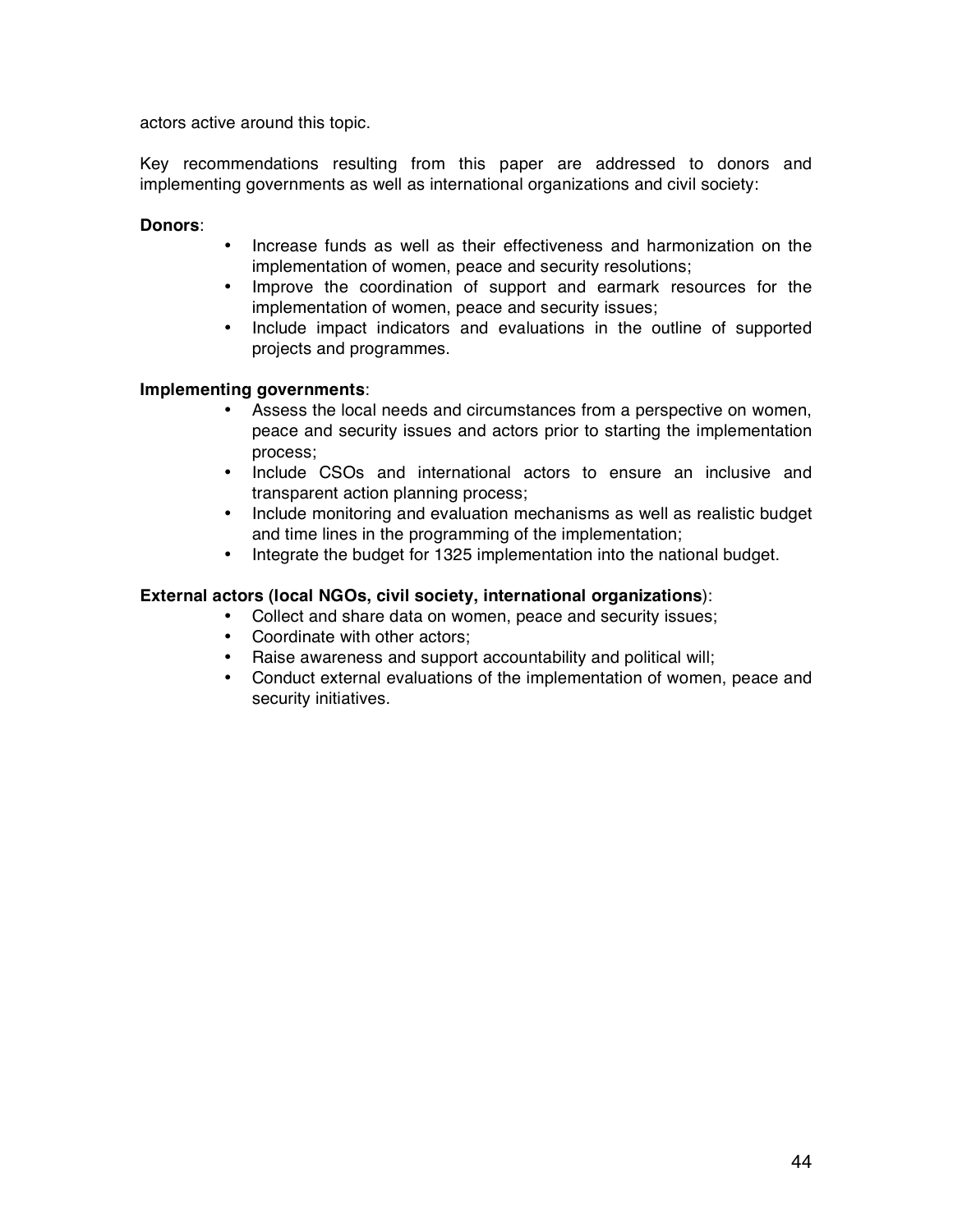#### **Bibliography:**

#### **Legal Sources and Policies:**

African Union (2009). *African Union Gender Policy*. Addis Ababa: African Union, 10 February.

Council of the European Union (2008). *Implementation of UNSCR 1325 as reinforced by UNSCR 1820 in the context of ESDP.* Doc 15782/3/08 Rev 3. Brussels. 3 December. Available at: http://register.consilium.europa.eu/pdf/en/08/st15/st15782-re03.en08.pdf

European Parliament (2003). *Resolution on gender budgeting: Building public budgets from a gender perspective (2002/2198(INI).* P5\_TA(2003)0323. Available at: http://www.europarl.europa.eu/sides/getDoc.do?pubRef=-//EP//NONSGML+TA+P5-TA-2003-0323+0+DOC+PDF+V0//EN

European Union (2008). *EU Comprehensive Approach for the Implementation of UN Security Council Resolutions 1325 and 1820 on Women, Peace and* Security.

International Conference on Financing for Development (2003). *Monterrey Consensus on Financing for Development.* The final text of agreements and commitments adopted at the International Conference on Financing for Development, Monterrey, Mexico, 18– 22 March 2002. Available at:

http://www.un.org/esa/ffd/monterrey/MonterreyConsensus.pdf

International Criminal Court (2000). *Elements of Crimes*. UN Doc. PCNICC/2000/1/Add.2. Rome: United Nations.

International Criminal Tribunal for the Former Yugoslavia (1999). *Sexual Violence as a Crime Against Humanity*. (ICTY), Tadic, Dusko IT-94-1-A. The Hague.

International Criminal Tribunal for Rwanda (ICTR) (1998). *Prosecution of rape as an act of genocide*. ICTR-96-4-0001, Akayesu, Jean Paul. The Hague.

Organization of American States (1994). *Inter-American Convention on the Prevention, Punishment, and Eradication of Violence against Women: "Convention of Belém Do Pará."* Belém do Pará*,* 9 June.

Third High Level Forum on Aid Effectiveness (2008). *Accra Agenda of Action*. Accra High Level Forum (HLF03), 2–4 September. Available at: http://www.undp.org/mdtf/docs/Accra-Agenda-for-Action.pdf

United Nations (1979). *The Convention on the Elimination of All Forms of Discrimination against Women (CEDAW).* 18 December. Available at: http://www.un.org/womenwatch/daw/cedaw/text/econvention.htm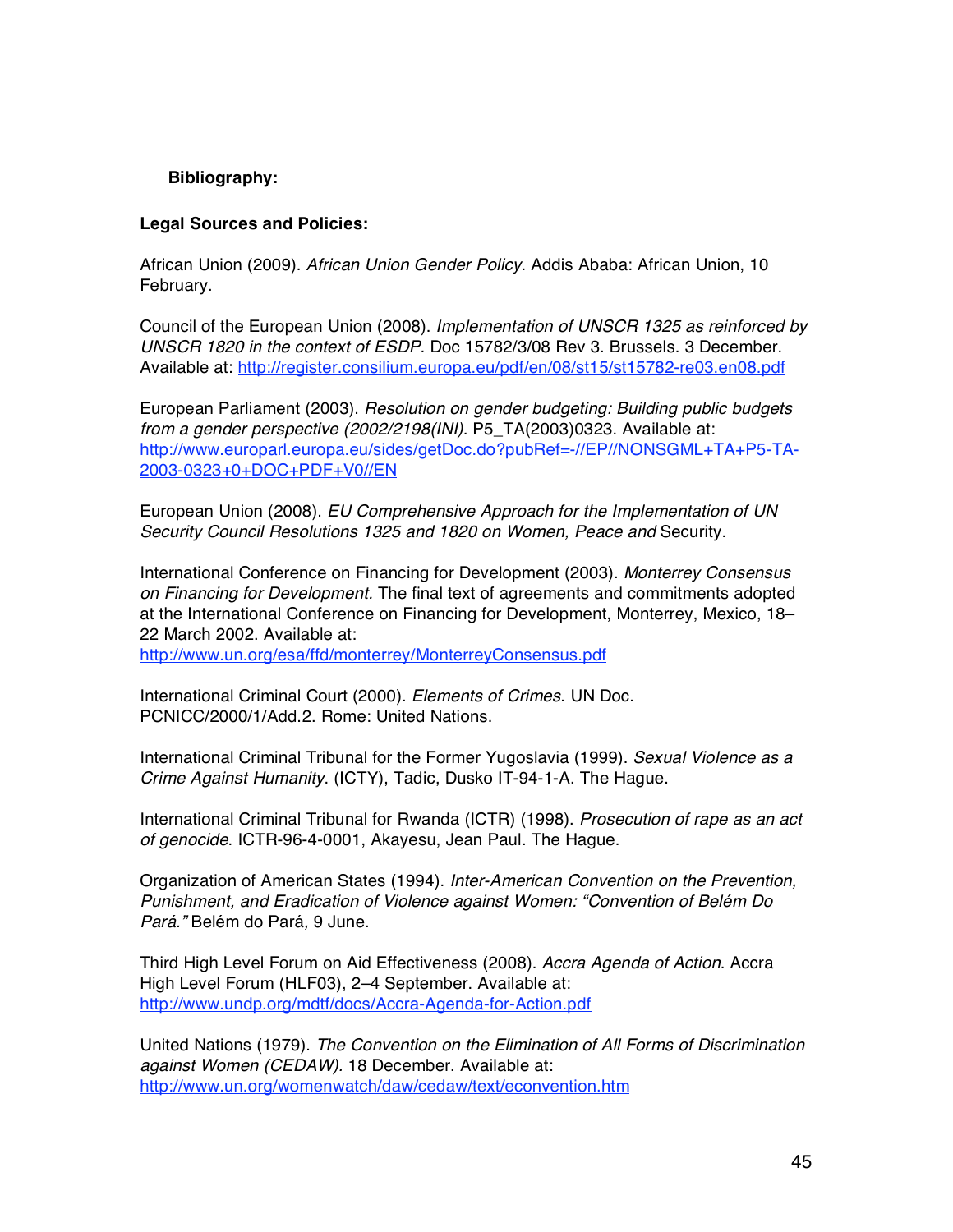\_\_\_\_\_\_\_\_\_\_ (1995). *Beijing Declaration and Platform of Action, 15 September 1995*. A/CONF.177/20 (1995) and A/CONF.177/20/Add.1 (1995). Available at: http://www.un.org/womenwatch/daw/beijing/platform/armed.htm

United Nations, Security Council (2000). *UN Security Council Resolution 1325 on women and peace and security*. 31 October. S/RES/1325.

\_\_\_\_\_\_\_\_\_\_ (2008). *UN Security Council Resolution 1820 on women and peace and security.* 19 June. S/RES/1820.

\_\_\_\_\_\_\_\_\_\_ (2009). *UN Security Council Resolution 1888 on women and peace and security.* 30 September. S/RES/1888.

\_\_\_\_\_\_\_\_\_\_ (2009). *UN Security Council Resolution 1889 on women and peace and security.* 5 October. S/RES/1889.

#### **National Action Plans**

Austria, Federal Ministry for European and International Affairs (2007). *Austrian Action Plan on Implementation UN Security Council Resolution 1325 (2000)*. Vienna: Federal Ministry for European and International Affairs. August. Available at: http://www.uninstraw.org/images/files/4328\_action\_plan.pdf

Belgium, Federal Public Service Foreign Affairs, Foreign Trade and Development Cooperation (2009). *Women, Peace and Security: Belgian National Action Plan on the implementation of UN Security Council Resolution 1325.* Brussels: FPS Foreign Affairs, Foreign Trade and Development Cooperation. February. Available at: http://www.dgdc.be/documents/en/topics/gender/women\_peace\_security.pdf

Chile (2009). *Plan de Acción Nacional Para la Implementación de la Resolución del Consejo de Seguridad de la Organisacion de Naciones Unidas 1325/2000, Mujeres, Paz y Seguridad*. Santiago. August. Available at: http://www.un-instraw.org/images/documents/GPS/Res\_1325web.pdf

Côte D'Ivoire, Ministry of Women and Social Affairs. *National Action Plan for the Implementation of Resolution 1325 of the Security Council (2008–2012).* Abidjan: Ministry of Women and Social Affairs. January. Available at: http://www.un.org/womenwatch/feature/wps/nap1325\_cote\_d\_ivoire.pdf

Denmark, Ministry of Foreign Affairs of Denmark and the Ministry of Defence (2005). *Denmark*'*s Action Plan on Implementation of Security Council Resolution 1325 on Women and Peace and Security.* Copenhagen: Ministry of Foreign Affairs of Denmark and the Ministry of Defence. June. Available at: http://www.uninstraw.org/images/files/Denmarks%201325%20Action%20Plan%20Summary%20Englis h.doc

Finland, Ministry of Foreign Affairs (2008). *UN Security Council Resolution 1325, Finland*'*s National Action Plan, 2008–2011.* Helsinki: Ministry of Foreign Affairs. September. Available at: http://www.un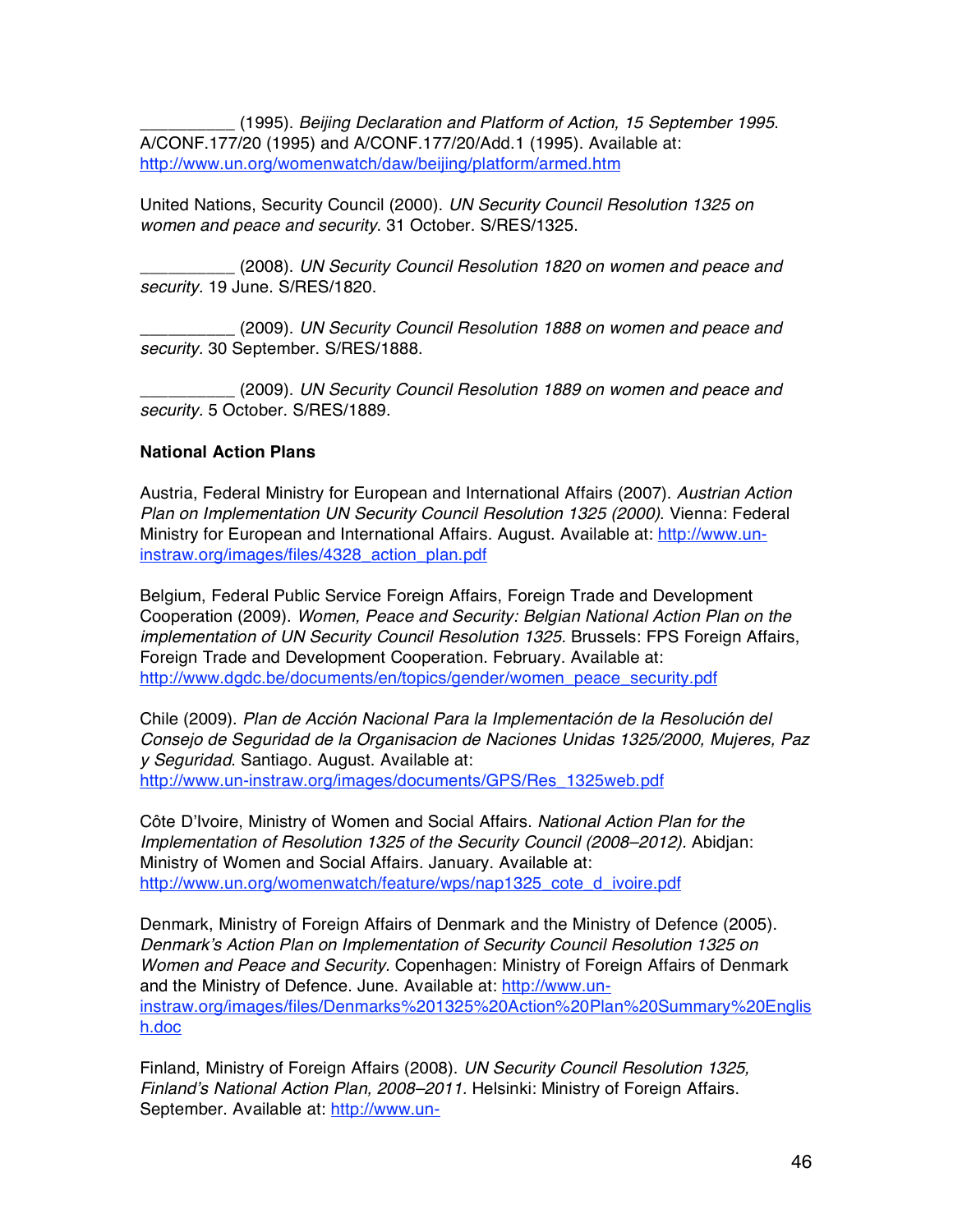instraw.org/images/files/NAP%20Finland%20NRT\_en\_web-1.pdf

Iceland, Ministry of Foreign Affairs (2008). *Women, Peace and Security: Iceland*'*s Plan of Action for the Implementation of United Nations Security Council Resolution 1325 (2000)*. Reykjavik: Ministry of Foreign Affairs. March. Available at: http://www.uninstraw.org/ images/files/Plan%20of%20Action%201325.pdf

Liberia, Ministry of Gender and Development (2009). *The Liberia National Action Plan for the Implementation of United Nations Resolution 1325.* Monrovia: Ministry of Gender and Development. March. Available at: http://www.uninstraw.org/images/documents/LNAP\_1325\_final.pdf

Netherlands, Ministry of Foreign Affairs (2007). *Dutch National Action Plan on Resolution 1325: Taking a Stand for Women, Peace and Security.* The Hague: OBT bv. December. Available at: http://www.un-instraw.org/images/files/GPS/NAP1325-EN.pdf

Norway, Ministry of Foreign Affairs (2006). *The Norwegian Government*'*s Action Plan for the Implementation of UN Security Council Resolution 1325 (2000) on Women, Peace and Security.* Oslo: Norwegian Ministry of Foreign Affairs. March. Available at: http://www.un-

instraw.org/images/files/Norway%201325%20Action%20Plan%20English.pdf

\_\_\_\_\_\_\_\_\_\_ (2007) "Progress report on the Government's action plan for implementation of UN Security Resolution 1325 on women, peace and security" [in Norwegian]. Oslo: Ministry of Foreign Affairs, 31 May.

Portugal (2009). *Plano Nacional de Acção para implementação da Resolução CSNU, 1325 (2000) sobre Mulheres, Paz e Segurança (2009–2013).* Lisbon. August. Available at: http://www.un-instraw.org/images/documents/GPS/Plano\_Nacional\_Accao\_1325.pdf

Spain (2008). *Plan de acción del gobierno de España para la aplicación de la Resolución 1325 del consejo de seguridad de las naciones unidad (2000), sobre mujeres, paz y seguridad.* Madrid: Government of Spain. February. Available at: http://www.un-

instraw.org/images/files/Plan%20Acci%C3%B3n%20Espa%C3%B1a%201325.pdf.

Sweden, Ministry of Foreign Affairs (2006). *The Swedish Government*'*s action plan for 2009–2012 to implement Security Council Resolution 1325 (2000) on women, peace and security.* Stockholm: Ministry of Foreign Affairs. June. Available at: http://www.uninstraw.org/images/documents/GPS/HP1325%202009- 2012%20final%20engelsk%20version.pdf

\_\_\_\_\_\_\_\_\_\_ (2008). *The Swedish Government*'*s action plan to implement Security Council resolution 1325 (2000) on women, peace and security.* Stockholm: Ministry of Foreign Affairs. June. Available at: http://www.uninstraw.org/images/files/Sweden%20Action%20Plan%20in%20English.pdf.

Switzerland, Federal Department of Foreign Affairs (2007). *Switzerland*'*s National Action Plan for the Implementation of UN Security Council Resolution 1325 (2000) on Women,*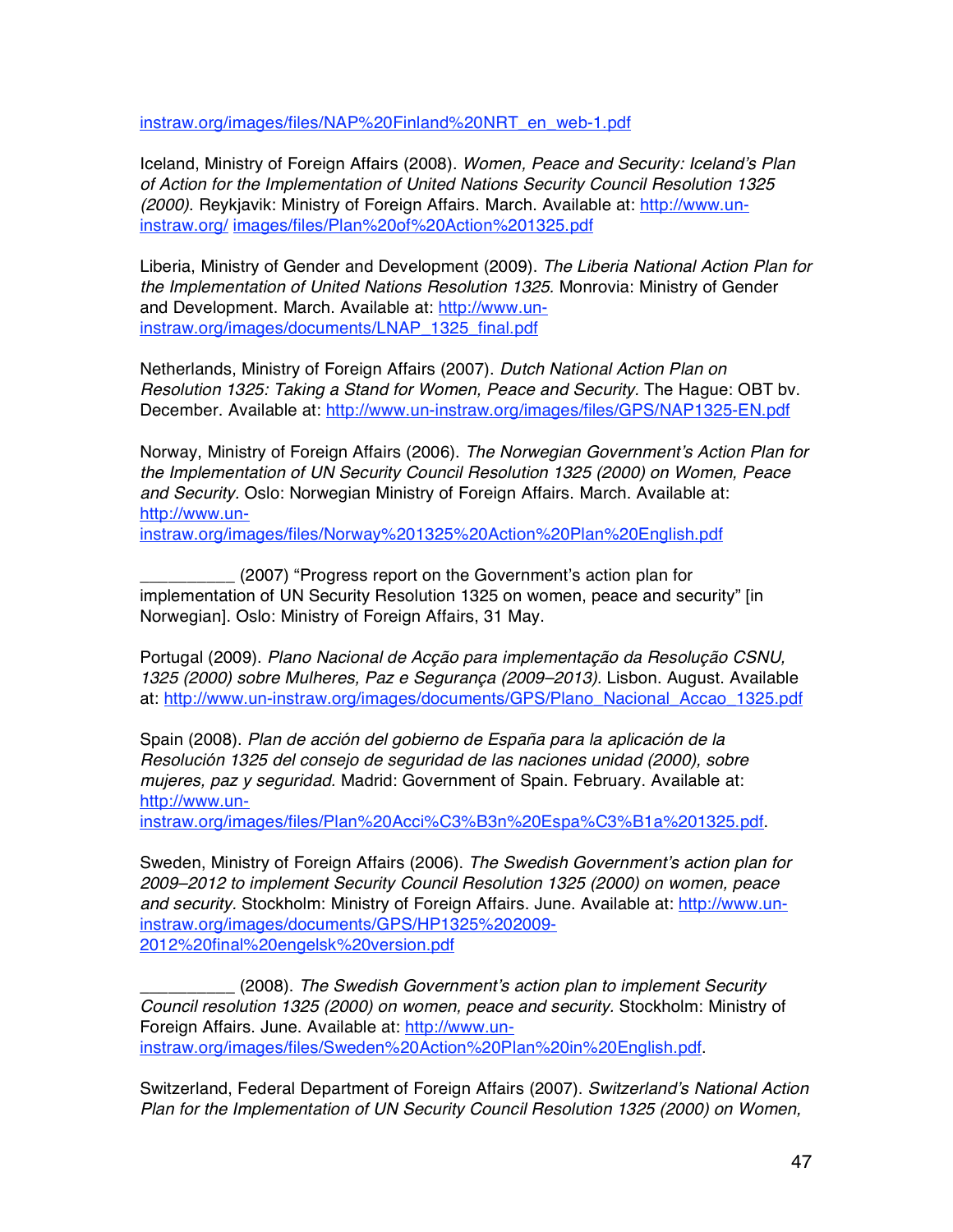*Peace and Security.* Bern: Federal Department of Foreign Affairs. February. Available at: http://www.un-

instraw.org/images/files/Switzerland%20NAP%201325%20Brosch%C3%BCre%20def\_e 2007.pdf.

Uganda, Ministry of Gender, Labour and Social Development (2008). *The Uganda Action Plan on UN Security Council Resolutions 1325 & 1820 and the Goma Declaration.*  Goma: Ministry of Gender, Labour and Social Development. December. Available at: http://www.un-instraw.org/images/documents/GPS/UGANDANAP.pdf.

United Kingdom (2006). *United Kingdom National Action Plan to Implement UNSCR 1325.* London: DFID, Foreign and Commonwealth Office and Ministry of Defence. March. Available at: http://www.un-instraw.org/images/files/NAP%20UK%202006.pdf.

#### **Publications:**

Adrian-Paul, A., N. Stolze and N. Popovic (forthcoming). *Women, Peace and Security in Liberia: A baseline assessment to support the implementation of Resolution 1325*. Santo Domingo: INSTRAW.

African Union Commission and the European Commission (2009). "Towards the 10th anniversary of UN Security Council resolution 1325: joining forces for bringing real progress in the area of women, peace and security". Summary of the discussion, UN Headquarters, New York, 23 September. Available at: http://www.africa-eupartnership.org/pdf/women\_peace\_security.pdf

Akanji, Bola (2007). *Gender Equity Issues in African Trade and Investment Creating Gender Equity in Growth areas of African Development: Trade and Investment: Some Lead Issues*. Discussion paper at an Expert Group Meeting of the Africa Partnership Forum-Support Unit and NEPAD Secretariat, in Cooperation with the OECD, Berlin.

Association for Women's Rights in Development (AWID) (2008a). "The State of Women's Organizations: Where is the Money for Women Rights". *FundHer Factsheet #1*. Available at: http://www.awid.org/eng/About-AWID/AWID-News/Where-is-the-Moneyfor-Women-s-Rights-Factsheets

\_\_\_\_\_\_\_\_\_\_ (2008b). "Bilateral and Multilateral Development Agencies: Where is the Money for Women Rights". *FundHer Factsheet #2*. Available at: http://www.awid.org/eng/About-AWID/AWID-News/Where-is-the-Money-for-Women-s-Rights-Factsheets

\_\_\_\_\_\_\_\_\_\_ (2008c). *"*International Non-Governmental Organizations (INGOs): Where is the Money for Women Rights". *FundHer Factsheet #*3. Available at: http://www.awid.org/eng/About-AWID/AWID-News/Where-is-the-Money-for-Women-s-Rights-Factsheets

Barnes, K. (2009). *Turning Policy into Impact on the Ground: Developing indicators and monitoring mechanisms on women, peace and security issues for the European Union.*  Brussels: Initiative for Peacebuilding.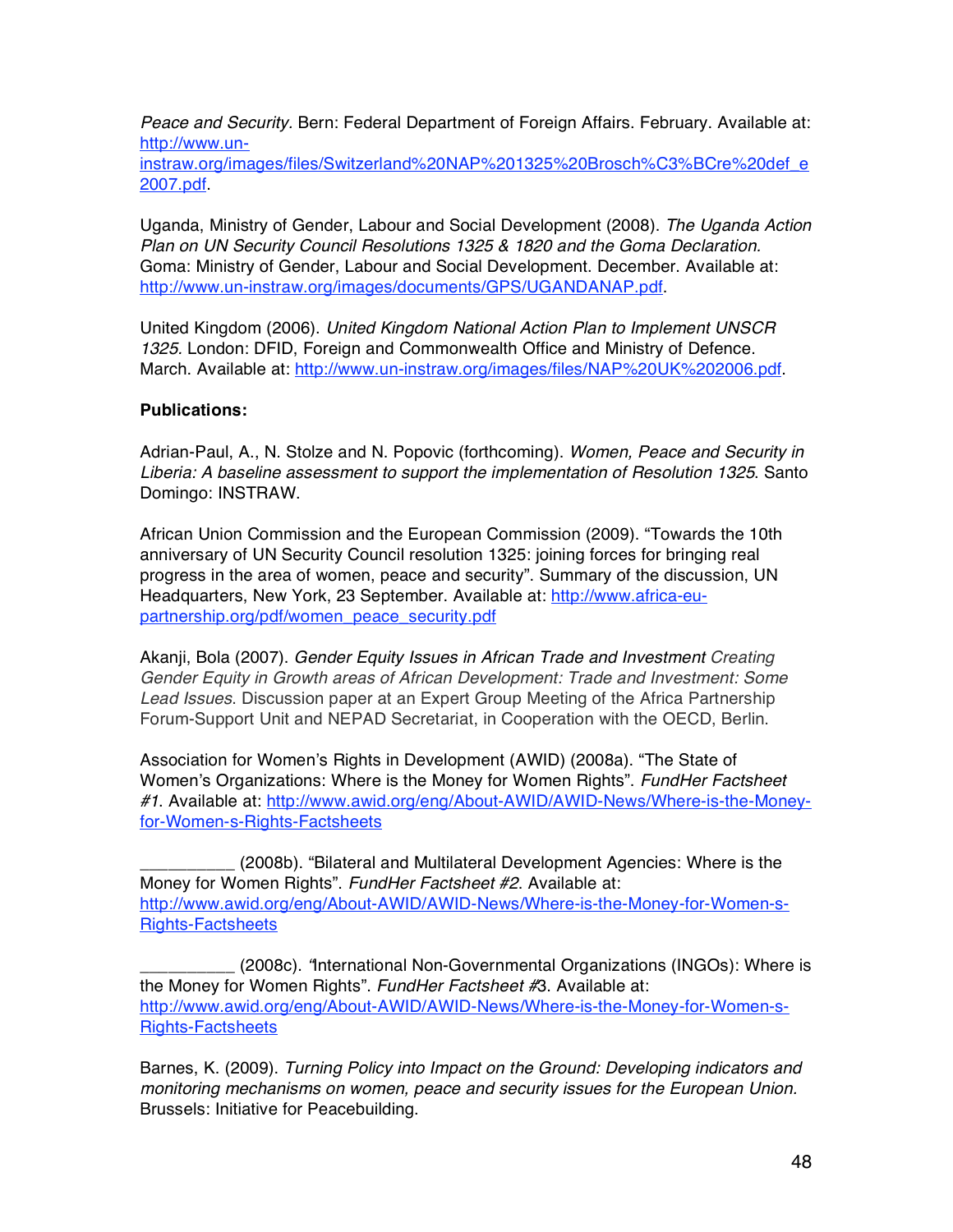Beetham, G. (forthcoming). "Gender, Poverty and Aid Architecture". In *Gender and Poverty Handbook*, S. Chant, ed. Cheltenham, UK: Edward Elgar Publishing.

Beetham, G. and N. Popovic. (2009). "Putting Policy into Practice: Monitoring and Evaluating the Implementation of UN Security Council Resolutions on Women, Peace and Security". Background paper for the conference organized by FOKUS, INSTRAW and the Norwegian Ministry of Foreign Affairs, Oslo, 11–13. November.

Blöndal, Jón R. and Jens Kromann Kristensen (2002). *Budgeting in the Netherlands.*  Paris: OECD. Available at: http://www.oecd.org/dataoecd/24/34/39997918.pdf

Budlender, Debbie (2001). *Review of gender budget initiatives*. Cape Town: Community Agency for Social Enquiry. Available at: http://www.internationalbudget.org/resources/library/GenderBudget.pdf

Bullender, Debbie, Diane Elson, Guy Hewitt and Tanni Mukhopadhyay (2002). *Gender Budgets Make Cents*. London: Commonwealth Secretariat.

Commission on Human Security (2003). *Human Security Now.* New York: United Nations Commission on Human Security.

Committee on the Elimination of All Forms of Discrimination Against Women (1992). "Violence Against Women," General Recommendation no. 19 (eleventh session), UN Document CEDAW/C/1992/L.1/Add.15.

COWI Evaluation Team (2006). *Evaluation of DFID*'*s Policy and Practice in Support of Gender Equality and Women*'*s Empowerment – Thematic Studies Volume III*. Evaluation Report EV669. London: DIFD. Available at: http://www.dfid.gov.uk/Documents/publications/evaluation/ev669-summary-report.pdf

De Vries, Gunilla (2005). *Making it Work: UNSCR 1325: Experiences in Canada, the Netherlands and the United Kingdom with Recommendations for Sweden*'*s Implementation.* Uppsala: Kollegiet för utvecklingsstudier.

Dionisio, Josephine C. and Mavic Cabrera-Balleza (nd). *Towards Full Implementation of UN SCR 1325 in The Philippines: Crafting a National Action Plan for Women and Peacebuilding*. Available at: http://www.mindef.gov.ar/Derechos\_Humanos/paises%20pdf/plan-filipinas.pdf

Elson, Diane (2006). *Budgeting for Women*'*s Rights: Monitoring Government Budgets for Compliance with CEDAW*. New York: UNIFEM.

Feminist Institute of the Heinrich Böll Foundation (2006). *Peace and Security for All: A feminist critique of the current peace and security policy*. Berlin: Feminist Institute of the Heinrich Böll Foundation. May.

FOKUS, INSTRAW and the Norwegian Ministry of Foreign Affairs (forthcoming). *Conference Report: Putting policy into practice: Monitoring the implementation of UN*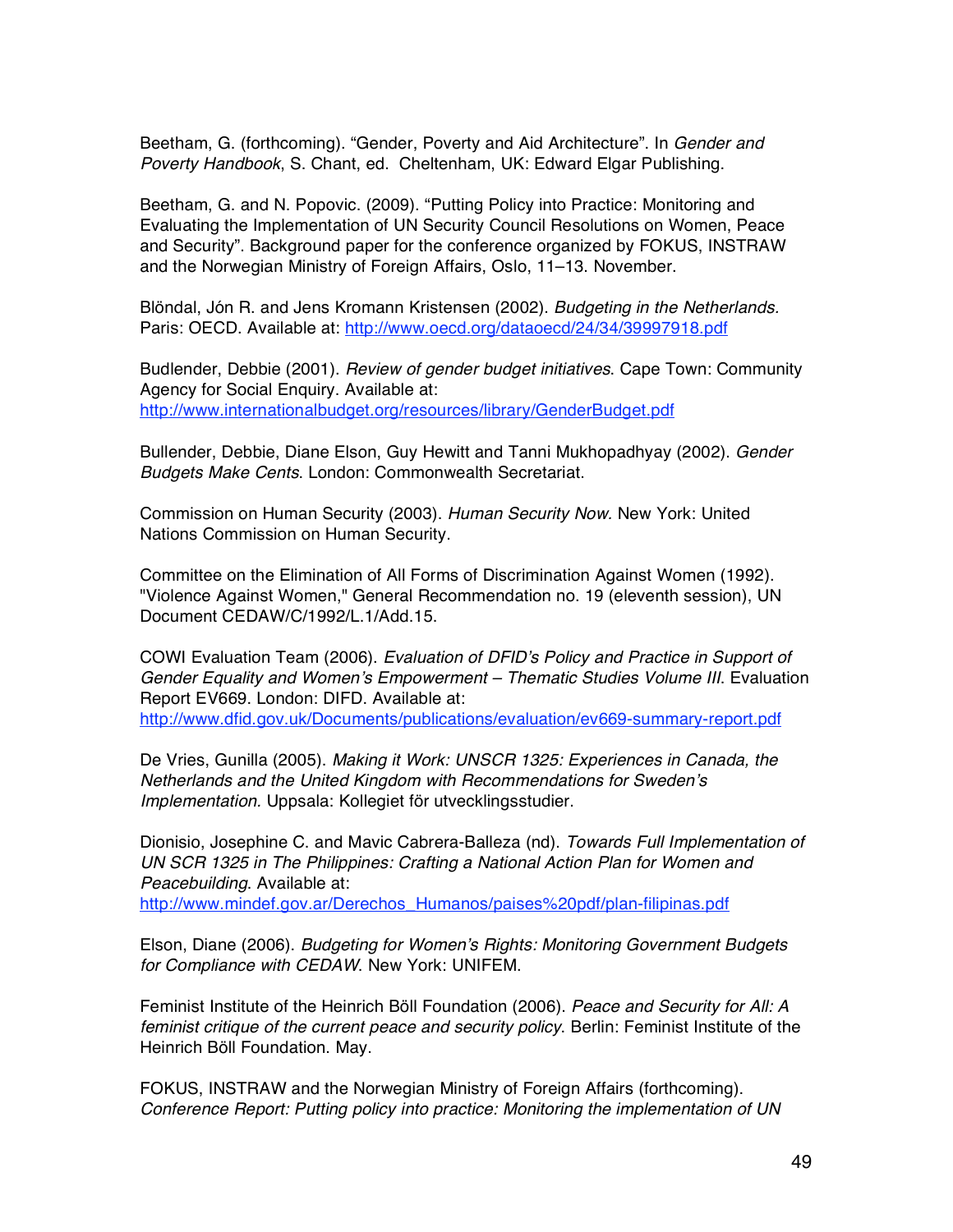*Security Council Resolutions on Women, Peace and Security.* International Conference, 11-13 November 2009, Oslo.

Foster, Joana (2009). *Development of Monitoring and Evaluation Framework for the Liberian National Action Plan for the Implementation of United Nations Security Council Resolution (SCR) 1325 and SCR 1820 on Women, Peace and Security*. Background paper commissioned by UNIFEM for the Workshop on Indicators of Peace Consolidation from a Gender Perspective: The Case of Liberia, Monrovia: 19–20 February.

Fritz, Jan Marie and F. Belgin Gumru (2009). "Women, Peace and Security: An Analysis of the National Action Plans Developed in Response to UN Security Council Resolution 1325". *Societies Without Borders*, 4/2 (July).

Gayflor, Vabbah (2008). "The National Action Planning Process on Women, Peace and Security in Liberia". UN-INSTRAW interview of the Minister of Gender and Development, December: *http://www.un-instraw.org/en/gps/gps-homepage/implementing-resolution-1325-in-liberia-4.html*

Hill, Felicity (2004). *Security Council Resolution 1325: How can we use the resolution to increase women*'*s participation and role in peace processes?* Milstone Conference, Oslo.

Huckerby, Jayne (2008). *Budgeting for Women*'*s Rights, Monitoring Government Budgets for Compliance with CEDAW: A Summary Guide for Policy Makers, Gender Equality and Human Rights Advocates.* New York: UNIFEM.

Inglis, Shelly, Maha Muna, Aina Iiyambo, Vina Nadjibulla, Lee Waldorf and Anne Marie Goetz (2006). *CEDAW and Security Council Resolution 1325: A Quick Guide.* New York: UNIFEM. Available at: http://www.unifem.org/resources/item\_detail.php?ProductID=104

INSTRAW (2008). *Planning for Action: A Virtual Discussion on Planning for Action Good Practices on Implementing UNSCR 1325 on a National Level*. Final summary of virtual discussion, 3–21 November. Santo Domingo: INSTRAW. Available at: *http://www.uninstraw.org/images/documents/GPS/1325%20virtual%20discussion%20final%20report.p df*

Koenders, Bert (2008). INSTRAW interview with the Minister for Development Coordination of the Netherlands on the Dutch Action Plan. Santo Domingo, February.

Lynes, Krysta and Gina Torry, eds. (2005). *From Local to Global: Making Peace Work for Women*. New York: NGO Working Group on Women, Peace and Security.

Lyytikainen, Minna (2009). *Building Inclusive Post-Conflict Governance: How the EU Can Support Women*'*s Political Participation in Conflict-Affected Contexts.* Brussels: Initiative for Peacebuilding.

Majoor, Herma and Megan Brown (2008). *1 YEAR NAP 1325: Evaluating the Dutch National Action Plan on UNSC Resolution 1325 after one year of implementation.* The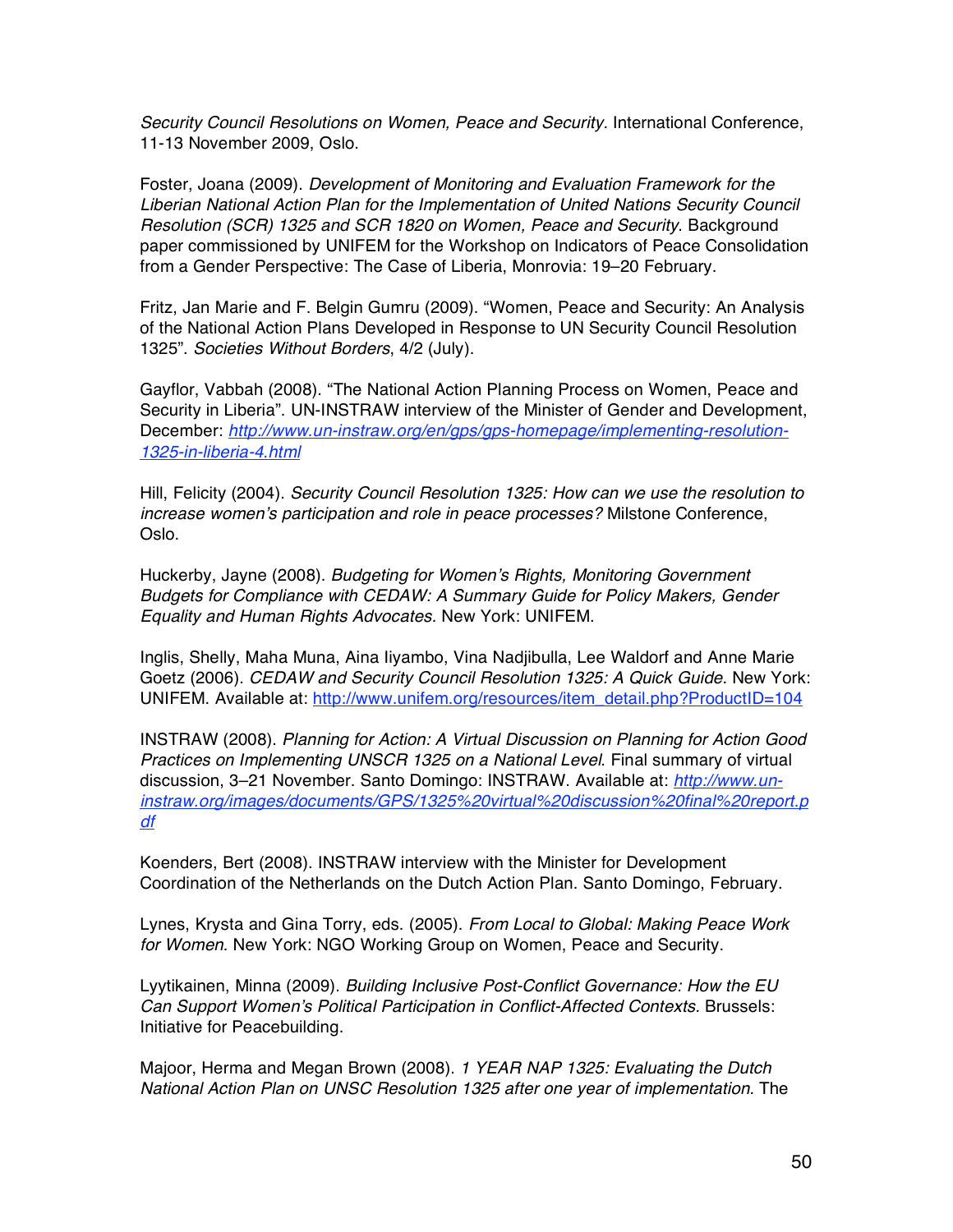Hague: Working Group 1325. December.

McKay, S. (2009). "Civil war's painful legacy for the women of Liberia". *Irish Times*. 25 July. Available at:

http://www.irishtimes.com/newspaper/weekend/2009/0725/1224251297582.html

Mejía, Aurora (2008). *The National Action Planning Process on Women, Peace and Security in Spain.* INSTRAW interview with the Ambassador on Special Mission for the Promotion of Gender Equality Policies, Santo Domingo.

Muteshi, J. (2008). *Mapping Aid Effectiveness and Gender Equality in Africa.* Final Report. New York: UNIFEM. Available at: http://www.unifem.org/attachments/products/MappingAidEffectivenessAndGenderEqualit y\_Africa.pdf

Nang, Lwaye Aye (2007). "Ending Impunity, Forging Accountability: Implementation of SC Resolution 1325 in Burma (Myanmar)". Speech, Global Justice Centre, New York, 26th October. Available at: http://www.globaljusticecenter.net/news-events/GJCevents/2007-past-events/Lwaye-Nang.pdf

NGO Working Group on Women, Peace and Security (2006). *SCR 1325 and the Peacebuilding Commission: Security Council Resolution 1325 on Women, Peace and Security-Six Years on Report*. New York: NGO Working Group on Women, Peace and Security.

Organisation for Economic Cooperation and Development (OECD) (2005). *Conflict Prevention and Peacebuilding: What Counts as ODA*? Paris: OECD. Available at: http://www.oecd.org/dataoecd/32/32/34535173.pdf

OECD-Development Assistance Committee (DAC) (2008a). "Making the Linkages". *Gender Equality, Women*'*s Empowerment and the Paris Declaration on Aid Effectiveness: Issue Brief 1*. DAC Network on Gender Equality, July.

\_\_\_\_\_\_\_\_\_\_ (2008b). *DAC Guiding Principles for Aid Effectiveness, Gender Equality and Women*'*s Empowerment.* Paris: OECD-DAC.

*\_\_\_\_\_\_\_\_\_\_* (2009a). *Development Co-operation Report.* Paris: OECD-DAC.

*\_\_\_\_\_\_\_\_\_\_* (2009b). *Aid in Support of Gender Equality and Women*'*s Empowerment;*  Statistics based on DAC Members' reporting on the Gender Equality Policy Marker, 2006 – 2007. Paris: OECD-DAC. Available at: http://www.oecd.org/dataoecd/40/7/42759705.pdf

OSAGI, Department of Economic and Social Affairs (DESA) and Economic Commission for Latin America and the Caribbean (ECLAC) (2008a). *Report of the High-Level Dialogue*. High-Level Policy Dialogue on National Implementation of Security Council Resolution 1325 (2000) in Latin America and the Caribbean. New York: OSAGI. Available at: http://www.un.org/womenwatch/osagi/cdrom/start.html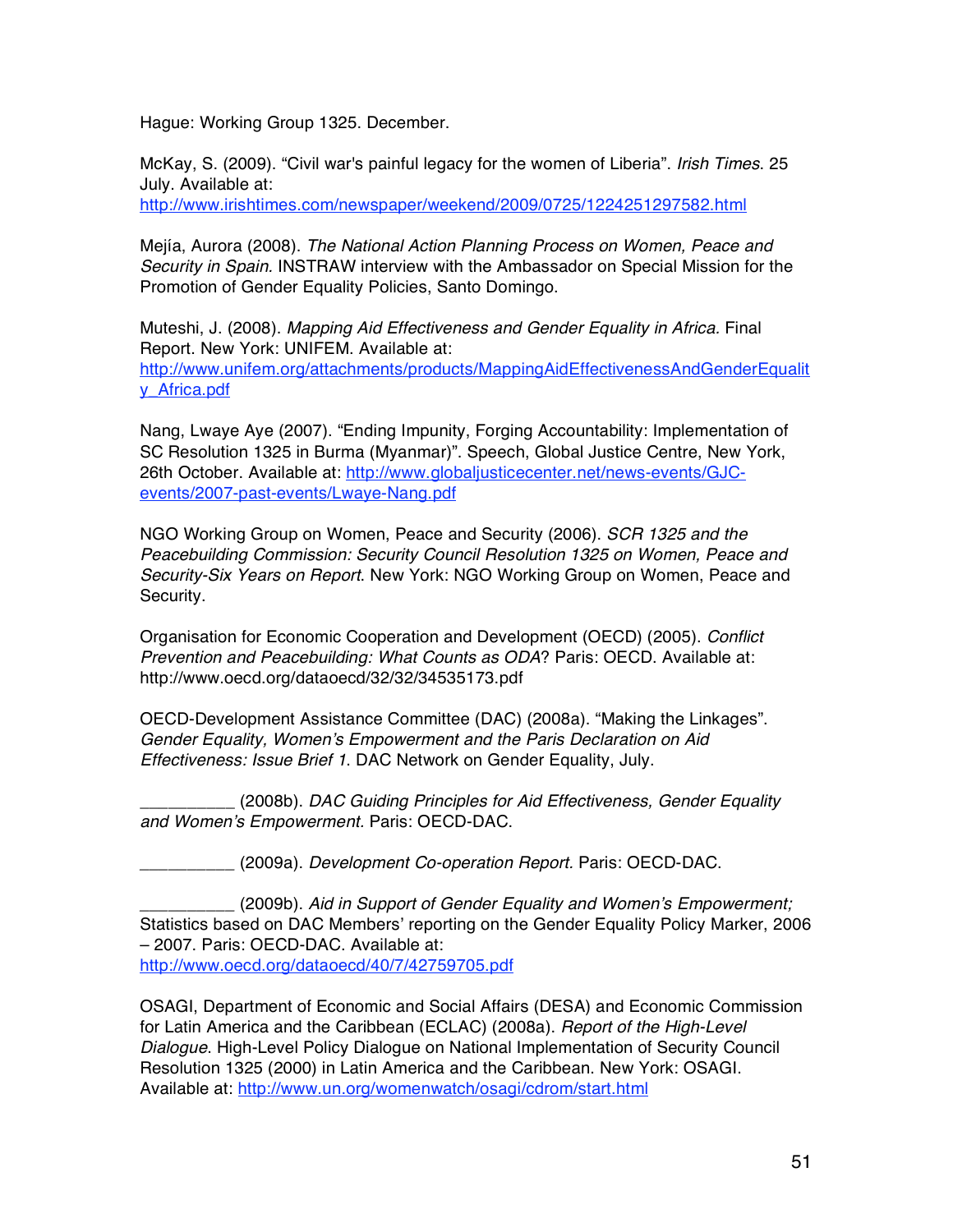OSAGI, Department of Economic and Social Affairs (DESA) and Economic Commission for Africa (ECA) (200). *Report of the High-Level Dialogue*. High-Level Policy Dialogue on National Implementation of Security Council Resolution 1325 (2000) in Africa*.* New York: OSAGI. Available at: http://www.un.org/womenwatch/osagi/cdrom/start.html)

Perpiñan, Mary-Soledad L. (nd). *Militarism and Gender Insecurity: The Philippine Experience.* Leuven: Catholic University Leuven. Available at: http://soc.kuleuven.be/iieb/ipraweb/papers/Militarism%20and%20Gender%20Insecurity. %20%20The%20Philippine%20Experience.pdf

Popovic, N., M. Lyytikainen and C. Barr (forthcoming). *Planning for Action on Women, Peace and Security: A review of the national-level implementation of Resolutions 1325 and 1820*. New York: INSTRAW, International Alert and OSAGI.

Riordan, S. (2000). "ʻPut the Money Where Your Mouth Is!': The Need for Public Investment in Women's Organisations*"*. *Gender and Development*, Vol. 8, No. 1 (March).

Schulz, Sabrina and Christina Yeung (2008). "Private Military and Security Companies and Gender." In G*ender and Security Sector Reform Toolkit,* Megan Bastick and Kristin Valasek, eds. Geneva: DCAF, OSCE/ODIHR and INSTRAW.

Tanzarn, Nite (2003). *Evaluation Report. National Gender Budget Project.* Kampala: Forum for Women in Democracy (FOWODE). December. Available at: http://www.gender-budgets.org/component/option,com\_docman/task,doc\_view/gid,16/

Telleria Escobar, Lorena (2009). *La ruta critica de los Planes de Accion: Mujeres, Paz y Seguridad – Perspectivas de la resolucion 1325 en America Latina.* Working document. Buenos Aires: RESDAL. Available at: http://www.resdal.org/genero-y-paz/documentotrabajo-loreta-telleria-escobar.pdf

Turley, Anna (2009). *Where is the money for UNSCR 1325?* Speaking Notes*,* AWID, October.

UNIFEM (2009). "Philippines Officially Enacts Legislation for Gender Equality". News. 14 August. http://www.unifem.org/news\_events/story\_detail.php?StoryID=924

\_\_\_\_\_\_\_\_\_\_ (2008). *Financing gender equality is financing development.* UNIFEM Discussion Paper. New York: UNIFEM.

UNIFEM and United Nations Non-Governmental Liaison Service (NGLS) (2008). *Financing for Gender Equality*. New York: UNIFEM and UN-NGLS.

Valasek, Kristin (2006). *Securing Equality, Engendering Peace: A guide to policy and planning on women, peace and security (UN SCR 1325).* Santo Domingo: INSTRAW.

Women's Working Group on Financing for Development (WWG on FfD) (2009). "Making governments accountable and aid transparent for women's rights and gender equality". Statement at the DCF High Level Symposium, Vienna, 12-13 November. Available at: http://62.149.193.10/wide/download/WWG%20\_HLS%20statement%20Nov%2009\_Final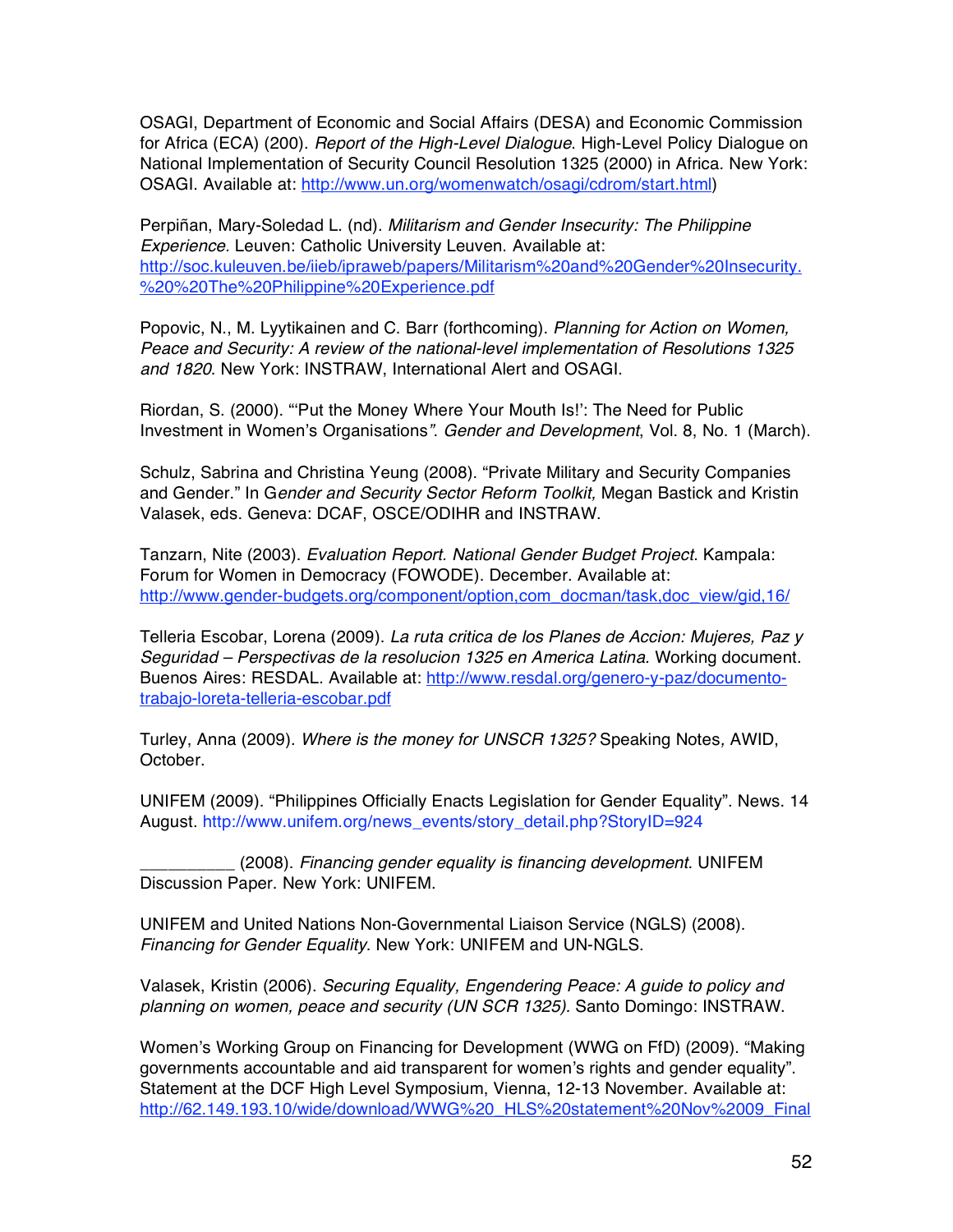#### .pdf?id=1041

Wood, B., D. Kabell, F. Sagasti and N. Muwanga (2008) *Synthesis Report on the First Phase of the Evaluation of the Implementation of the Paris Declaration*. Copenhagen: Ministry of Foreign Affairs of Denmark. July. Available at: http://www.diis.dk/graphics/Subweb/paris\_evaluation\_web/files/pdf/eng/ENG-Reportchap1-5.pdf

#### **Websites:**

UNIFEM Gender Budgeting: http://www.gender-budgets.org Peacewomen: http://www.peacewomen.org Womenwatch: http://www.un.org/womenwatch/feature/wps/ Women War Peace, 1325 Toolbox: http://www.womenwarpeace.org/1325\_toolbox Iknow Politics: http://www.iknowpolitics.org/taxonomy/term/55 International Alert: http://www.international-alert.org/gender/index.php?t=2 PeaceXPeace (Global): http://www.peacexpeace.org/content/